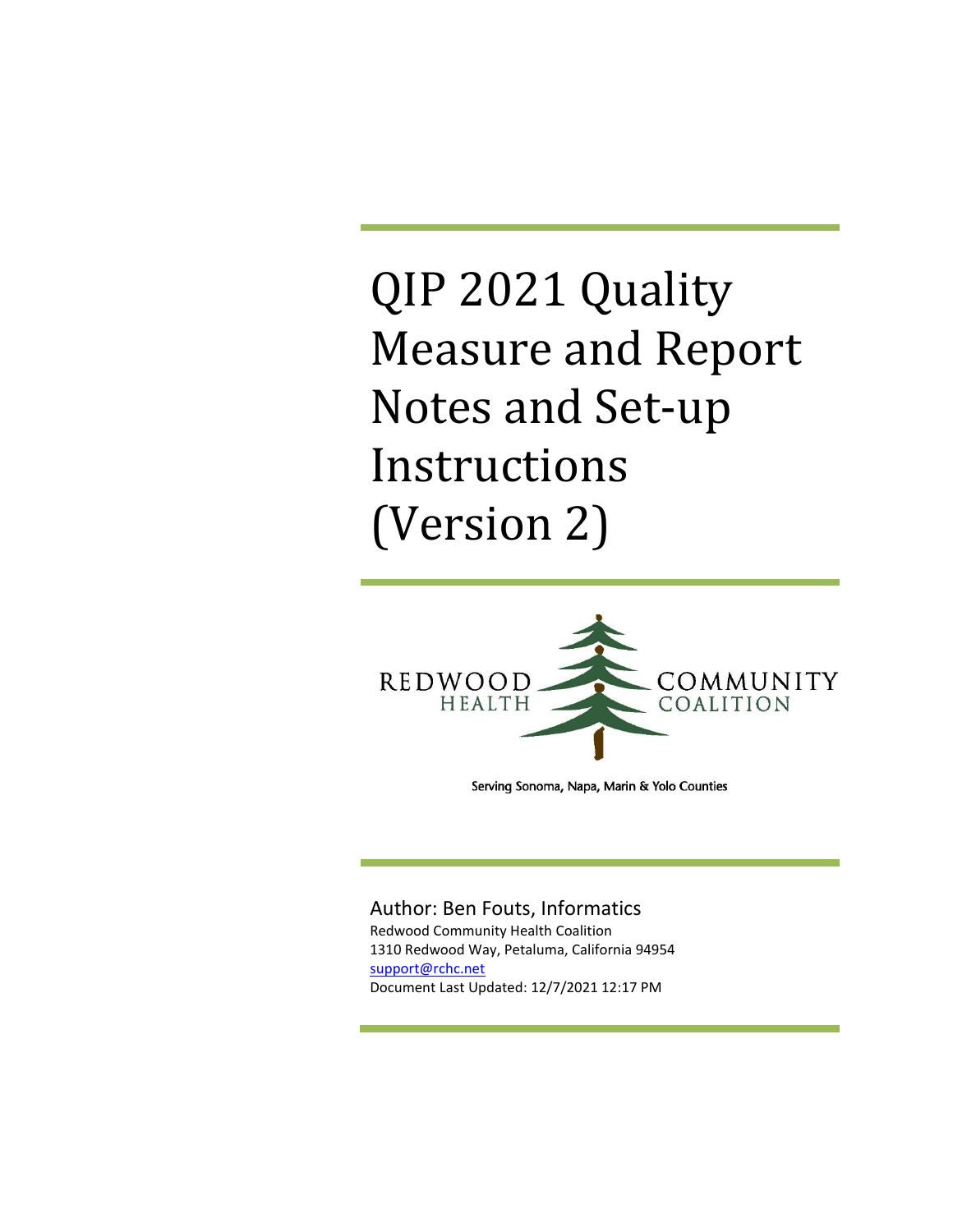

#### **Table of Contents**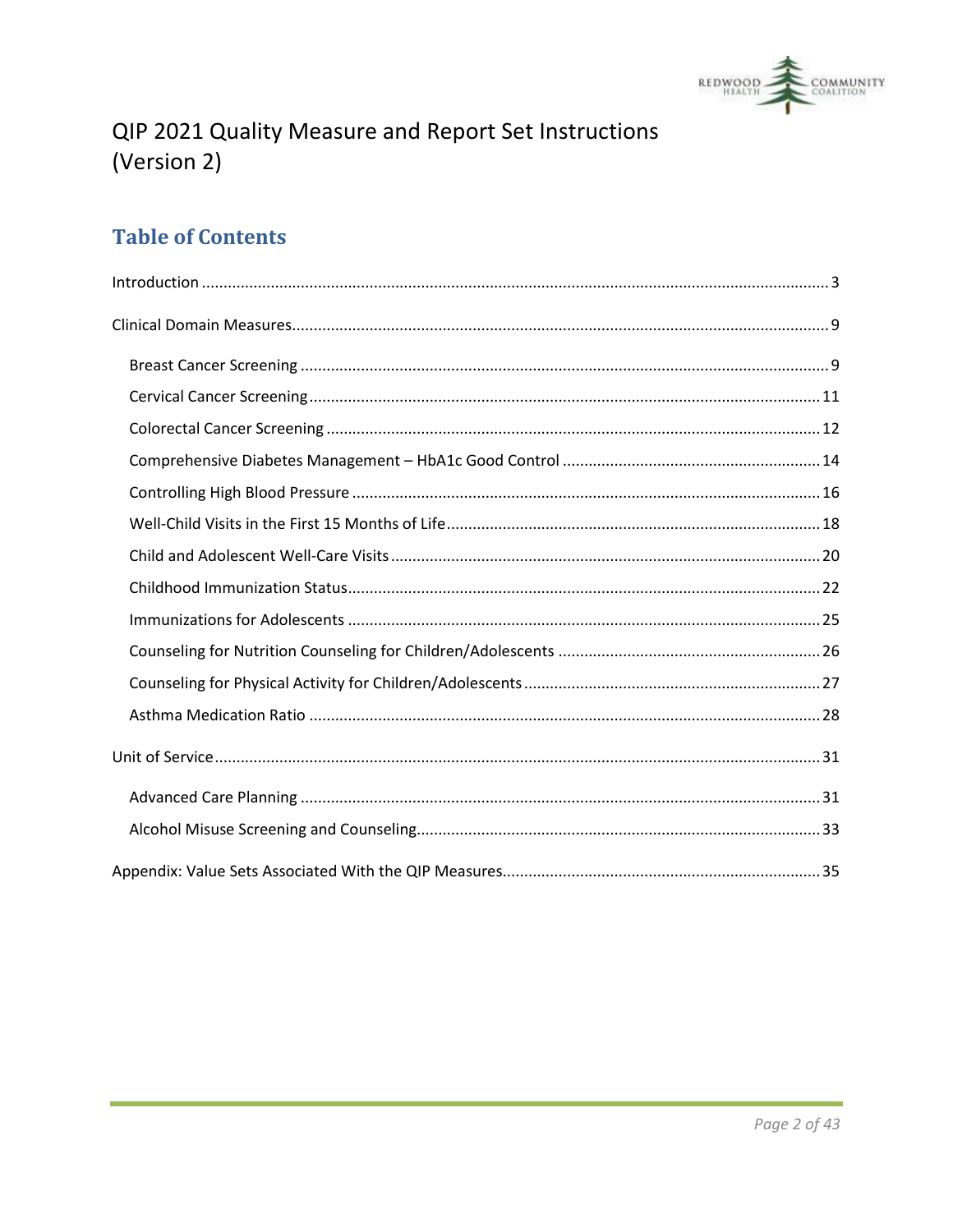

### <span id="page-2-0"></span>**Introduction**

A set of twelve Quality Measures and two Reports have been created in Relevant to produce results for the 2021 Partnership HealthPlan QIP Clinical Domain and Unit of Service measures. This instruction manual describes the Quality Measures and Reports in general as well as the appropriate set-up of the Importers and data validation. It is for health centers using either eCW or NextGen.

The Unit of Service measures are limited to the two that rely on data from the EHR. Because Partnership payments for Unit of Service measures are based on the quantity of services (not the quality), these measures appear in Reports and not Quality Measures because they are not tracked over time with a denominator and numerator.

The twelve QIP Quality Measures work in a standard manner like other kinds of Quality Measures that appear in Relevant. Therefore, they can be examined for different measurement periods and filtered using the standard fields like location and provider. The measurement period is always assumed to be one year in length. Although the SQL code can be copied to DataGrip or a Relevant Report, it has not been designed or tested to be accurate for measurement periods of variable lengths.

Most of the 2021 Quality Measures have been reported historically or are similar to existing UDS Quality Measures. Therefore, the SQL code of the 2021 Quality Measures borrows heavily from pre-existing SQL code developed by Relevant or RCHC programmers. Some aspects of the code have been standardized so that data is being pulled in the same manner among all QIP reports. Generally, the results should agree with previous Quality Measure versions or UDS Quality Measures except where the measure definitions are different.

All Quality Measures and Reports in this set currently follow the 2021 QIP Measure Specifications as outlined in the Partnership document "Primary Care Provider Quality Improvement Program (PCP QIP) Specifications, Published: January 8, 2021." The 2021 specifications did not contain as much detail as those in prior years. Therefore, where appropriate, some definitions and design elements were taken from the 2020 QIP measure specifications document, the Quality Measure Highlights<sup>1</sup>, and the HEDIS 2021 documentation.

<sup>&</sup>lt;sup>1</sup> The Quality Measure Highlights (referred to hereafter as the "QM Highlights") are 2-5 page resources about each Primary Care Provider Quality Improvement Program (PCP QIP) measure. They can be accessed here: http://www.partnershiphp.org/Providers/Quality/Pages/Quality-Measure-Highlights.aspx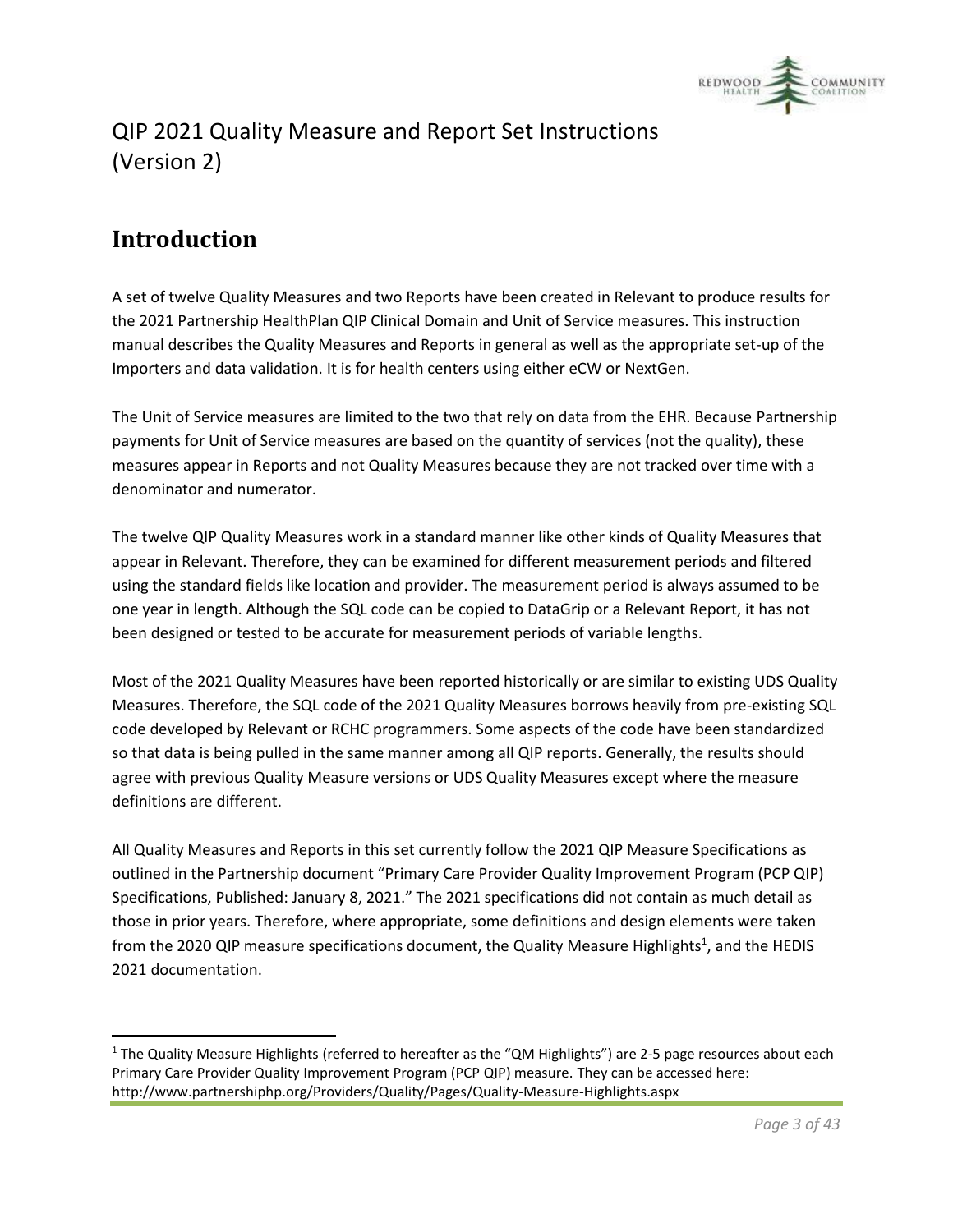

#### General notes on the code and the set-up of the subqueries in each report

All Quality Measures and Reports rely on the Relevant Analytics Database (also known as the Production Database) and contain the same SQL code for all health center instances of Relevant. Like with the UDS measures, this approach assumes that the data processing and analysis will be the same at each health center, but that each health center is responsible for establishing and maintaining their own Transformers and Importers that extract the desired data from their Electronic Health Record (EHR). It is primarily on the level of the Transformers that customization is required because different health centers use different EHRs (eCW and NextGen) and have different set-ups, unique fields and settings, or distinctive data entry workflow or procedures.

In the instructions below, references are only made to the Importers because in the Relevant model, Importers are standardized among the health centers. Generally, the SQL code used to pull the data from the underlying EHR tables exist in the Transformers while the Importers are used to format the Transformer data into a defined structure. However, in some cases, the Importer contains the SQL code to pull the data directly. Therefore, when the instructions below reference Importer names, it is understood that the health center may need to first look at the Importer, but more likely, the associated Transformer contains the SQL code that is actually doing the work.

Some comments in the Report Notes sections below discuss the expected data coming from the Importers. For example, it may say that data from a particular Importer needs to be unduplicated, contain data in certain fields, or have another expected structure. No new Importers are needed for the 2021 Quality Measures or Reports. Many of the UDS and the QIP Quality Measures share the same Importers because the eCQM and HEDIS Value Sets are the same. For example, the Importer essential\_hypertension\_cases is used in both the QIP and UDS Quality Measures for Controlling High Blood Pressure because both QIP and UDS Value Sets contain the same diagnostic codes. There are not separate sets of QIP and UDS Importers.

All of the SQL code in the QIP Quality Measure set follows a common structure to make it easier for health center programmers to view and understand. For example, no field aliases appear in the SQL code (except the childhood immunization measure) and notes are used liberally. The SQL is broken up into various sub-queries that create Temporary Tables. The first subquery is the "universe," which defines the basic denominator of the measure. Then, there is a numerator subquery that begins with a note "-- Numerator:" and a definition of the numerator itself. The next subquery features a note "-- Exclusion:" and a definition. The last subquery displays a note "-- Results query" and produces an output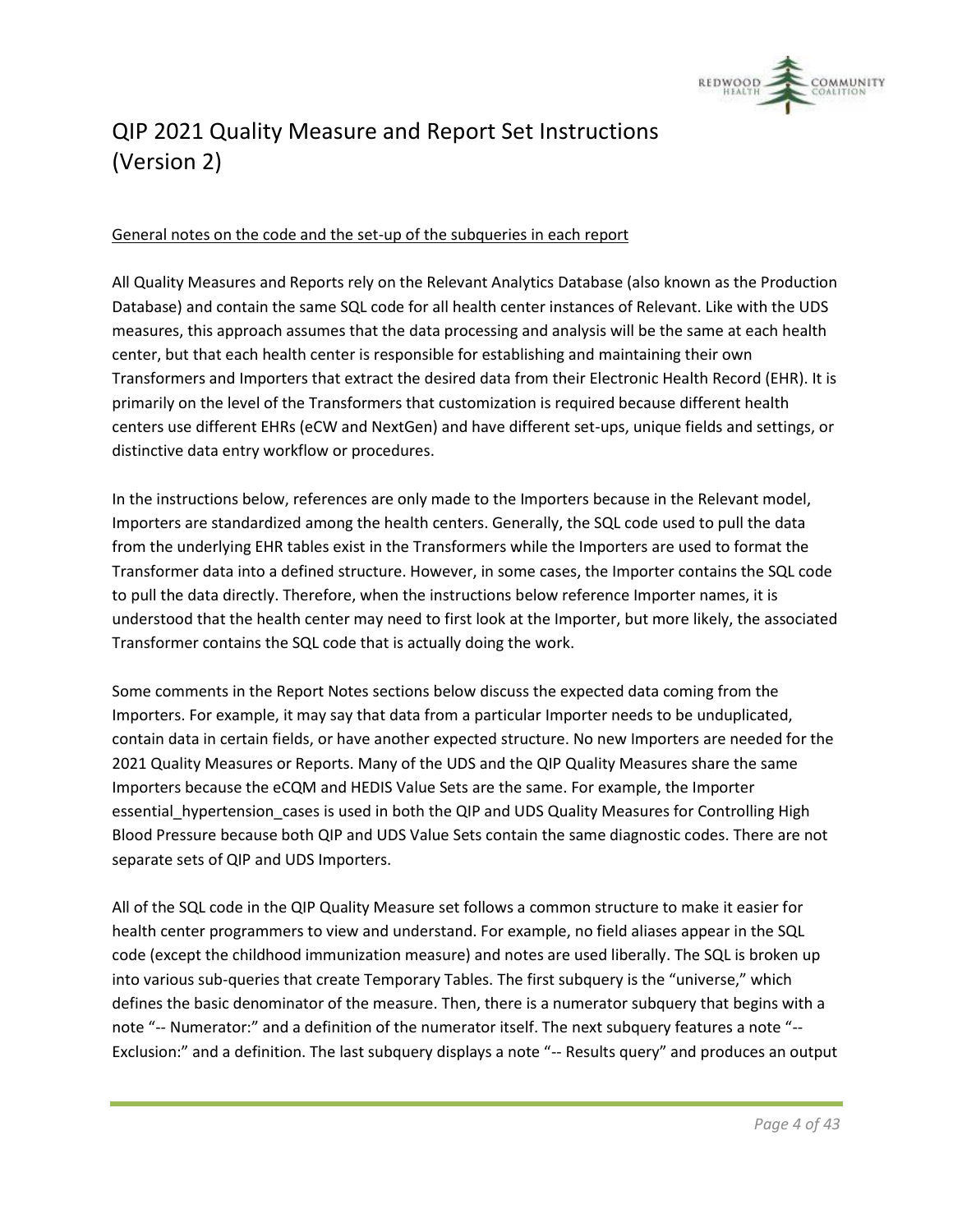

with the five standard fields that are used by the Relevant software to display the Quality Measure data in graph form and allow for filtering.

As mentioned previously, there are separate QIP and UDS Quality Measures, even for those measures with similar names and similar broad descriptions. It is highly unlikely that the denominator and numerator of a QIP measure (in default version) will be exactly the same as the denominator and numerator of a similar UDS measure for the same measurement period. Even though there has been a national effort to "standardize" the measures, there are still subtle differences in the definitions from each measure steward<sup>2</sup> and even differences in how each funding agency specifically deviates from those standards<sup>3</sup>.

It is recommended that health centers thoroughly validate the QIP Quality Measure and Report set before activating and using them for clinical or reporting purposes. Since RCHC is the author of these reports, questions should be directed to the RCHC data department. The most efficient way to describe a discrepancy is to provide as much detail as possible so that specific records in question can be examined by the RCHC programmers directly. For example, record identifiers, dates, values, etc. are extremely helpful. A discrepancy is where the Quality Measure is displaying or not displaying some data about a specific record that can be verified in the EHR. In contrast, it is less helpful to generally ask why the QIP and UDS measurement results are different or to ask questions about the results without thoroughly understanding the measure definitions.

#### Swapping out the default denominator for the true QIP denominator

The initial structure of the Quality Measure SQL code defines a "universe" of patients. Each denominator is defined in the sections below under the heading Default Denominator Description. Generally, the denominator covers all EHR patients who quality for the measure based on diagnosis or other characteristics (such as age, sex assigned at birth, etc.) and who had at least one medical encounter in the Measurement Period. Therefore, the default denominator is much broader than the actual denominator supplied by Partnership HealthPlan, even if filtered for EHR patients with current Partnership insurance.

<sup>2</sup> HEDIS for Partnership and CMS for the UDS

<sup>&</sup>lt;sup>3</sup> Perhaps to streamline reporting, the specific instructions in the respective manuals occasionally leave out criteria or have different criteria than the original detailed and standard specifications from the measure steward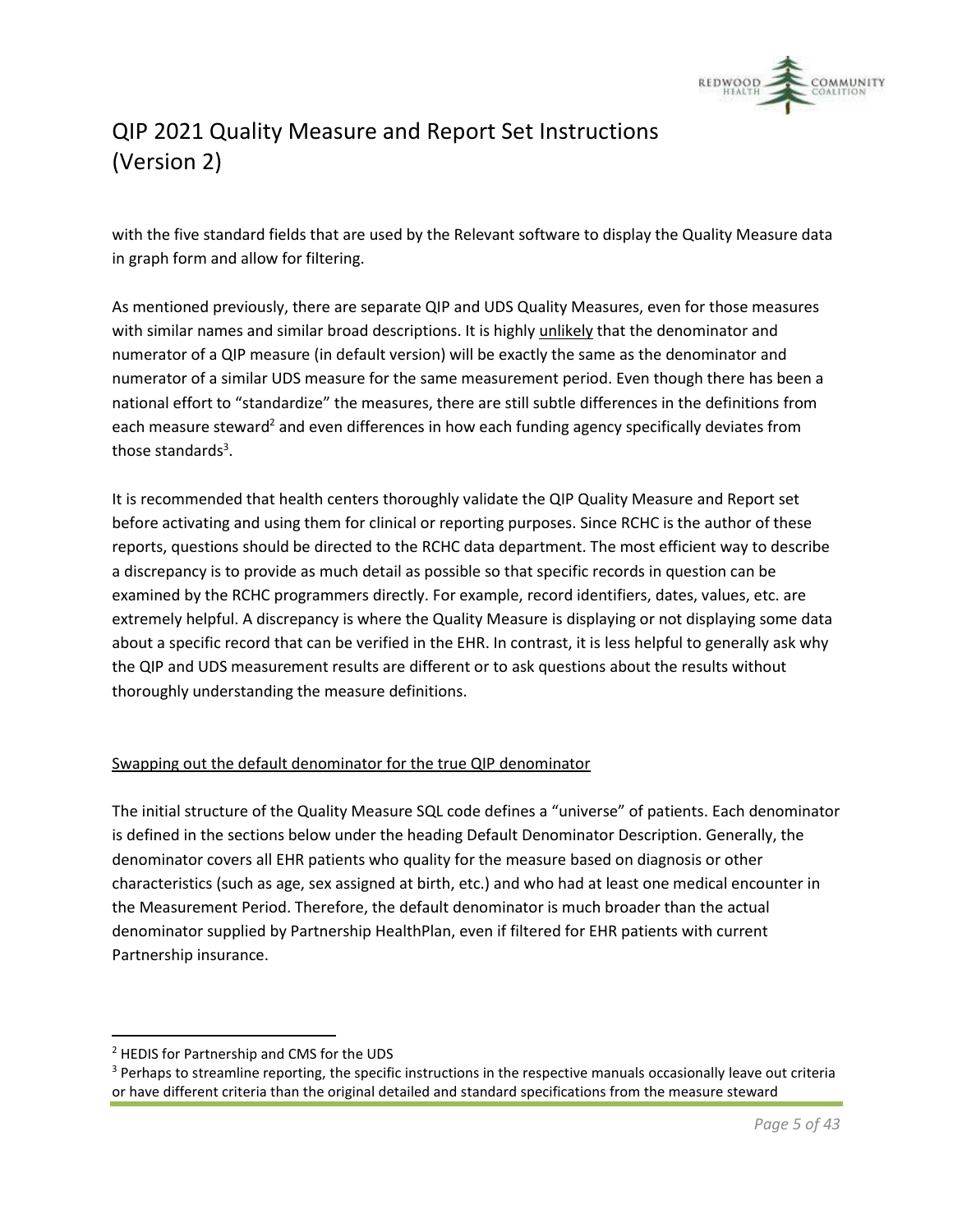

It is expected that sometime in 2021, all health centers will have a routine to download denominator patient data from Partnership HealthPlan and be able to store it in Relevant<sup>4</sup>. This will allow the Quality Measures to be connected directly to the appropriate Partnership patient denominator population. The health center should modify the SQL code in each 2021 Quality Measure and Report so that the default denominator is replaced by the actual monthly Partnership universe when it becomes available in Relevant<sup>5</sup>. In this case, the 2021 Quality Measures and Reports would therefore display Partnership denominator and the EHR numerator<sup>6</sup>.

The SQL code for the Quality Measures has been designed for easy transition to this scenario. For each Quality Measure, the patient universe is defined in the first subquery commonly named "universe" (as in "CREATE TEMPORARY TABLE universe AS…"). When the Partnership universe is available for the measure, it can be used in place of the code in this subquery. Note, however, that the "universe" subquery still needs to exist because it is joined to other subqueries later in the SQL code. Furthermore, key fields on the universe Temporary Table (i.e., patient\_id, provider\_id, and location\_id) are also displayed in the final results subquery.

For all Quality Measures, the denominator contains patients who have been "continuously enrolled" in Partnership HealthPlan managed care insurance. These patients are assigned to the health center on the first of the month for nine out of the 12 months in the past year. For the final denominator used to calculate payment (i.e., between January 1 and December 31 of the current measurement year), the patient must also be assigned on the "anchor date," which is December 1st. The default version of the Quality Measures includes all patients (regardless of insurance) who meet the measure-specific denominator criteria and were seen at least once in the past year (i.e., in the 12 months prior to the end of the measurement period). Some measure definitions, such as the diabetes and hypertension measures, stipulate two visits in the past two years. However, without the continuous enrollment criterion, it does not make sense to add this to the default version of the Quality Measures. Therefore, any criteria for visits beyond the year-long measurement period are ignored.

<sup>4</sup> This is not a requirement, but it is helpful for performance improvement and reporting purposes.

<sup>5</sup> This topic was discussed in the April 13, 2021 Data Workgroup meeting. The presentation slides and webinar recording are available from RCHC

<sup>&</sup>lt;sup>6</sup> Further modification to the SQL code could consider adding the Partnership-derived numerator in cases where the patient is considered numerator-compliant by Partnership but not by the EHR. Another custom report could be developed to display patients who are considered numerator-compliant by the EHR but not by Partnership so that this data can be reported through eReports. These suggested tools have not been developed by RCHC.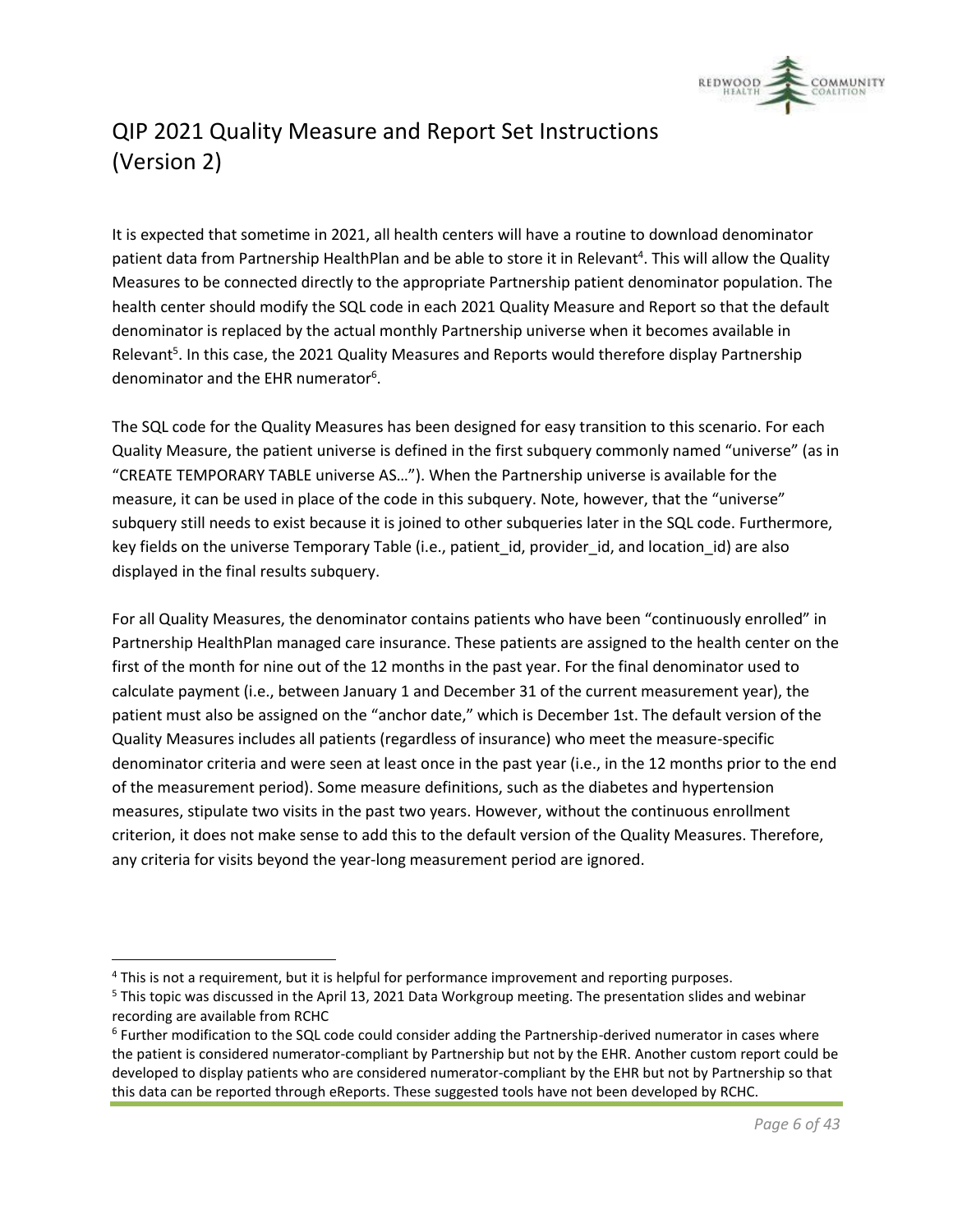

#### End of life conditions

Some measures exclude patients who have certain conditions indicating they are at the end of their life. These include the three cancer screening measures, along with the diabetes and hypertension measures. The exclusion criteria for the QIP reports, as defined by Partnership and HEDIS, are the same as those for the UDS reports with one exception. The exception is that HEDIS considers patients with palliative care to be excluded from the QIP measures, whereas this is not specifically mentioned by the UDS instructions or related eCQMs for the same measures.

Therefore, for these QIP Quality Measures (but not cervical cancer, which is explained below), end-oflife conditions have any of the following characteristics:

- Patients in hospice or palliative care overlapping the measurement period
- Patients over 65 years of age (relative to the end of the measurement period) who stayed in long-term care for at least 90 days during the measurement period
- Patients over 65 years of age (relative to the end of the measurement period) who had a diagnosis of frailty (defined by the value set) along with at least one of the following:
	- $\checkmark$  Diagnosis of advanced illness (defined by the value set) in the two years prior to the end of the measurement period
	- $\checkmark$  Dementia medications in the two years prior to the end of the measurement period

Since the cervical cancer screening measure includes patients up to 65 years of age, the exclusion definition only features hospice or palliative care overlapping the measurement period. In the sections for all measures below, exclusions are listed under the heading "Exclusion Description."

The following Importers are used for these exclusions. They should be linked to the appropriate Value Set as defined in the Appendix.

- hospice care interventions
- palliative care cases
- long\_term\_care\_stays
- frailty\_cases
- advanced\_illness\_cases
- dementia\_medications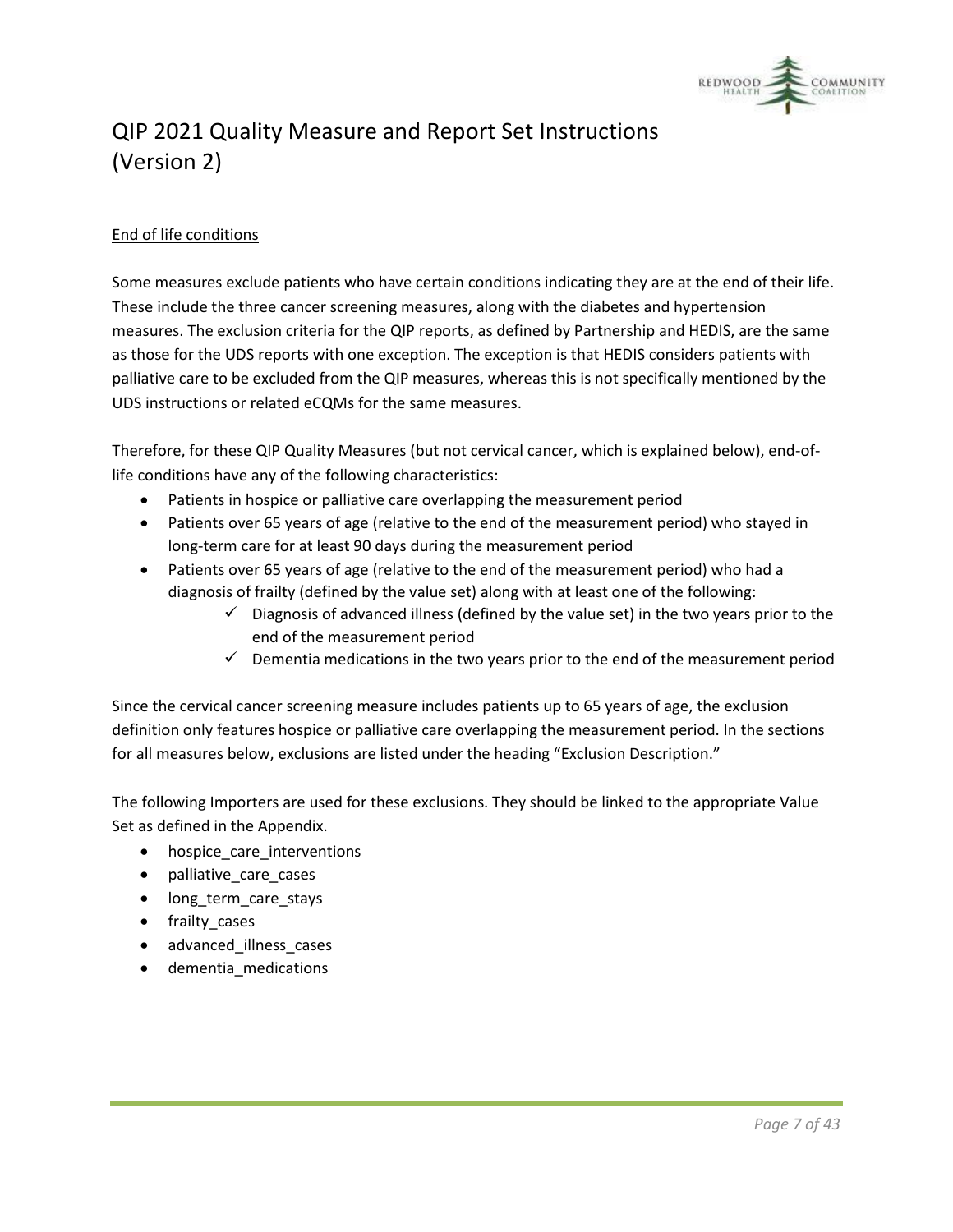

#### Notes on descriptive sections below

Each section below describes one Quality Measure or Report. They have a standardized arrangement of headings. The description of the headings are as follows:

- Quality Measure/Report Name: The Quality Measure or Report name, as it appears in Relevant.
- Version: The version text, as it appears in the SQL header.
- Measure Description: A general description of the measure (used for the design of the default version).
- Default Denominator Description: The denominator definition used for the design of the default version. Note that the default version measures all patients who meet the denominator definition, not only patients defined by Partnership HealthPlan as being in the denominator.
- Numerator Description: The numerator definition used for the design of the default version.
- Exclusion Description: The exclusion definition used for the design of the default version.
- Report Notes: Additional notes that are helpful in understanding the design of the Quality Measure or Report, setting-up the Quality Measure or Report in your instance of Relevant, and interpreting the data.
- Common Importers Used: A list of Importers for patients, visits, and other data items commonly used by Quality Measures in Relevant.
- Specific Importers Used: A list of Importers that are unique to the Quality Measure or uncommon among the Quality Measures.
- Data Validation: Recommendations for ensuring the data required by the Quality Measure is complete and accurate. Separate validation reports can display missing or erroneous records that are necessary for the measure. Refer to the separate manual "Instructions for Using the Relevant Validation Report Set" available from RCHC.

The accuracy of all Importers and associated Transformers is important for these measures. Some comments under the Report Notes heading give additional descriptions of the data expected by the report from the Importers. It is recommended that Importers (or associated Transformers) directly utilize the designated Value Set for diagnosis, procedure, lab, and immunization codes. These Value Sets are updated by Relevant annually<sup>7</sup>. Nearly all of the Value Sets needed by the 2021 QIP Report Sets can be found on the eCQM Value Set table in Relevant. See the Appendix for a list of Value Sets recommended for the measures.

 $<sup>7</sup>$  Therefore, a clause in the SQL needs to be present to select the most current Value Set</sup>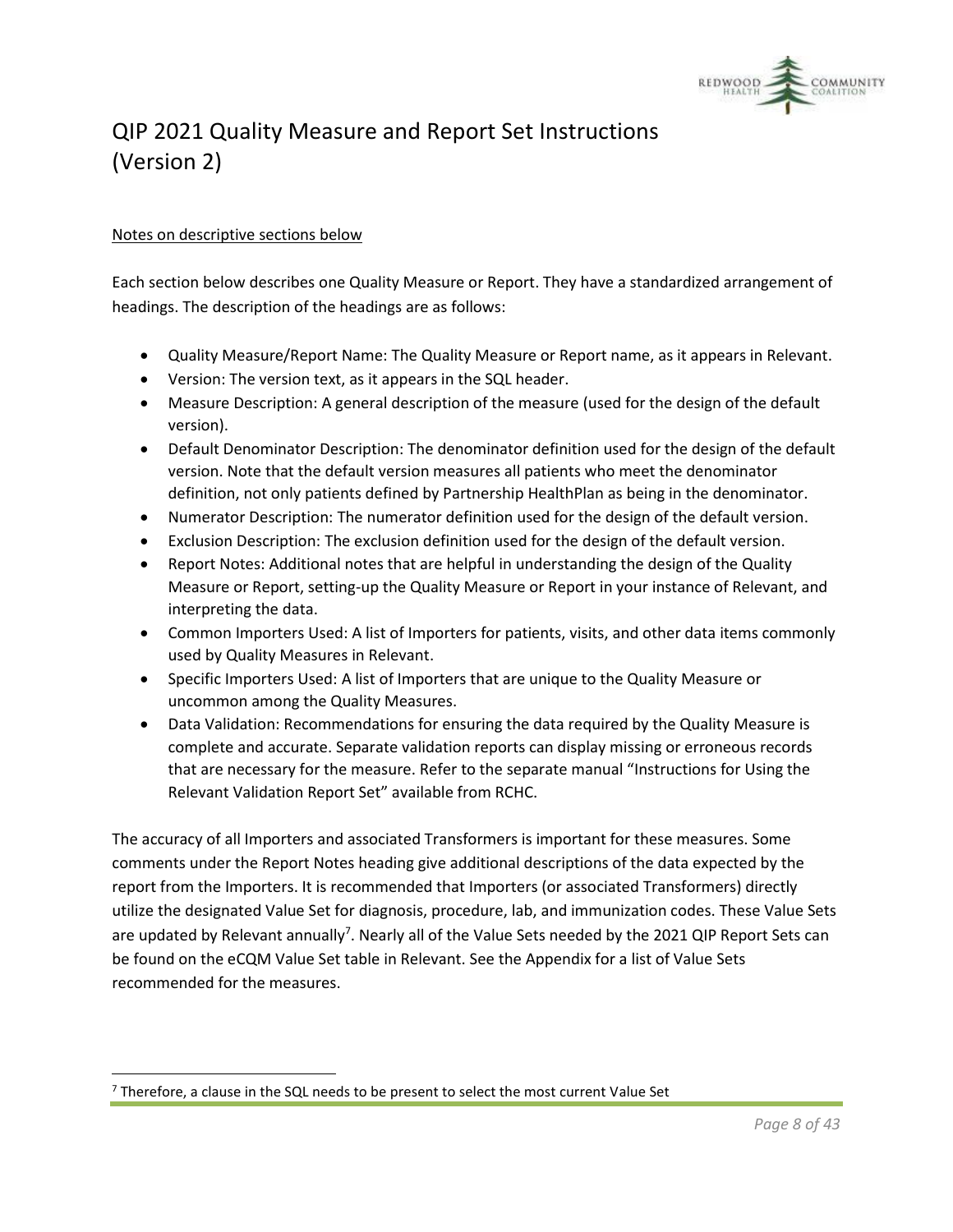

#### <span id="page-8-0"></span>**Clinical Domain Measures**

#### <span id="page-8-1"></span>*Breast Cancer Screening*

Quality Measure: Breast Cancer Screening (QIP 2021)

Version: 2021 Version 1. Based on SQL code modified from the Quality Measure "Breast Cancer Screening (UDS 2020 Table 6B)"

Measure Description: The percentage of female patients age 52 to 74 years who had appropriate breast cancer screening.

Default Denominator Description: Female patients age 52 to 74 years (at the end of the measurement period) with at least one medical visit in the measurement period.

Numerator Description: Denominator patients who had a mammogram within 27 months of the measurement period end date.

Exclusion Description: History of bilateral mastectomy, history of two unilateral mastectomies, in hospice, palliative care or had a long-term care stay during the measurement period, or a diagnosis of frailty and advanced illness.

Report Notes: The Importer "mastectomies" is key to defining perhaps the most common exclusion for this measure. It must be designed properly or there will be a risk of excluding too many patients from the denominator. The measure excludes patients who have had one complete bilateral mastectomy or two complete unilateral mastectomies. The Importer features a Boolean (i.e., TRUE or FALSE) field to indicate of the mastectomy was bilateral (field name "bilateral") and also a field for the surgery date (field name "performed\_on").

The Importer should correctly evaluate single unilateral mastectomies. Ideally, there should be an indication of left or right breast and a surgery date in the EHR, although this is not directly assessed or displayed by the Importer. In any case, the Importer should display one record for one unilateral mastectomy for one side with one surgery date. The measure SQL will count the number of unique records where the field bilateral is equal to FALSE. This represents a count of unilateral mastectomies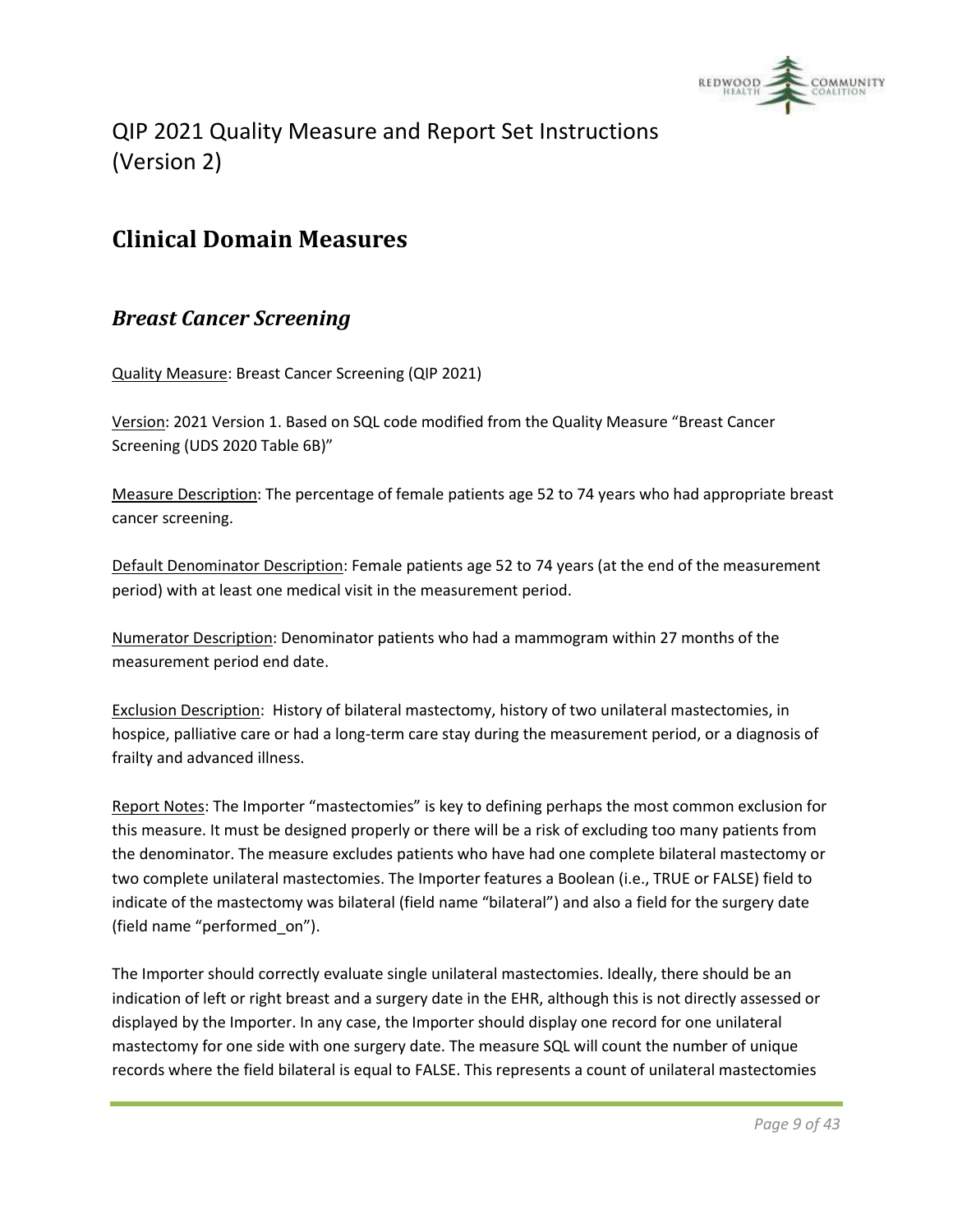

and a patient is excluded when she has two unilateral mastectomies. However, if two records appear in the Importer for a single complete surgery on one side because they have different dates, it will be counted as two different sides done.

Common Importers Used: patients, visits, visit set memberships, long term care stays, hospice\_care\_interventions, palliative\_care\_cases, frailty\_cases, advanced\_illness\_cases, dementia\_medications

Specific Importers Used: mammograms, mastectomies

Data Validation: There is a standard approach to documenting breast cancer exclusions in the health record. These standards, as well as the recommended diagnosis codes and key text words, are defined in Appendix A of the RCHC document "Instructions for Using the Relevant Validation Reports." Relevant Importers in the health center instance should follow these recommendations. The validation report "RCHC Cancer Exclusion Validation Report" (for both NextGen and eCW health centers) displays records that contain partial evidence of an exclusion, but do not meet the full standard. These records should be reviewed and corrected, if necessary. See the RCHC validation instructions document for more detail.

Mammograms are normally entered into the health record as images. There are particular criteria that define a complete image record. The validation report "RCHC Incomplete Image Validation Report" (for eCW health centers) displays image records that are partially complete. These records should be reviewed and corrected, if necessary. See the RCHC validation instructions document for more detail.

Furthermore, because mammogram results typically come from outside the health center, they must be added to the EHR as a Document, placed in the appropriate folder, and attached to an image order. Image documents that are not attached to an order are unlikely to be counted by the measure because the results contained in them are unlikely to have been put into structured data. The validation report "RCHC Unattached Lab and Image Validation Report" (for eCW health centers) displays image records that are not in the proper folder and/or not attached to an order. These records should be reviewed and corrected, if necessary. See the RCHC validation instructions document for more detail.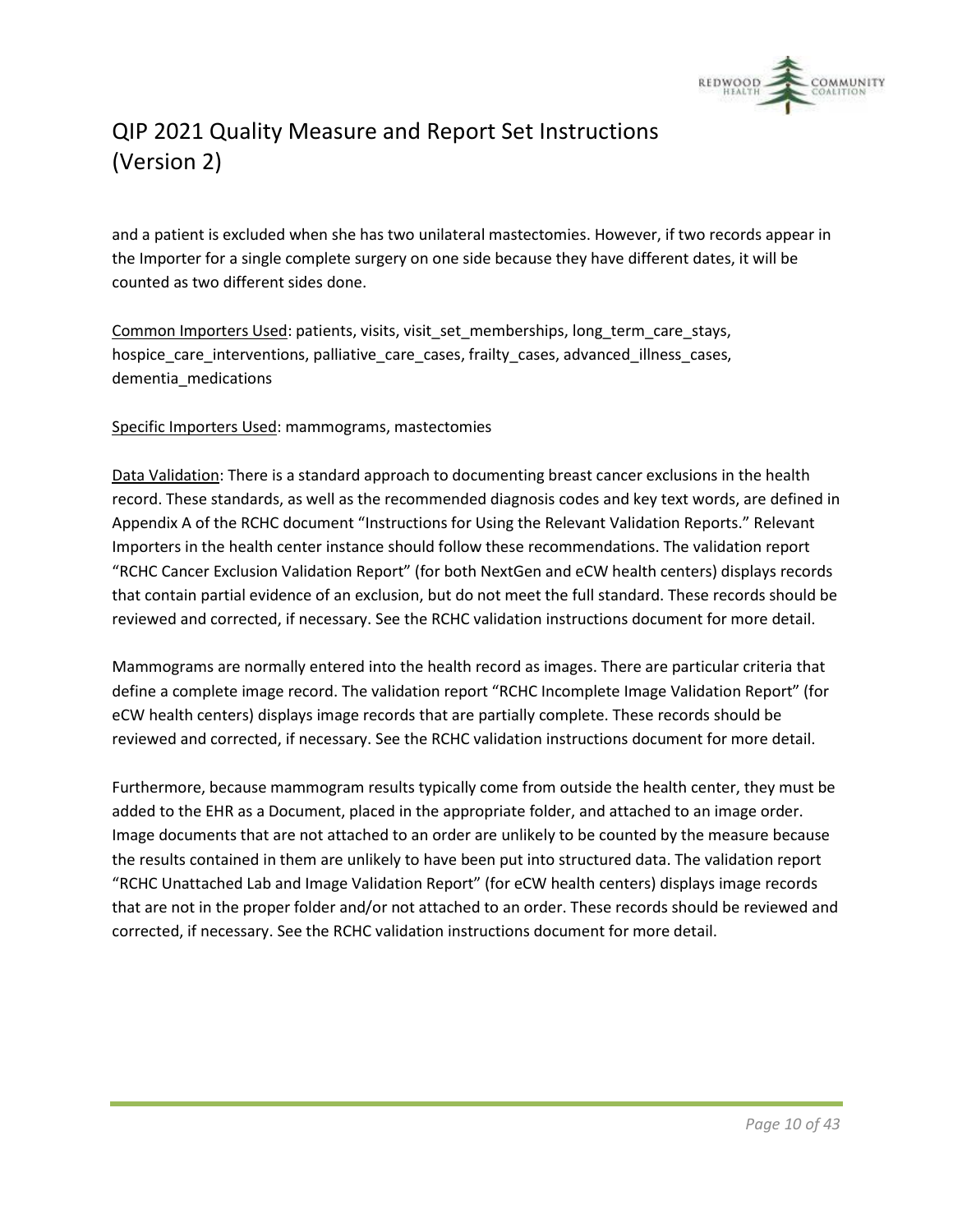

#### <span id="page-10-0"></span>*Cervical Cancer Screening*

Quality Measure: Cervical Cancer Screening (QIP 2021)

Version: 2021 Version 1. Based on SQL code modified from the Quality Measure "Cervical Cancer Screening (UDS 2020 Table 6B)"

Measure Description: The percentage of female patients age 24 to 64 years who had appropriate cervical cancer screening.

Default Denominator Description: Female patients age 24 to 64 years (at the end of the measurement period) with at least one medical visit in the measurement period.

Numerator Description: Denominator patients who had cervical cytology performed within the last 3 years (for those 24 to 64 years of age at the time of the test) or had cervical cytology and high-risk human papillomavirus co-testing within the last 5 years (for those 30 to 64 years of age at the time of the test)

Exclusion Description: History of hysterectomy with no residual cervix, diagnosis of cervical agenesis or acquired absence of cervix, in hospice or palliative care during the measurement period.

Report Notes: Cervical cytology tests are defined by the Importer pap\_tests. These tests can be identified by the Value Set described in the Appendix. The 2021 QIP Instruction Manual states that biopsies are not valid for primary cervical cancer screening because they are diagnostic and therapeutic.

Like with other labs or images, documentation in the EHR must include a date that the cervical cytology or HPV test was done and a result or finding. The Importer should be examining the standard structured data fields for these items. Also note that test results that indicate that the cervical cytology lab sample was not actually evaluated (for example, a lab result like "no endocervical cells" or "inadequate sample") should be excluded from the Importer results.

Common Importers Used: patients, visits, visit\_set\_memberships, hospice\_care\_interventions, palliative\_care\_cases

Specific Importers Used: pap\_tests, hpv\_tests, hysterectomies, congenital\_absence\_cervix\_cases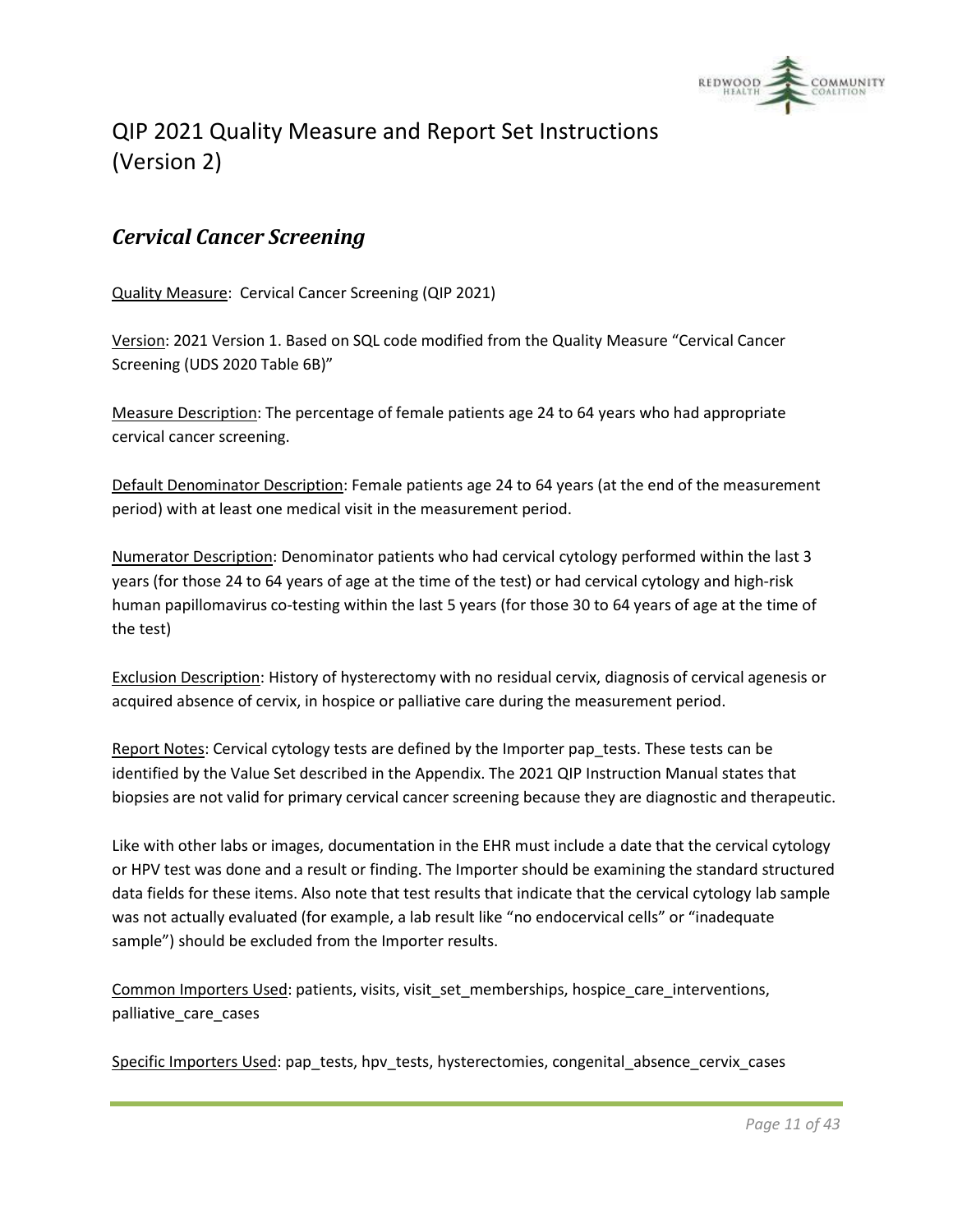

Data Validation: There is a standard approach to documenting cervical cancer exclusions in the health record. These standards, as well as the recommended diagnosis codes and key text words, are defined in Appendix A of the RCHC document "Instructions for Using the Relevant Validation Reports." Relevant Importers in the health center instance should follow these recommendations. The validation report "RCHC Cancer Exclusion Validation Report" (for both NextGen and eCW health centers) displays records that contain partial evidence of an exclusion, but do not meet the full standard. These records should be reviewed and corrected, if necessary. See the RCHC validation instructions document for more detail.

Pap tests are entered into the health record as labs. There are particular criteria that define a complete lab record. The validation report "RCHC Incomplete Lab Validation Report" (for both NextGen and eCW health centers) displays lab records that are partially complete. These records should be reviewed and corrected, if necessary. See the RCHC validation instructions document for more detail.

Furthermore, pap test results may also come from outside the health center. Therefore, they must be added to the EHR as a Document, placed in the appropriate folder, and attached to a lab order. Lab documents that are not attached to an order are unlikely to be counted by the measure. The validation report "RCHC Unattached Lab and Image Validation Report" (for eCW health centers) displays lab records that are not in the proper folder and/or not attached to an order. These records should be reviewed and corrected, if necessary. See the RCHC validation instructions document for more detail.

#### <span id="page-11-0"></span>*Colorectal Cancer Screening*

Quality Measure: Colorectal Cancer Screening (QIP 2021)

Version: 2021 Version 1. Based on SQL code modified from the Quality Measure "Colorectal Cancer Screening (UDS 2020 Table 6B)"

Measure Description: The percentage of patients age 51 to 75 years who had appropriate colorectal cancer screening.

Default Denominator Description: Patients between age 51 to 75 years (at the end of the measurement period) with at least one medical visit in the measurement period.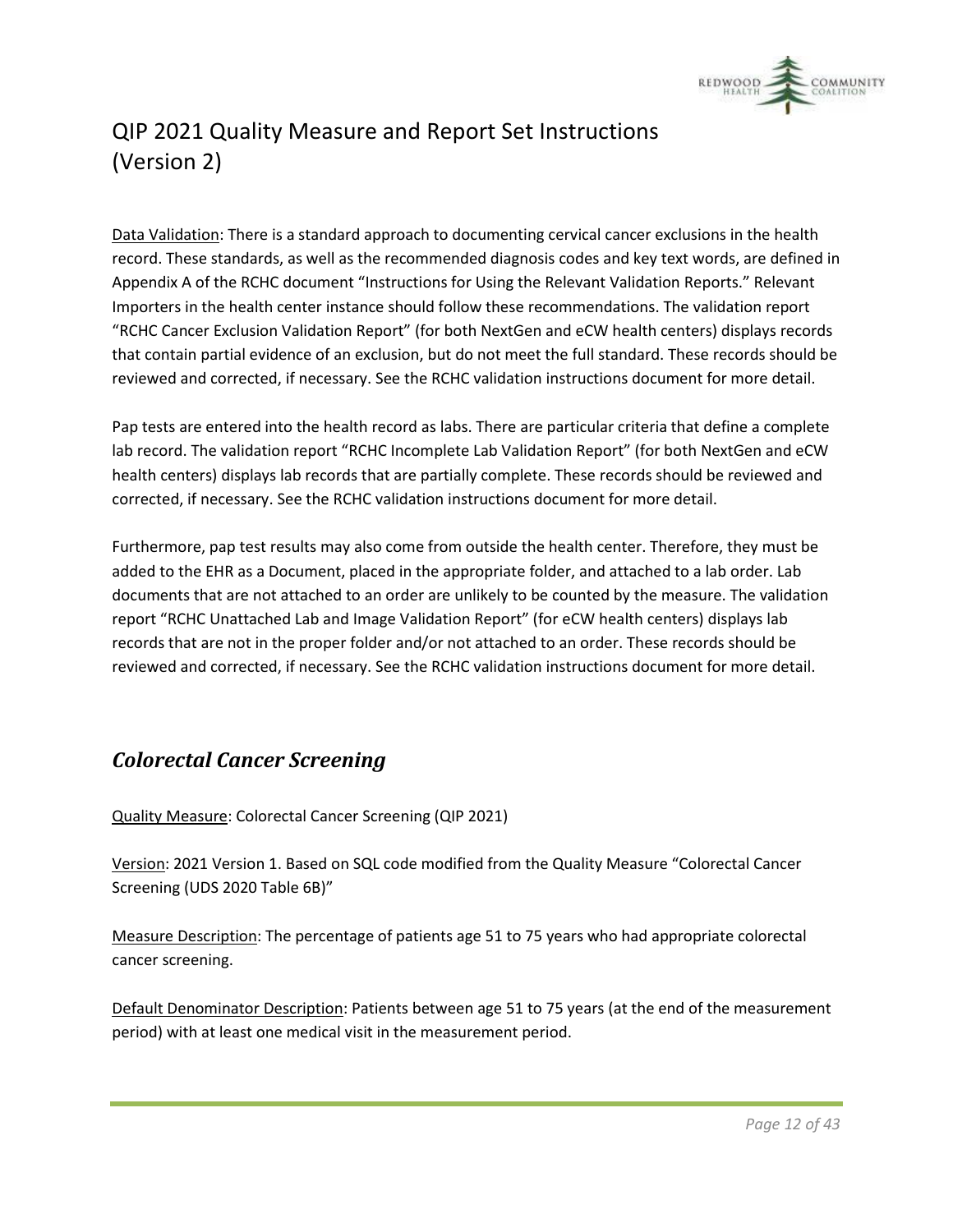

Numerator Description: Denominator patients who had any of the following:

- Fecal occult blood test (FOBT) within one year of the end of the measurement period.
- FIT-DNA test within three years of the end of the measurement period.
- Flexible sigmoidoscopy within five years of the end of the measurement period.
- CT colonography within five years of the end of the measurement period.
- Colonoscopy within ten years of the end of the measurement period.

Exclusion Description: History of colorectal cancer, history of colectomy, in hospice, palliative care or had a long-term care stay during the measurement period, or a diagnosis of frailty and advanced illness.

Report Notes: Each of the labs or images that qualify for the numerator has its own Importer. Make sure that the Importers are identifying the appropriate image or lab (for example, lab LOINC codes are defined by a Value Set, and all Value Sets appear in the Appendix at the end of this document). Like with other labs or images, documentation in the EHR must include the date it was performed and a result or finding. The Importer should examine the standard structured data fields for these items. The measure displays only the last qualifying colorectal cancer screen entered into the system in the column measurement\_value.

Common Importers Used: patients, visits, visit\_set\_memberships, long\_term\_care\_stays, hospice\_care\_interventions, palliative\_care\_cases, frailty\_cases, advanced\_illness\_cases, dementia\_medications

Specific Importers Used: fecal\_occult\_blood\_tests, stool\_dna\_tests, sigmoidoscopies, ct\_colonographies, colonoscopies, colorectal\_cancer\_cases, colectomies

Data Validation: There is a standard approach to documenting colorectal cancer exclusions in the health record. These standards, as well as the recommended diagnosis codes and key text words, are defined in Appendix A of the RCHC document "Instructions for Using the Relevant Validation Reports." Relevant Importers in the health center instance should follow these recommendations. The validation report "RCHC Cancer Exclusion Validation Report" (for both NextGen and eCW health centers) displays records that contain partial evidence of an exclusion, but do not meet the full standard. These records should be reviewed and corrected, if necessary. See the RCHC validation instructions document for more detail.

Fecal occult blood tests and FIT-DNA tests are entered into the health record as labs. There are particular criteria that define a complete lab record. The validation report "RCHC Incomplete Lab Validation Report" (for both NextGen and eCW health centers) displays lab records that are partially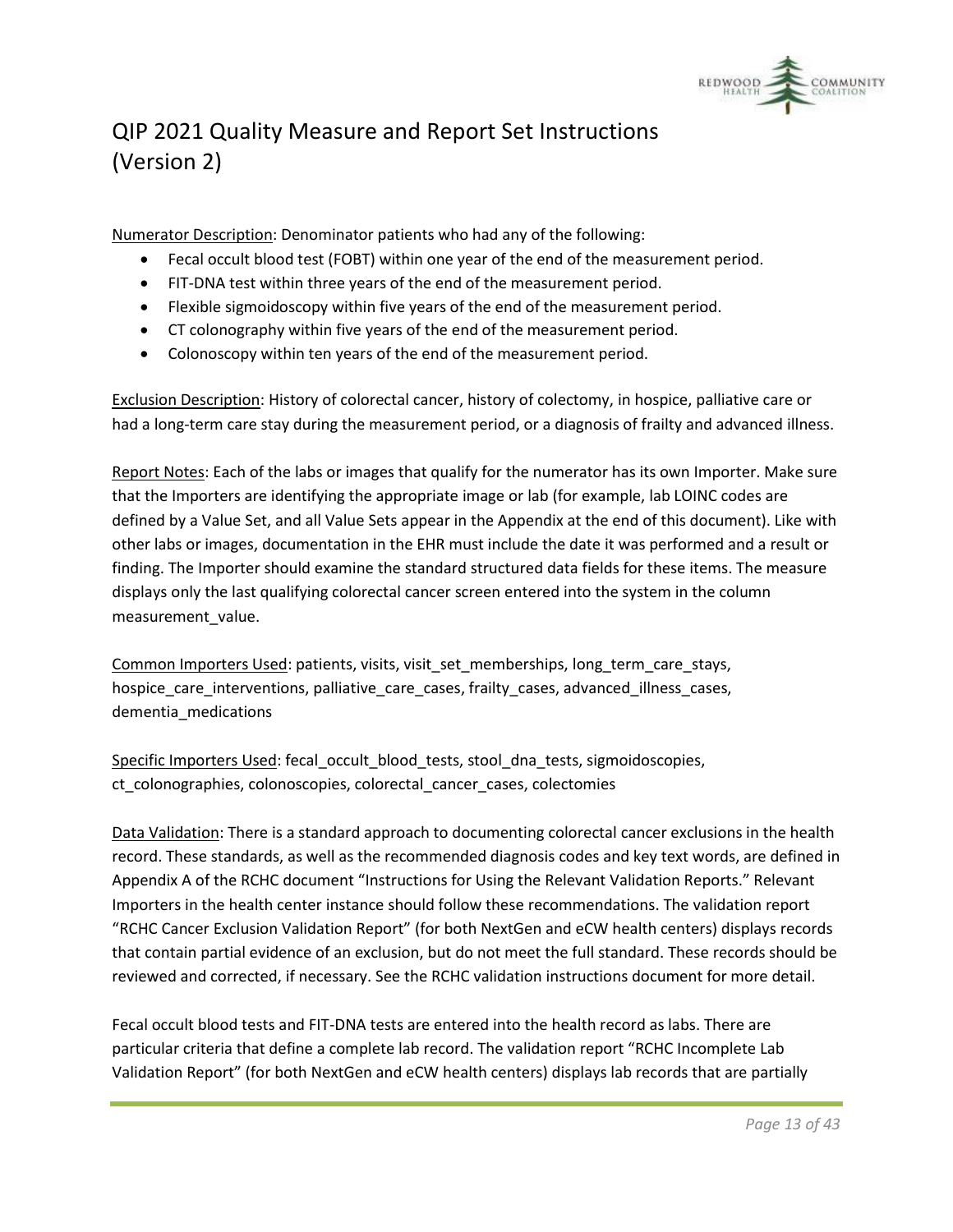

complete. These records should be reviewed and corrected, if necessary. See the RCHC validation instructions document for more detail.

Colonoscopies, sigmoidoscopies and CT colonographies are normally entered into the health record as images. There are particular criteria that define a complete image record. The validation report "RCHC Incomplete Image Validation Report" (for eCW health centers) displays image records that are partially complete. These records should be reviewed and corrected, if necessary. See the RCHC validation instructions document for more detail.

Furthermore, because colonoscopy, sigmoidoscopy and CT colonography results typically come from outside the health center, they must be added to the EHR as a Document, placed in the appropriate folder, and attached to an image order. Image documents that are not attached to an order are unlikely to be counted by the measure because the results contained in them are unlikely to have been put into structured data. The validation report "RCHC Unattached Lab and Image Validation Report" (for eCW health centers) displays image records that are not in the proper folder and/or not attached to an order. These records should be reviewed and corrected, if necessary. See the RCHC validation instructions document for more detail.

#### <span id="page-13-0"></span>*Comprehensive Diabetes Management – HbA1c Good Control*

Quality Measure: Diabetes: HbA1c Good Control (≤9%) (QIP 2021)

Version: 2021 Version 1. Based on SQL code modified from the Quality Measures "Diabetes: Hemoglobin A1c Control (<=9%) (UDS 2020 Table 7, inverted)" and "Diabetes: HbA1c Good Control (≤9%) - 2019 QIP"

Measure Description: The percentage of patients age 18 to 75 years with diabetes who had an HbA1c test in the measurement period and the last test had a value of 9% or less.

Default Denominator Description: Patients age 18 to 75 years (at the end of the measurement period) with a diagnosis of diabetes, at least one medical visit in the measurement period.

Numerator Description: Denominator patients with at least one HbA1c test in the measurement period and the last test had a value of 9% or less.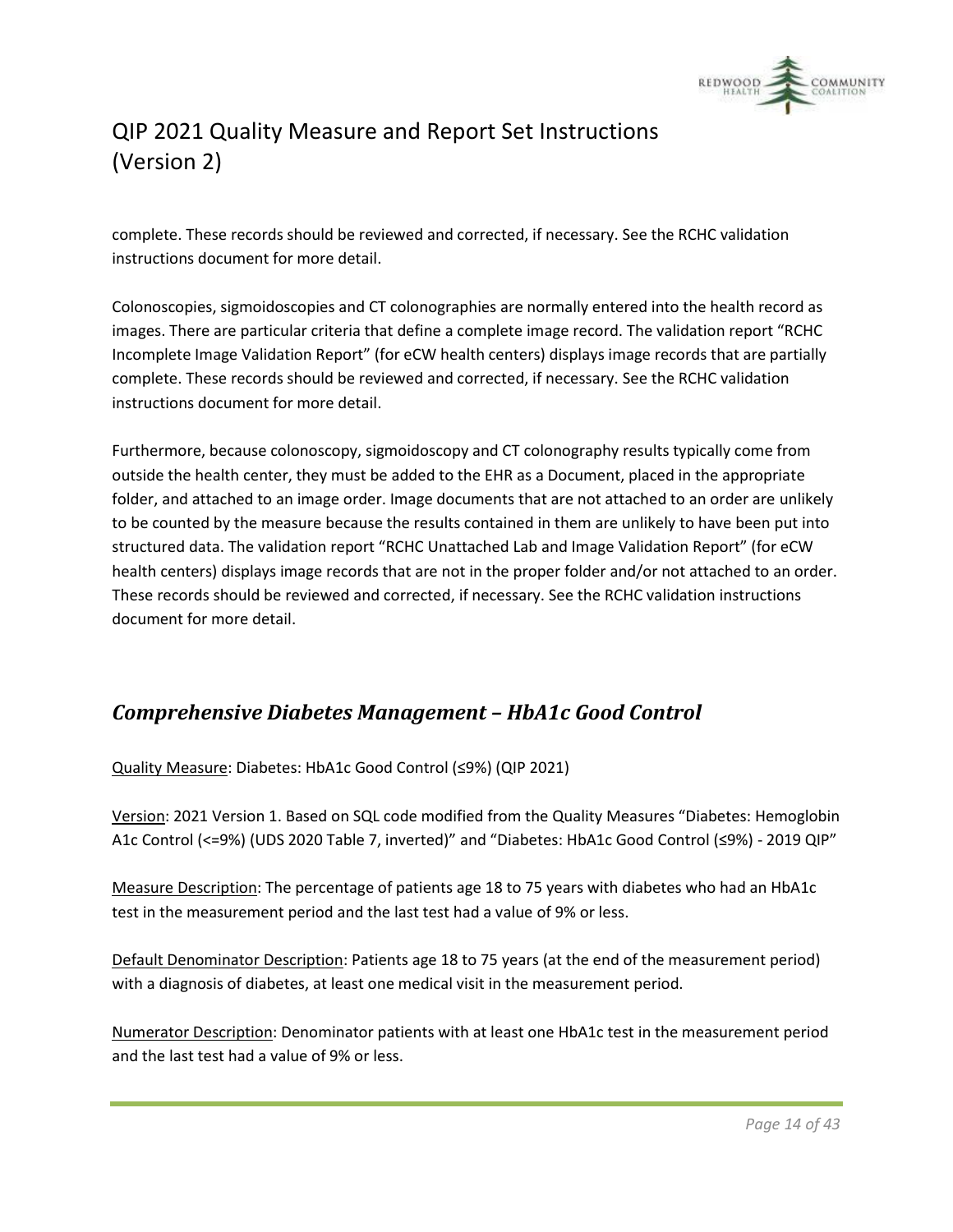

Exclusion Description: Diagnosis of gestational diabetes or steroid-induced diabetes during the two years prior to the end of the measurement period, in hospice, palliative care or had a long-term care stay during the measurement period, or a diagnosis of frailty and advanced illness.

Report Notes: The Importer diabetes cases should display patients with a diabetes diagnosis code on their Problem List. These codes belong to a Value Set defined in the Appendix at the end of this document. The Importer has columns for the diagnosis start date (column started on) and end date (column ended\_on), which are used to determine if the patient has a diagnosis overlapping the measurement period. Although diabetes is a chronic disease that normally cannot be "cured," there may be cases where the diagnosis is clinically determined to be no longer appropriate or necessary. In this case, follow the standard protocol described by the EHR to remove the diagnosis from the Problem List. The Importer should contain SQL code that extracts and displays the date that the diagnosis was resolved (column ended\_on). Failing to do so will leave these patients in the denominator because it is assumed that if a patient has a diagnosis without an end date, the diagnosis is still active.

This measure excludes patients with a diagnosis of gestational diabetes or steroid-induced diabetes. There are no Importers for these diagnoses in the Relevant standard model. Therefore, for this QIP Quality Measure alone, the diagnosis codes are identified directly by the report in the exclusions Temporary Table. Since these diagnoses typically arise from time-limited conditions (for example, pregnancy or medications), they are obtained from visit diagnoses rather than the Problem List.

Common Importers Used: patients, visits, visit set memberships, long term care stays, hospice care interventions, palliative care cases, frailty cases, advanced illness cases, dementia\_medications, visit\_diagnosis\_codes, diagnosis\_codes

#### Specific Importers Used: diabetes\_cases, a1c\_labs

Data Validation: Patients with a current clinical diagnosis of diabetes are the focus of this report. For the default version, the standard is to use the Problem List in the EHR as the official source of diagnosis "truth." The validation report "RCHC Problem List Validation Report" (for both NextGen and eCW health centers) displays records that suggest the patient should be considered for the addition of a diabetes diagnosis to the Problem List, or should be considered for removal of the diagnosis from the list, based on other evidence in the health record. These records should be reviewed and corrected, if necessary, in order to minimize the number of false positives and false negatives in the measure denominator. See the RCHC validation instructions document for more detail.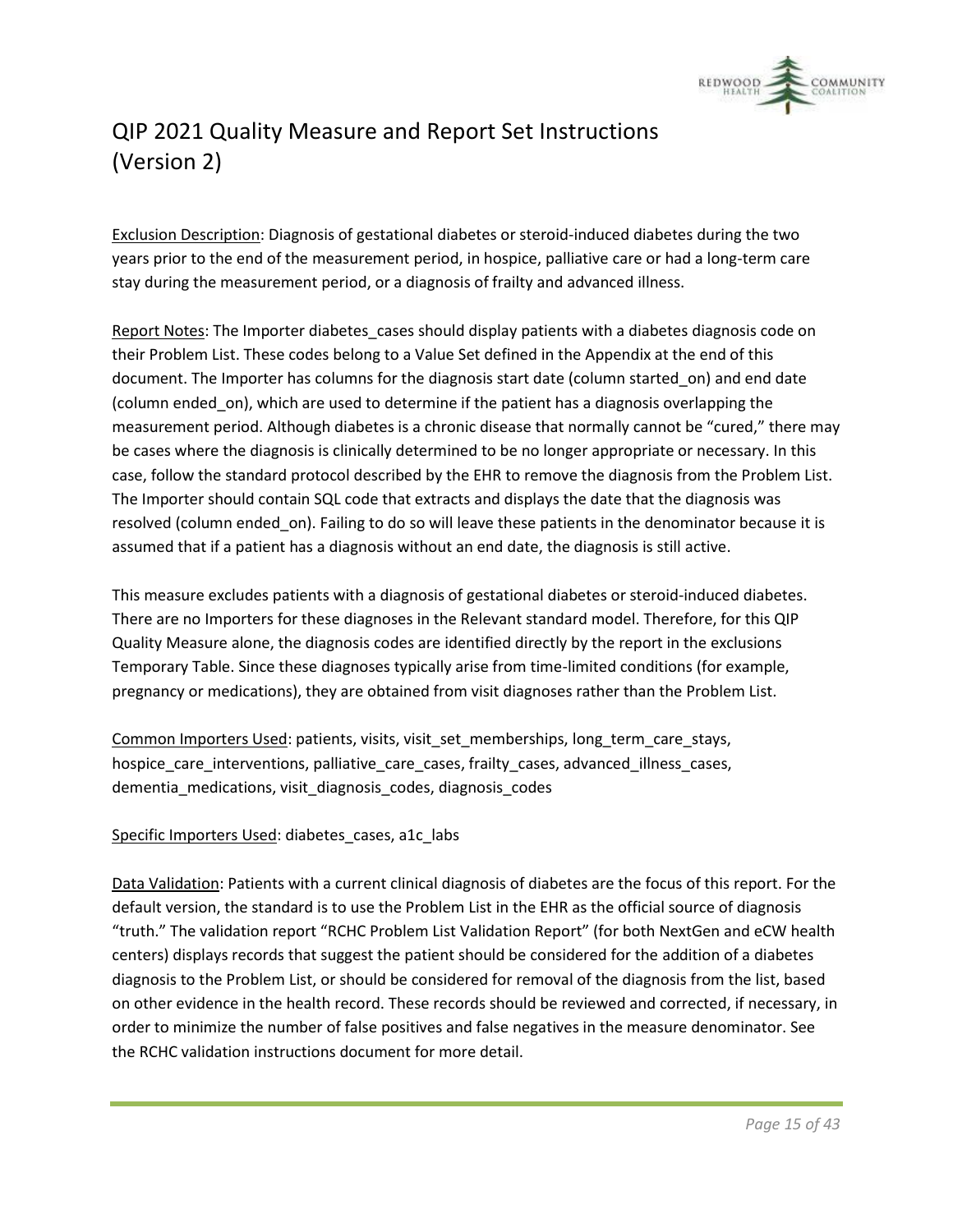

Hemoglobin A1c tests are entered into the health record as labs. There are particular criteria that define a complete lab record. The validation report "RCHC Incomplete Lab Validation Report" (for both NextGen and eCW health centers) displays lab records that are partially complete. These records should be reviewed and corrected, if necessary. See the RCHC validation report instructions document for more detail.

#### <span id="page-15-0"></span>*Controlling High Blood Pressure*

Quality Measure: Controlling High Blood Pressure (QIP 2021)

Version: 2021 Version 1. Based on SQL code modified from the Quality Measures "Controlling High Blood Pressure (UDS 2020 Table 7)" and "Controlling High Blood Pressure - 2019 QIP"

Measure Description: The percentage of patients age 18 to 85 years with essential hypertension who had a blood pressure in the measurement period and the last blood pressure reading had a value below 140/90 mmHg.

Default Denominator Description: Patients age 18 to 85 years (at the end of the measurement period) with a diagnosis of essential hypertension, at least one medical visit in the measurement period.

Numerator Description: Denominator patients with at least one blood pressure in the measurement period and the last blood pressure had a value below 140/90 mmHg.

Exclusion Description: Diagnosis of pregnancy during the measurement period, diagnosis of end-stage renal disease (ESRD), dialysis, or kidney transplant, in hospice, palliative care or had a long-term care stay during the measurement period, or a diagnosis of frailty and advanced illness.

Report Notes: The sources of blood pressure readings accepted by this Quality Measure follow the HEDIS guidelines and differ somewhat from the sources accepted by HRSA for the UDS report. Generally, the HEDIS/QIP accepts more sources than HRSA/UDS. The QM Highlights document states "Eligible readings include BP readings taken during an outpatient visit, telephone visit, e-visit or virtual check-in, or remote monitoring event (BP taken by any digital device)." The HRSA/UDS definition does not include self-reported/non-verified blood pressure readings. The table on the next page explains that statement in more detail.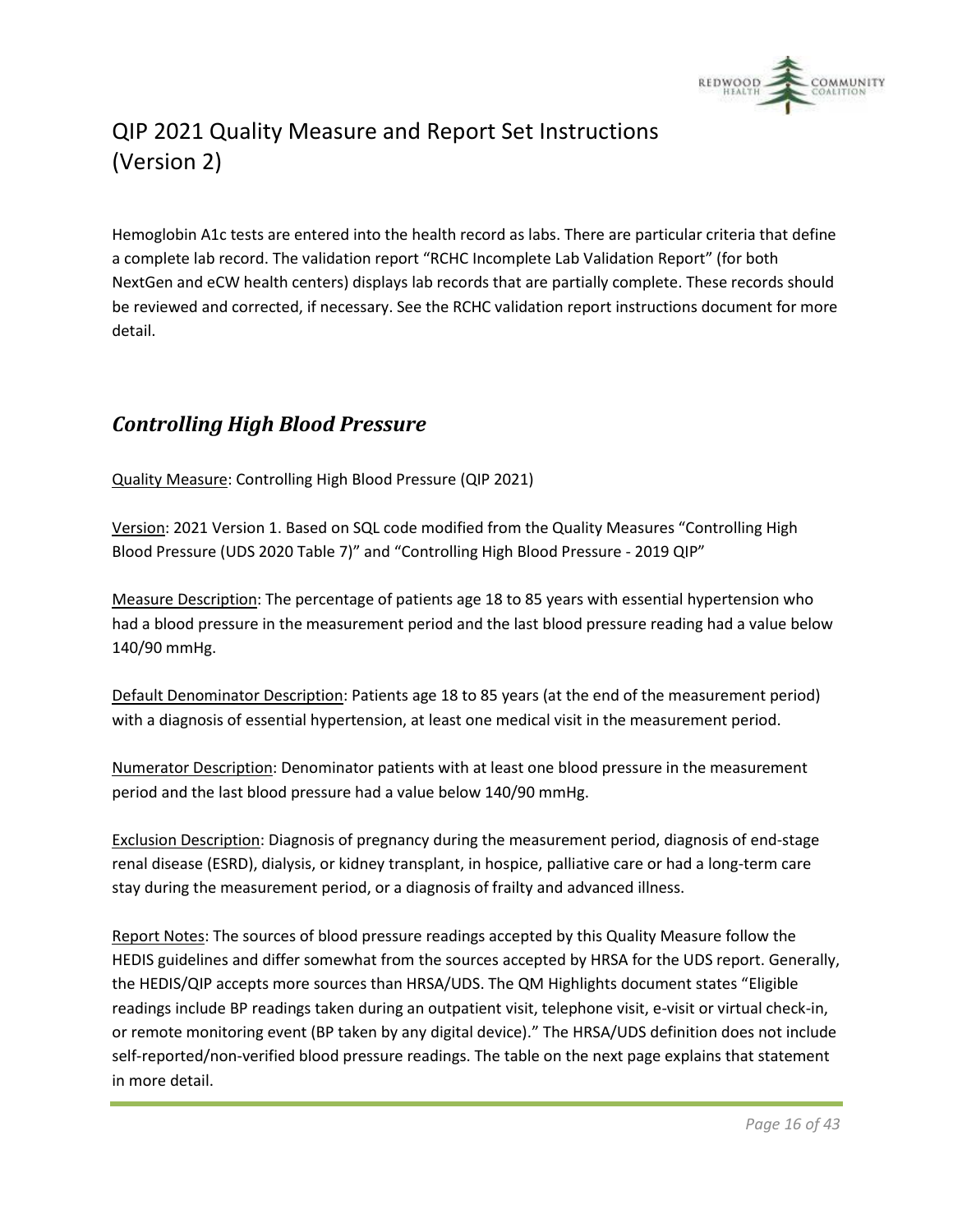

| <b>Blood pressure measurement</b>                                  | <b>HEDIS/QIP</b> | <b>HRSA/UDS</b> |
|--------------------------------------------------------------------|------------------|-----------------|
| Blood pressure taken by an appropriately trained staff member      | Yes              | Yes             |
| in a clinical setting                                              |                  |                 |
| Blood pressure readings from a remote device that are digitally    | Yes              | Yes.            |
| stored and transmitted directly to the electronic health record    |                  |                 |
| Blood pressure readings from a remote device that an               | Yes              | Yes             |
| appropriately trained staff member can confirm visually during     |                  |                 |
| an E-visit or virtual check                                        |                  |                 |
| Self-reported blood pressure readings from a digital device        | Yes              | No              |
| collected verbally from the patient by an appropriately trained    |                  |                 |
| staff member during an outpatient visit, telephone visit, e-visit, |                  |                 |
| virtual check-in, or remote monitoring event                       |                  |                 |
| Self-reported blood pressure readings from a digital device sent   | Yes              | No              |
| to the health center via the patient portal or e-mail              |                  |                 |

In the September 2020 Data Standards and Integrity Council (DSIC) meeting, it was agreed that health centers should develop their own approach to identifying non-verified Self-Monitored Blood Pressures (SMBP) in their EHR. Health centers should then distinguish non-verified SMBP in Relevant by configuring the field exclude\_from\_uds on the Importer blood\_pressure\_readings to read TRUE.

Since the HEDIS/QIP standards accept all blood pressures, the measure SQL code does not consider the field blood\_pressure\_readings.exclude\_from\_uds at all. However, the health center should ensure that all blood pressures being entered into the EHR are displayed by the blood pressure Importer and that the blood pressure exclusion field on that Importer is working for the UDS version of the measure.

Common Importers Used: patients, visits, visit set memberships, long term care stays, hospice\_care\_interventions, palliative\_care\_cases, frailty\_cases, advanced\_illness\_cases, dementia\_medications

Specific Importers Used: essential\_hypertension\_cases, blood\_pressure\_readings, end\_stage\_renal\_disease\_cases, dialysis\_treatments, renal\_transplants, pregnancy\_observations

Data Validation: Patients with a current clinical diagnosis of essential hypertension are the focus of this report. For the default version, the standard is to use the Problem List in the EHR as the official source of diagnosis "truth." The validation report "RCHC Problem List Validation Report" (for both NextGen and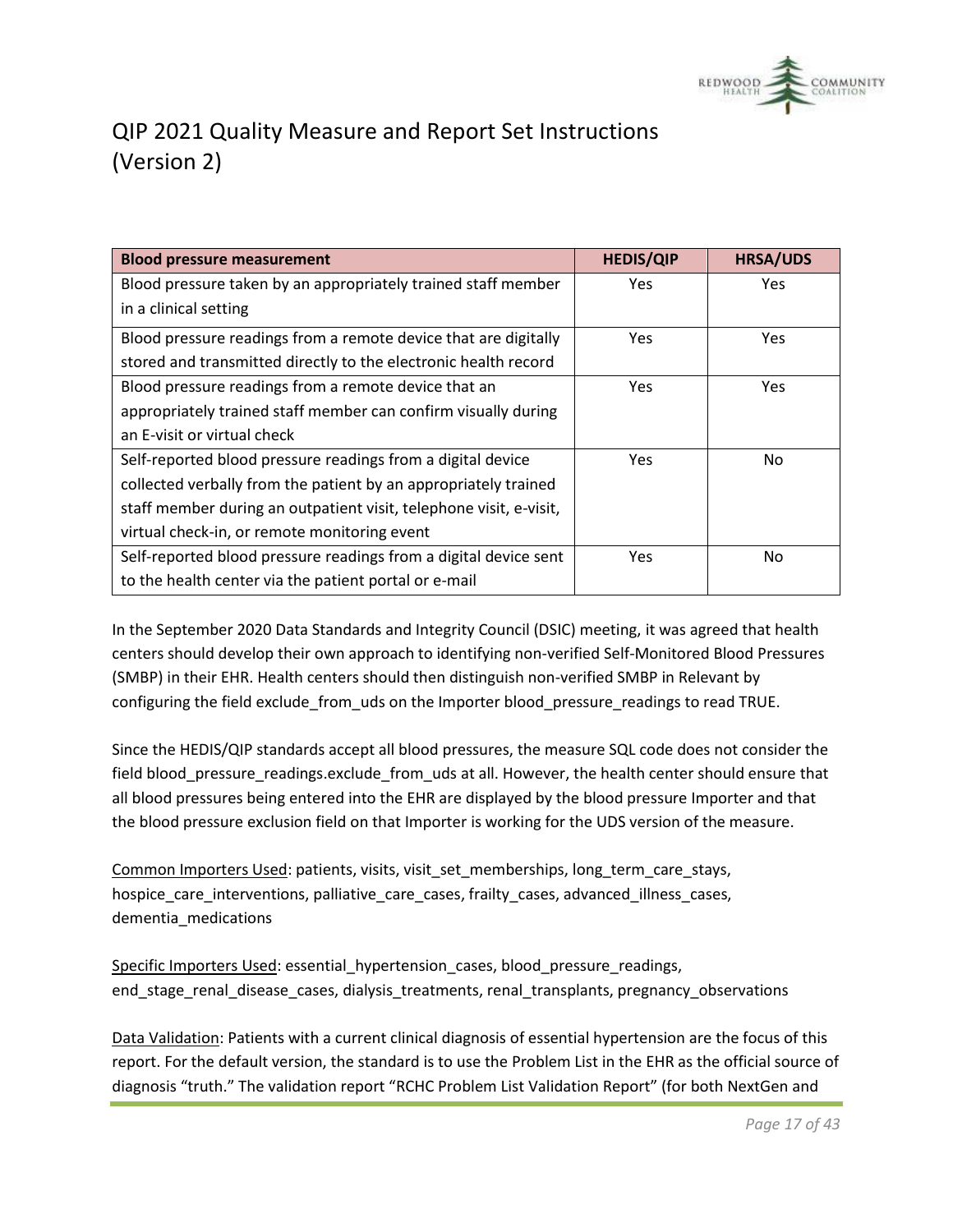

eCW health centers) displays records that suggest the patient should be considered for the addition of an essential hypertension diagnosis to the Problem List, or should be considered for removal of the diagnosis from the list, based on other evidence in the health record. These records should be reviewed and corrected, if necessary, in order to minimize the number of false positives and false negatives in the measure denominator. See the RCHC validation report instructions document for more detail.

#### <span id="page-17-0"></span>*Well-Child Visits in the First 15 Months of Life*

Quality Measure: Well-Child Visits in the First 15 Months of Life (QIP 2021)

Version: 2021 Version 1. Based on SQL code modified from the Quality Measure "W15 - Well-Child Visits in the First 15 Months of Life: 6+ Well-Child Visits"

Measure Description: The percentage of children turning 15 months of age in the measurement period who had six or more well-child visits

Default Denominator Description: Patients who turned 15 months of age (1 year + 30 days) in the measurement period and had at least one medical visit in the measurement period

Numerator Description: Denominator patients with at least six well-child visits, at least 14 days apart, before turning 15 months of age.

Exclusion Description: hospice care in the measurement period

Report Notes: There are two QIP measures that consider well-child visits. They differ by age range and number of visits required. However, the CPT and ICD-10 codes used to define a well-child visit are the same for both reports. Therefore, the Importer well child interventions can be used for both. Since well-child visits are only considered by a QIP Quality Measure, the QIP Value Set "Well-Care" should be used to define the codes. It is not recommended that health centers assume that patients with a particular visit type or who saw a particular provider actually meet the criteria as having a well-child visit in the absence of the specified CPT or ICD-10 codes. The 2020 version of the QIP instructions gives an example of the kind of documentation that is required for a well-child exam, although this is not directly evaluated by the report.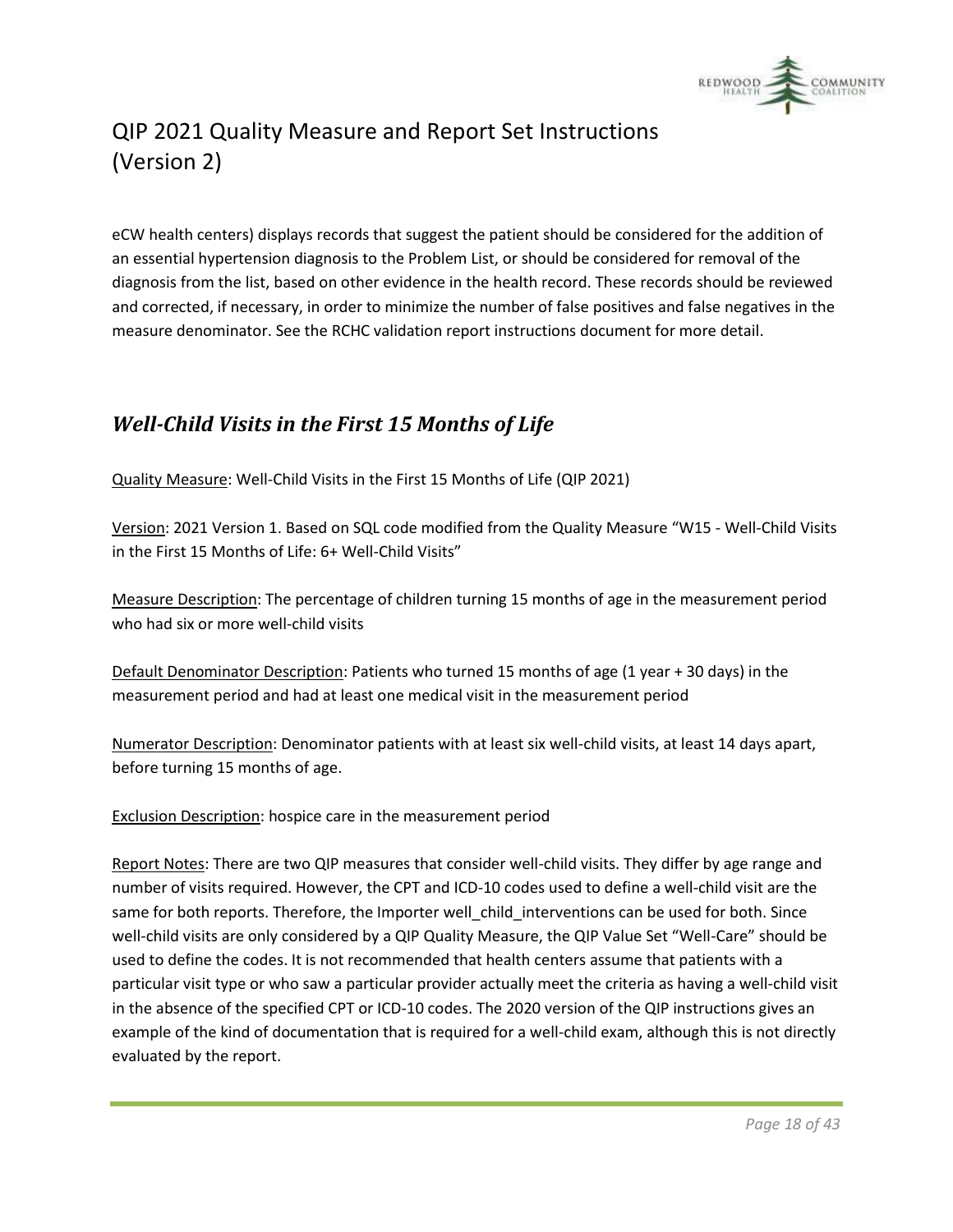

Note that the Well-Child Value Set contains both procedure (CPT) codes and diagnosis (ICD) codes. Therefore, the Importer "well\_child\_interventions" should pick up both<sup>8</sup>. The QM highlight for this measure displays both CPT and ICD codes that define well-child visits.

Note that well-care visits must be at least 14 days apart in order to be counted by the report. Therefore, it might be the case that the number of visits in the EHR differs from the count on the report unless the 14 day rule is manually applied.

The QM Highlight for this measure states that the "well-child visit must occur with a PCP, but the PCP does not have to be the practitioner assigned to the child." This provision must be considered on the level of the Importer well\_child\_interventions. The Quality Measure SQL assumes that all well-child visits identified by that Importer meet all of the criteria defined by Partnership HealthPlan and counts them accordingly.

It is important to note that the default denominator definition includes patients who had at least one medical visit of any kind in the Measurement Period. This approach is the same as the other Quality Measure default denominators but will tend to bias the measure to a higher numerator percentage than if the actual Partnership-supplied denominator is used. The reason for this is because this measure looks at patients who have had visits to the health center. However, with the default denominator, we are not really sure who is *supposed* to have a visit because if they have not been seen in the Measurement Period, we do not even know if they are still in the area, still the health center's patients, etc. The assumption is therefore to take patients who are known to have access to health services, which in this case, are patients seen recently. However, a bias occurs because those in this age group who are seen for any medical visit are likely to be seen for a well-child visit.

In contrast, the denominator supplied by Partnership HealthPlan contains only patients who they expect to have a well-child visit. This is true because these patients are continuously enrolled in Partnership insurance and assigned to the health center. In other words, they are measuring if indeed these patients *did* have a well-child visit. This list also contains patients enrolled in Partnership who were not seen for any visit at the health center but *should* have been seen for a well-child visit. It is impossible to identify these kinds of patients using only information in the EHR.

<sup>&</sup>lt;sup>8</sup> Recommending billing procedures is beyond the scope of these instructions. Because the QM Highlight document displays both the ICD and CPT codes present in the Value Set, it is assumed that the presence of any of these codes is sufficient to designate the visit as a "well-child visit."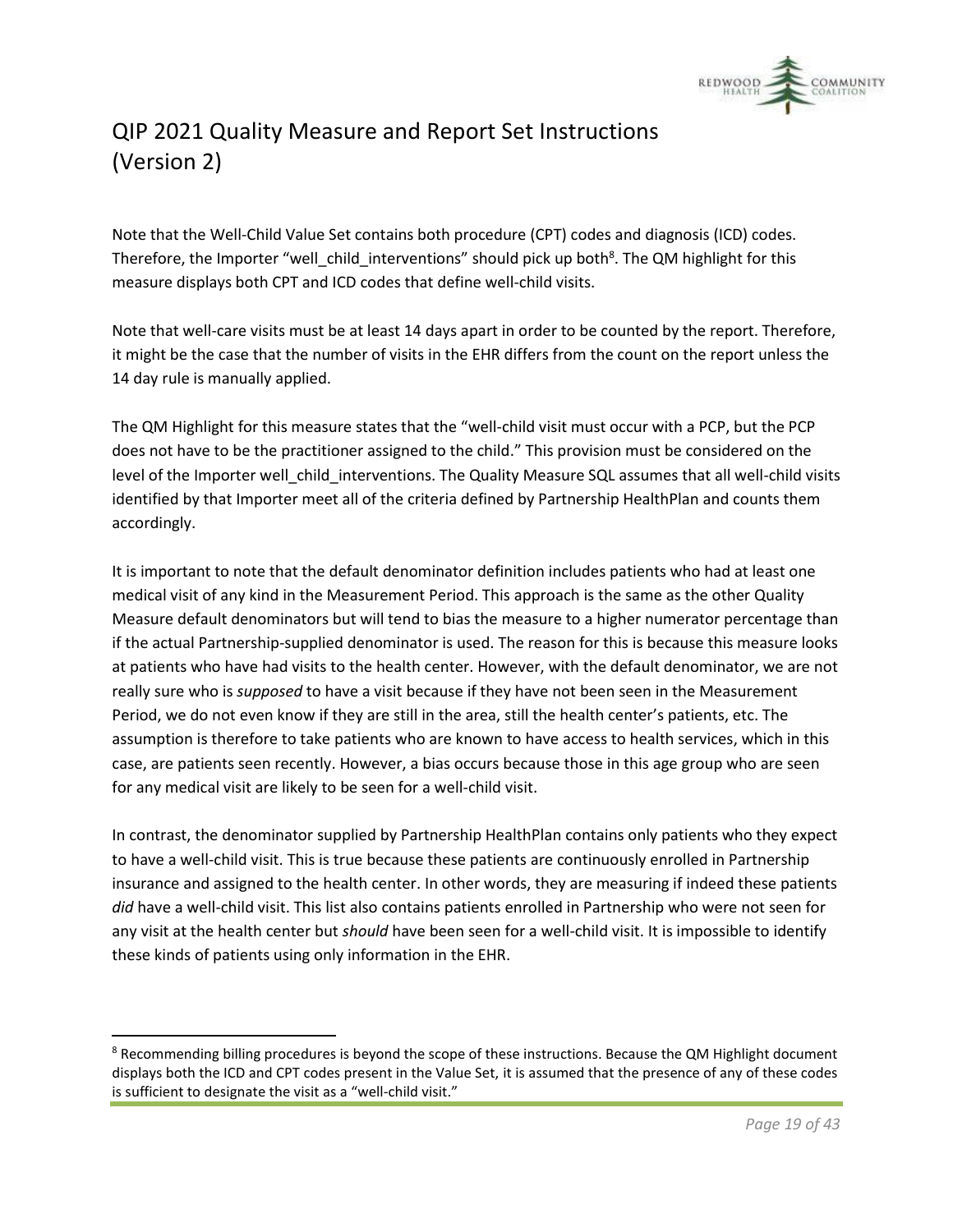

Ideally, health centers should be using the Partnership denominator if they can. However, if not possible, health centers have the option of changing the visit range of the default denominator in the report. It was programmed for one a year, but it can look back 18 months or even two years, depending on how the health center has defined a "current patient." The idea is to identify patients (i.e., current patients) who are reasonably expected to return for a well-child visit in the chosen time frame.

Keep in-mind that adding patients to the denominator from months or years prior to the beginning of the measurement period adds another kind of bias that tends to reduce the numerator percentage because it is unknown if these patients are still in the area or if they have chosen another provider. The further you go back in time for the last possible visit of a patient, the greater this bias will be. If allowing patients with a last visit before the beginning of the measurement period into the denominator, a health center may also choose to add criteria to the SQL code that only includes non-inactive and nondeceased patients.

Common Importers Used: patients, visits, visit\_set\_memberships, hospice\_care\_interventions

Specific Importers Used: well\_child\_interventions

Data Validation: There is not a separate validation report for this measure

#### <span id="page-19-0"></span>*Child and Adolescent Well-Care Visits*

Quality Measure: Child and Adolescent Well-Care Visits (QIP 2021)

Version: 2021 Version 1. Based on SQL code modified from the Quality Measure "Well Child Visits - 2019 QIP"

Measure Description: The percentage of children between 3 and 17 years of age who had at least one well-child visit in the measurement period.

Default Denominator Description: Patients age 3 to 17 years (at the end of the measurement period) and had at least one medical visit in the measurement period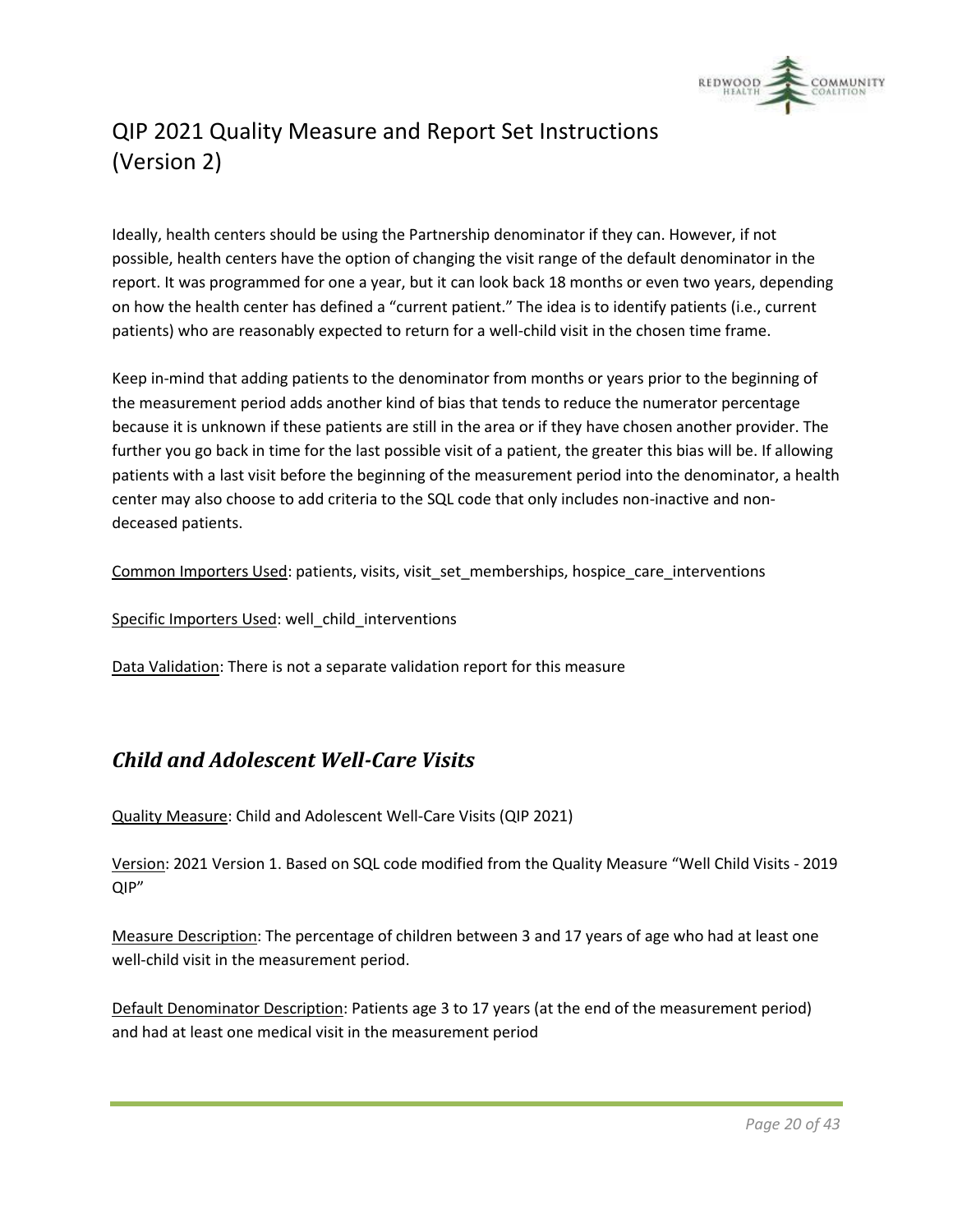

Numerator Description: Denominator patients with at least one well-child visit in the year prior to the end of the measurement period

Exclusion Description: hospice care in the measurement period

Report Notes: There are two QIP measures that consider well-child visits. They differ by age range and number of visits required. However, the CPT and ICD-10 codes used to define a well-child visit are the same for both reports. Therefore, the Importer well\_child\_interventions can be used for both. Since well-child visits are only considered by a QIP Quality Measure, the QIP Value Set "Well-Care" should be used to define the codes. It is not recommended that health centers assume that patients with a particular visit type or who saw a particular provider actually meet the criteria as having a well-child visit in the absence of the specified CPT or ICD-10 codes. The 2020 version of the QIP instructions gives an example of the kind of documentation that is required for a well-child exam, although this is not directly evaluated by the report<sup>9</sup>.

The QM Highlight for this measure states that the "visit must occur with a PCP or an OB/GYN practitioner (as applicable); the practitioner does not have to be the practitioner assigned to the member." This provision must be considered on the level of the Importer well\_child\_interventions. The Quality Measure SQL assumes that all well-child visits identified by that Importer meet all of the criteria defined by Partnership HealthPlan and counts them accordingly.

It is important to note that the default denominator definition includes patients who had at least one medical visit of any kind in the Measurement Period. This approach is the same as the other Quality Measure default denominators but will tend to bias the measure to a higher numerator percentage than if the actual Partnership-supplied denominator is used. The reason for this is because this measure looks at patients who have had visits to the health center. However, with the default denominator, we are not really sure who is *supposed* to have a visit because if they have not been seen in the Measurement Period, we do not even know if they are still in the area, still the health center's patients, etc. The assumption is therefore to take patients who are known to have access to health services, which in this case, are patients seen recently. However, a bias occurs because those in this age group who are seen for any medical visit are likely to be seen for a well-child visit.

In contrast, the denominator supplied by Partnership HealthPlan contains only patients who they expect to have a well-child visit. This is true because these patients are continuously enrolled in Partnership

<sup>9</sup> This description appears in the section for the old measure, "Adolescent Well-Care Visits (12 – 21 Years Old)" but the documentation is the same.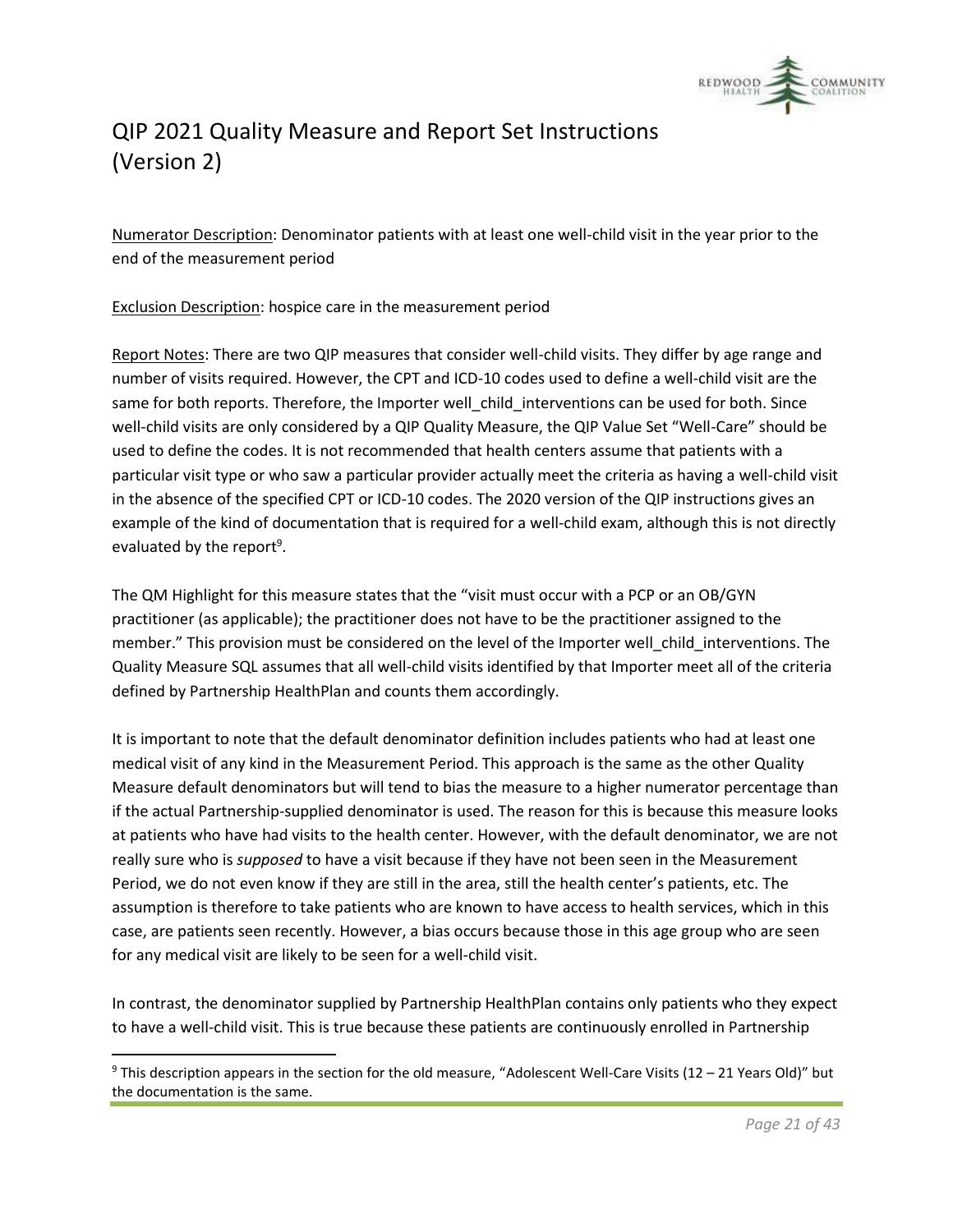

insurance and assigned to the health center. In other words, they are measuring if indeed these patients *did* have a well-child visit. This list also contains patients enrolled in Partnership who were not seen for any visit at the health center but *should* have been seen for a well-child visit. It is impossible to identify these kinds of patients using only information in the EHR.

Ideally, health centers should be using the Partnership denominator if they can. However, if not possible, health centers have the option of changing the visit range of the default denominator in the report. It was programmed for one a year, but it can look back 18 months or even two years, depending on how the health center has defined a "current patient." The idea is to identify patients (i.e., current patients) who are reasonably expected to return for a well-child visit in the chosen time frame.

Keep in-mind that adding patients to the denominator from months or years prior to the beginning of the measurement period adds another kind of bias that tends to reduce the numerator percentage because it is unknown if these patients are still in the area or if they have chosen another provider. The further you go back in time for the last possible visit of a patient, the greater this bias will be. If allowing patients with a last visit before the beginning of the measurement period into the denominator, a health center may also choose to add criteria to the SQL code that only includes non-inactive and nondeceased patients.

Common Importers Used: patients, visits, visit\_set\_memberships, hospice\_care\_interventions

Specific Importers Used: well\_child\_interventions

Data Validation: There is not a separate validation report for this measure

#### <span id="page-21-0"></span>*Childhood Immunization Status*

Quality Measure: Childhood Immunization Status (QIP 2021)

Version: 2021 Version 1. Based on SQL code modified from the Quality Measure "Childhood Immunization Status (UDS 2020 Table 6B)"

Measure Description: The percentage of children turning two years of age in the measurement period who were fully immunized with ten vaccines.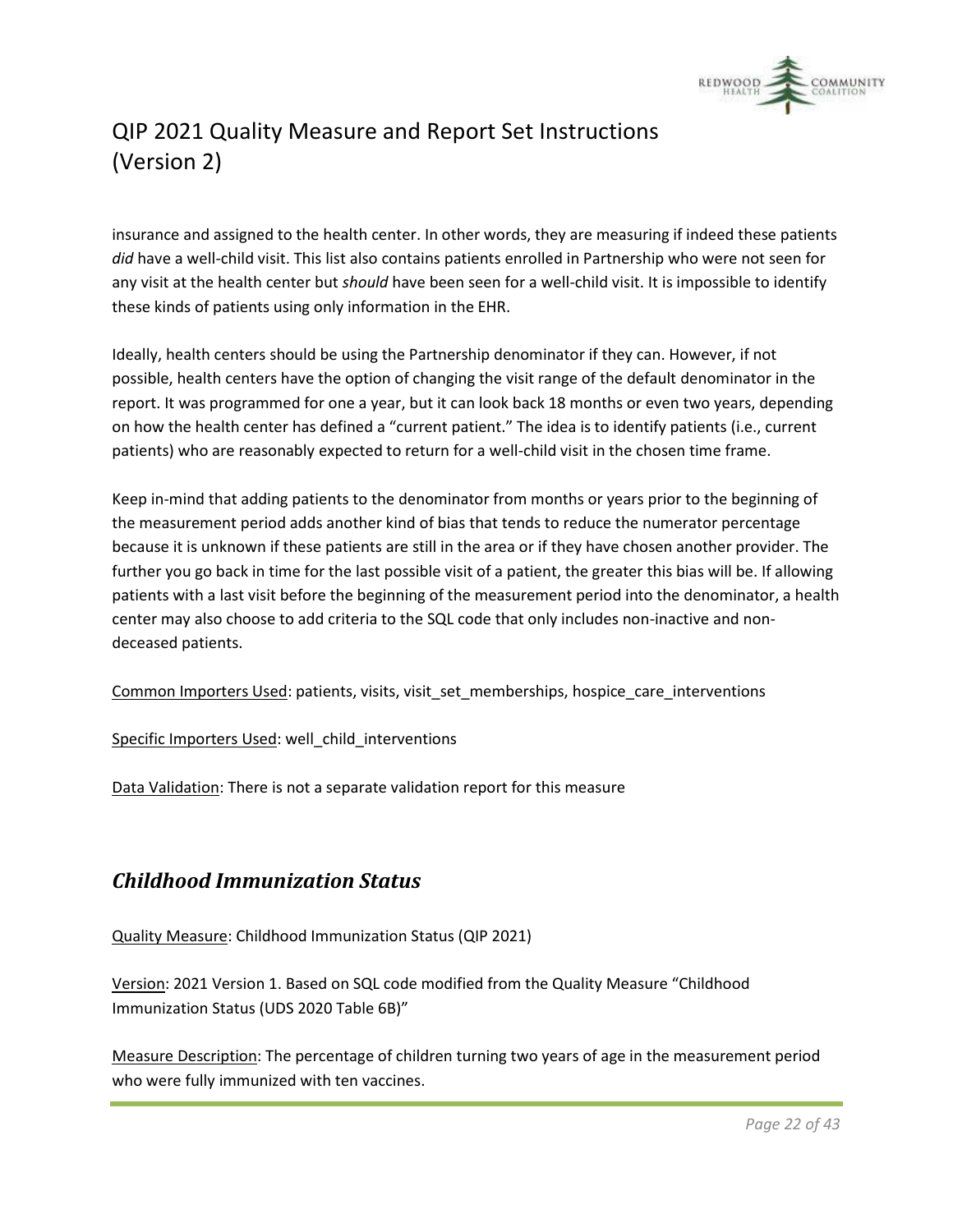

Default Denominator Description: Patients who turned two years of age in the measurement period and had at least one medical visit in the measurement period.

Numerator Description: Denominator patients with the following ten immunizations:

- 4 diphtheria, tetanus and acellular pertussis (DTaP) between 42 days old and second birthday
- 3 polio (IPV) between 42 days old and second birthday
- 3 haemophilus influenza type B (HiB) between 42 days old and second birthday
- 4 pneumococcal conjugate (PCV) between 42 days old and second birthday
- 1 measles, mumps and rubella (MMR) on or between the first and second birthdays
- 1 chicken pox (VZV) on or between the first and second birthdays
- 1 Hepatitis A (HepA) on or between the first and second birthdays
- 3 hepatitis B (HepB) on or before the second birthday
- 2 or 3 Rotavirus (RV), depending on type, between 42 days old and second birthday
- 2 Influenza (Flu) between 181 days old and second birthday

For the immunizations MMR, VZV, HepA and HepB, a documented history of the illness or a seropositive test result for the antigen counts toward the numerator as well.

Exclusion Description: Hospice care in the measurement period or an anaphylactic reaction to any of the vaccines.

Additionally, for individual vaccines, the following apply:

- Encephalopathy due to vaccination: DTaP
- Immunodeficiency: MMR, VZV and Flu
- HIV: MMR, VZV and Flu
- Lymphoreticular cancer, multiple myeloma or leukemia: MMR, VZV and Flu

Report Notes: Vaccines in the numerator must have been given within age ranges specified in the section Numerator Description above. Vaccines given outside of those age ranges are not counted by the Quality Measure. Therefore, the vaccine counts on this report may appear different than what appears in the electronic medical record unless date ranges from the record are manually taken into consideration. Furthermore, the numerator percentage may appear lower when compared to other versions of Quality Measures or reports that only take into consideration if the vaccines were given any time before the patient's second birthday.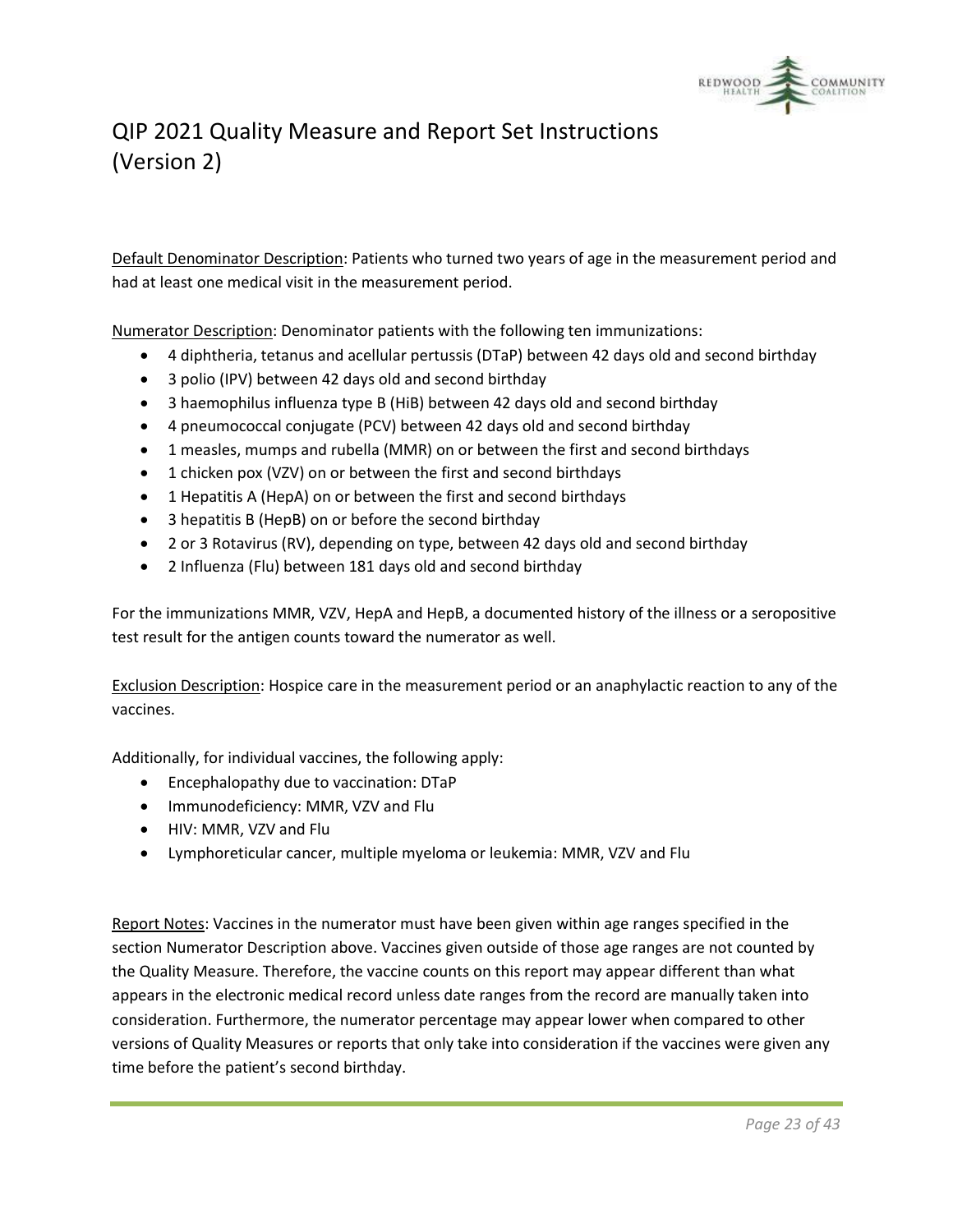

Importers that display immunizations should display unique records like this: one patient with one vaccine administered on one date. If duplicate records appear or a single dose appears with different dates, then the report will over-count the number of vaccines. The names of these Importers end in "\_immunizations" (for example, mmr\_immunizations or flu\_immunizations).

There are two types of rotovirus vaccines, each with different CVX codes and a different Importer. These are the two-dose variety (Importer rv\_double\_dose\_immunizations) and the three-dose variety (Importer rv\_triple\_dose\_immunizations). The report does not allow mixing of doses, but rather will recognize the one with the most doses as the main one administered if at least one of each has been given to a particular patient. The QM Highlights document for this measure described the immunization requirement breakdown as "2 or 3 Rotavirus (RV) [given] between 42 days old and 8 months of age." This requirement is what has been programmed into the report for Rotavirus.

Common Importers Used: patients, visits, visit set memberships, hospice care interventions

Specific Importers Used: dtap\_immunizations, mmr\_immunizations, flu\_immunizations, hep\_b\_immunizations, vzv\_immunizations, hep\_a\_immunizations, pcv\_immunizations, ipv\_immunizations, rv\_triple\_dose\_immunizations, rv\_double\_dose\_immunizations, hi\_b\_three\_dose\_immunizations, hi\_b\_four\_dose\_immunizations, dtap\_vaccine\_allergies, encephalopathy\_cases, ipv\_vaccine\_allergies, streptomycin\_allergies, polymyxin\_b\_allergies, neomycin\_allergies, measles\_cases, mumps\_cases, rubella\_cases, histiocytic\_tissue\_cancer\_cases, lymphoreticular\_tissue\_cancer\_cases, multiple\_myeloma\_cases, leukemia\_cases, immunodeficiency\_cases, hiv\_cases, mmr\_antigen\_labs, mmr\_vaccine\_allergies, neomycin\_allergies, hepatitis\_b\_cases, hep\_b\_antigen\_labs, hep\_b\_vaccine\_allergies, baker\_yeast\_allergies, chicken\_pox\_cases, vzv\_antigen\_labs, vzv\_vaccine\_allergies, pcv\_vaccine\_allergies, hepatitis\_a\_cases, hep a antigen labs, hep a vaccine allergies, rv vaccine allergies, flu vaccine allergies, hi\_b\_vaccine\_allergies

Data Validation: There is not a separate validation report for this measure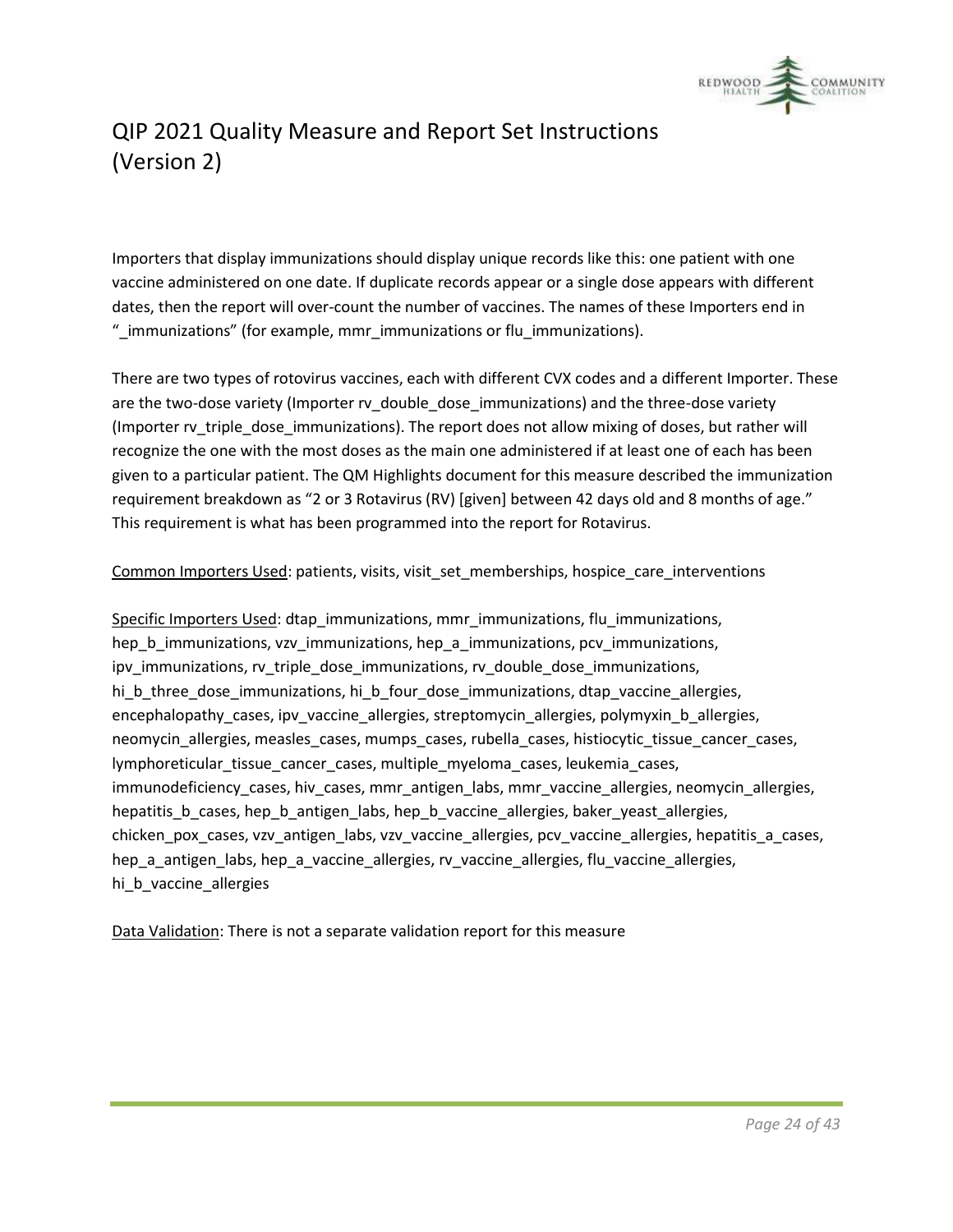

#### <span id="page-24-0"></span>*Immunizations for Adolescents*

Quality Measure: Immunizations for Adolescents (QIP 2021)

Version: 2021 Version 1. Based on SQL code modified from the Quality Measure "Immunizations for Adolescents - 2019 QIP"

Measure Description: The percentage of children turning 13 years of age in the measurement period who were fully immunized with three vaccines.

Default Denominator Description: Patients who turned 13 years of age in the measurement period and had at least one medical visit in the measurement period.

Numerator Description: Denominator patients with the following three immunizations:

- One meningococcal conjugate vaccine (MCV) on or between the eleventh and thirteenth birthdays
- One tetanus, diphtheria toxoids and acellular pertussis (Tdap) vaccine on or between the tenth and thirteenth birthdays
- Two human papillomavirus vaccines (HPV), with different dates of service at least 146 days apart, on or between the ninth and thirteenth birthdays or 3 HPV with different dates of service on or between the ninth and thirteenth birthdays

For each immunization, a documented history of the illness or a seropositive test result for the antigen counts toward the numerator as well.

Exclusion Description: Hospice care in the measurement period or an anaphylactic reaction to any of the vaccines. Furthermore, encephalopathy due to vaccination is an exclusion for the Tdap vaccine.

Report Notes: All vaccines must be given in the time frame indicated by the measure (see Numerator Description section above). Therefore, it may be possible that during an audit or other validation exercise, the medical record may show additional vaccines not administered in the defined time frame.

Importers that display immunizations should display unique records like this: one patient with one vaccine administered on one date. If duplicate records appear or a single dose appears with different dates, then the report will over-count the number of vaccines. The names of these Importers end in "\_immunizations" (for example, mcv\_immunizations).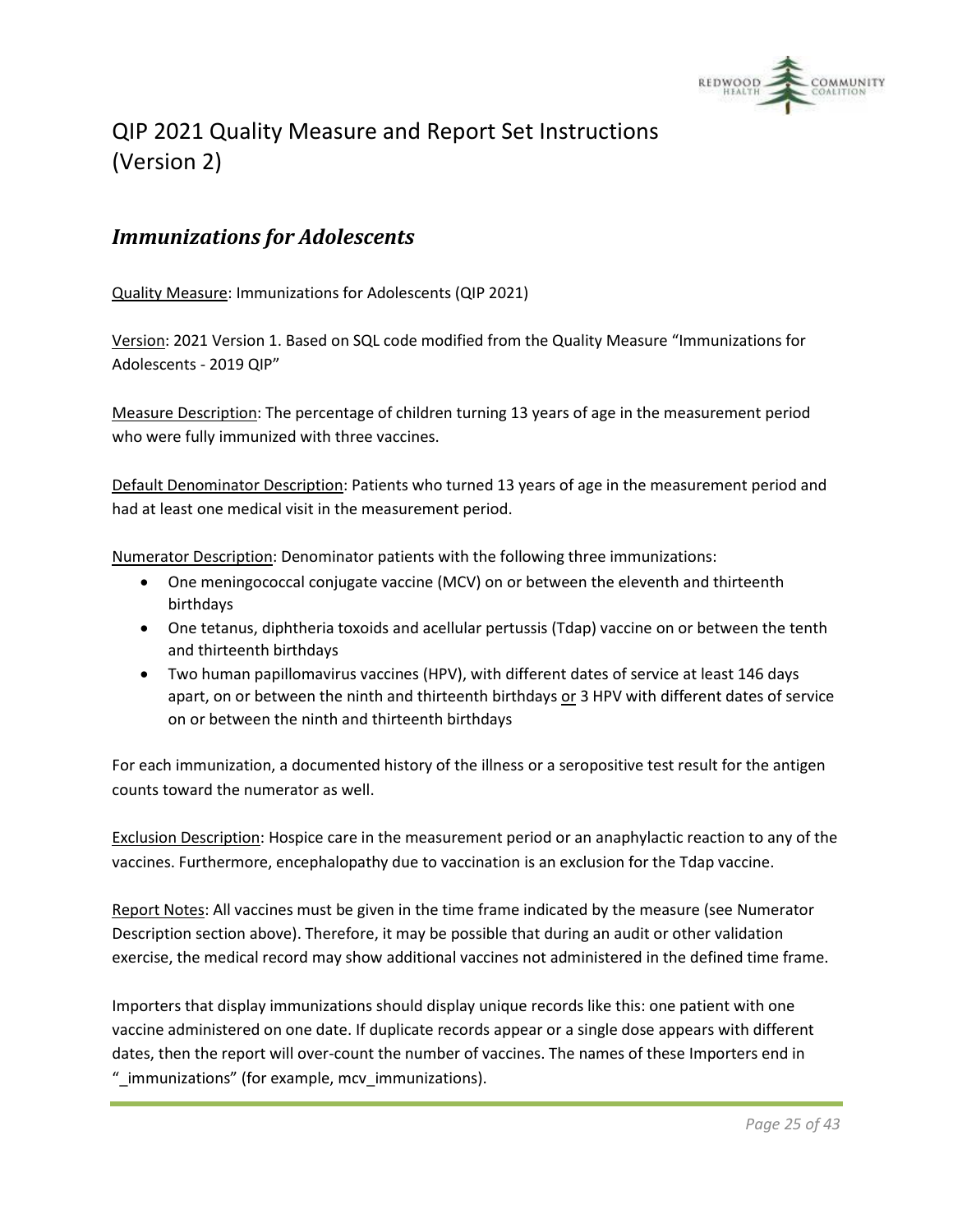

Note that there are two options for the human papillomavirus vaccine portion of the numerator. The Quality Measure evaluates both. The patient can enter the numerator if the dates of the first and last HPVs between the ninth and thirteenth birthdays are at least 146 days apart. If this is not true, the patient can also enter the numerator if the count of HPVs between the ninth and thirteenth birthdays is equal to three or more. If the patient had exactly two vaccines but they were under 146 days apart, the patient is not considered compliant and the column measurement\_value in the detailed results will read "HPV doses too close (shots 2/2)."

Common Importers Used: patients, visits, visit set memberships, hospice care interventions

Specific Importers Used: mcv\_immunizations, tdap\_immunizations, hpv\_immunizations, mcv\_vaccine\_allergies, tdap\_vaccine\_allergies, hpv\_vaccine\_allergies, meningococcal\_meningitis\_antigen\_labs, tetanus\_antigen\_labs, diphtheria\_antigen\_labs, pertussis antigen labs, hpv antigen labs, encephalopathy cases

Data Validation: There is not a separate validation report for this measure

#### <span id="page-25-0"></span>*Counseling for Nutrition Counseling for Children/Adolescents*

Quality Measure: Counseling for Nutrition for Children/Adolescents (QIP 2021)

Version: 2021 Version 1. Based on SQL code modified from the Quality Measure "Weight Assessment and Counseling for Nutrition and Physical Activity for Children and Adolescents (UDS 2020 Table 6B)"

Measure Description: The percentage of children between 3 and 17 years of age who had at least one nutrition counseling in the measurement period.

Default Denominator Description: Patients age 3 to 17 years (at the end of the measurement period) and had at least one medical visit in the measurement period

Numerator Description: Denominator patients who had nutrition counseling in the measurement period.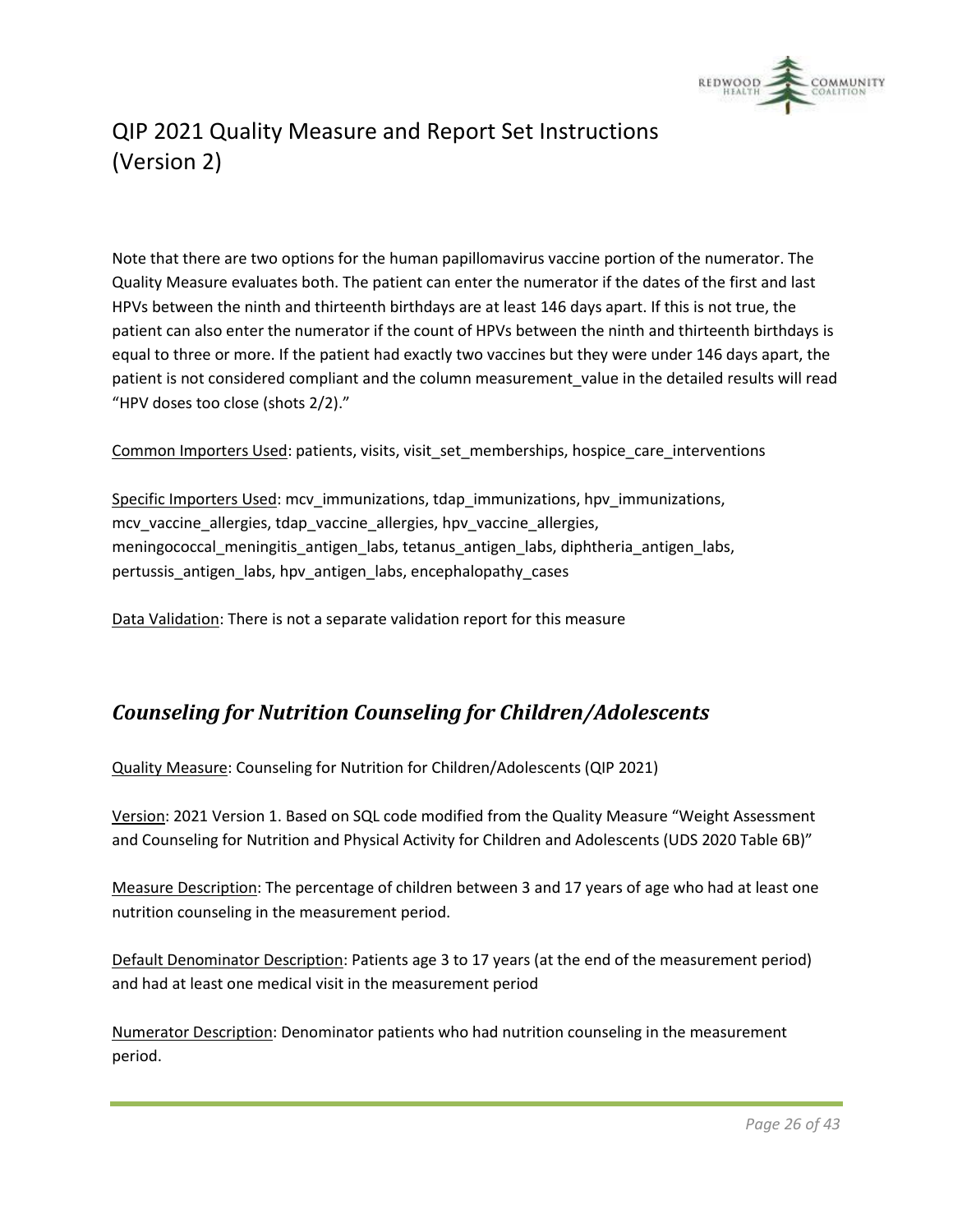

Exclusion Description: Patients who were pregnant during the measurement period.

Report Notes: This measure is similar to the well-established UDS measure for weight assessment and counseling for nutrition and physical activity, but focuses only on the nutrition component and does not require that patients have BMI documented. There is a separate QIP measure for physical activity counseling. Both QIP reports have the same denominator.

Common Importers Used: patients, visits, visit\_set\_memberships, pregnancy\_observations

Specific Importers Used: nutrition\_counselings

Data Validation: There is not a separate validation report for this measure

#### <span id="page-26-0"></span>*Counseling for Physical Activity for Children/Adolescents*

Quality Measure: Counseling for Physical Activity for Children/Adolescents (QIP 2021)

Version: 2021 Version 1. Based on SQL code modified from the Quality Measure "Weight Assessment and Counseling for Nutrition and Physical Activity for Children and Adolescents (UDS 2020 Table 6B)"

Measure Description: The percentage of children between 3 and 17 years of age who had at least one physical activity counseling in the measurement period.

Default Denominator Description: Patients age 3 to 17 years (at the end of the measurement period) and had at least one medical visit in the measurement period

Numerator Description: Denominator patients who had physical activity counseling in the measurement period

Exclusion Description: Patients who were pregnant during the measurement period

Report Notes: This measure is similar to the well-established UDS measure for weight assessment and counseling for nutrition and physical activity, but focuses only on the physical activity component and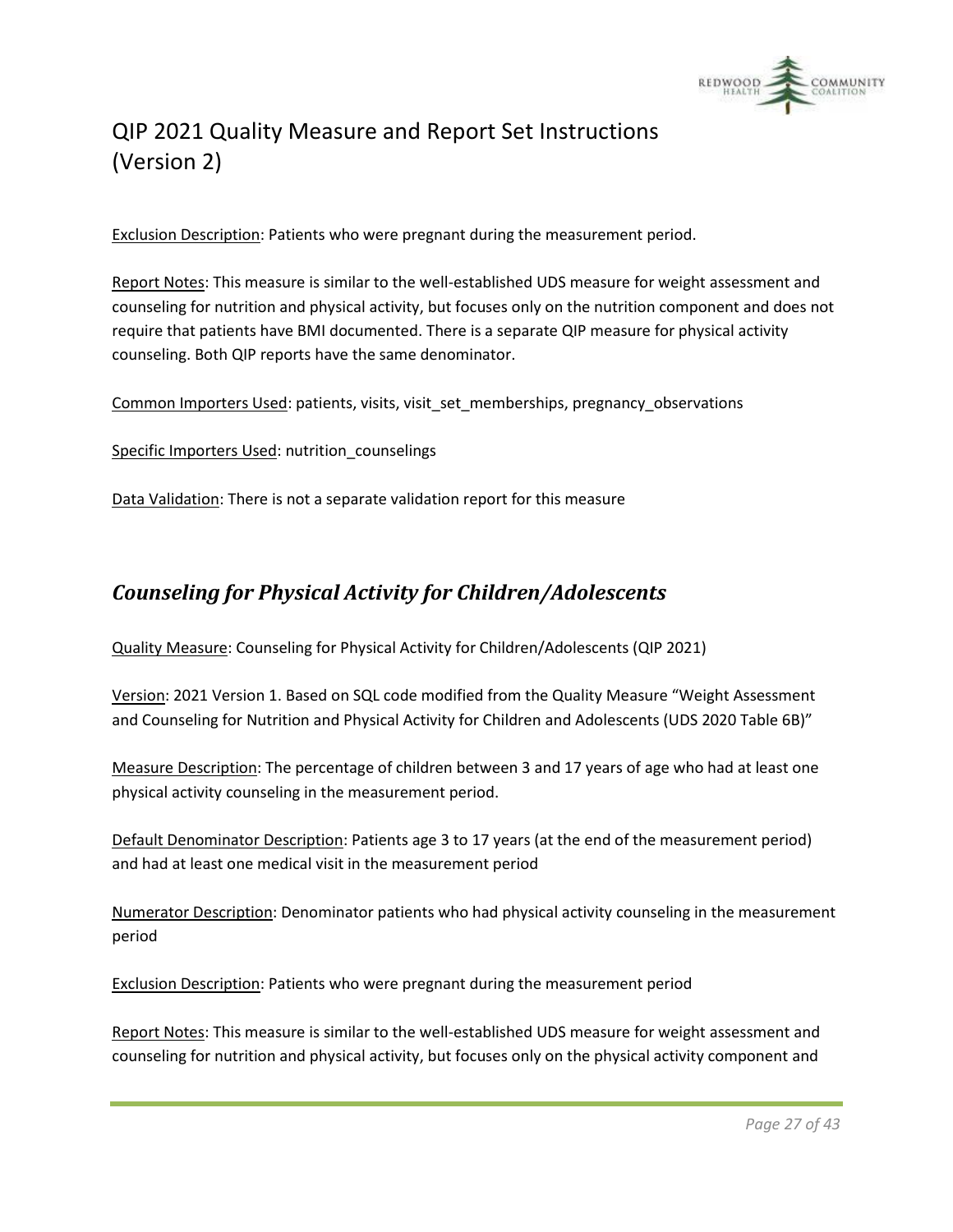

does not require that patients have BMI documented. There is a separate QIP measure for nutrition counseling. Both QIP reports have the same denominator.

Common Importers Used: patients, visits, visit\_set\_memberships, pregnancy\_observations

Specific Importers Used: physical\_activity\_counselings

Data Validation: There is not a separate validation report for this measure

#### <span id="page-27-0"></span>*Asthma Medication Ratio*

Quality Measure: Asthma Medication Ratio (QIP 2021)

Version: 2021 Version 1. Based on SQL code modified from the Quality Measure "Asthma Medication Ratio - 2019 QIP"

Measure Description: The percentage of patients age 5 to 64 years with persistent asthma who had a ratio of controller medications to total asthma medications of 0.50 or greater during the measurement period.

Default Denominator Description: Patients age 5 to 64 years (at the end of the measurement period) with a diagnosis of persistent asthma, at least one medical visit in the measurement period, and at least one asthma medication dispensing event.

Numerator Description: Denominator patients who had a ratio of controller medications to total asthma medications of 0.50 or greater during the measurement year. The Asthma Medication Ratio Calculation is as follows:

> (Units of Controller Medication) (Units of Controller Medication + Units of Rescue Medication)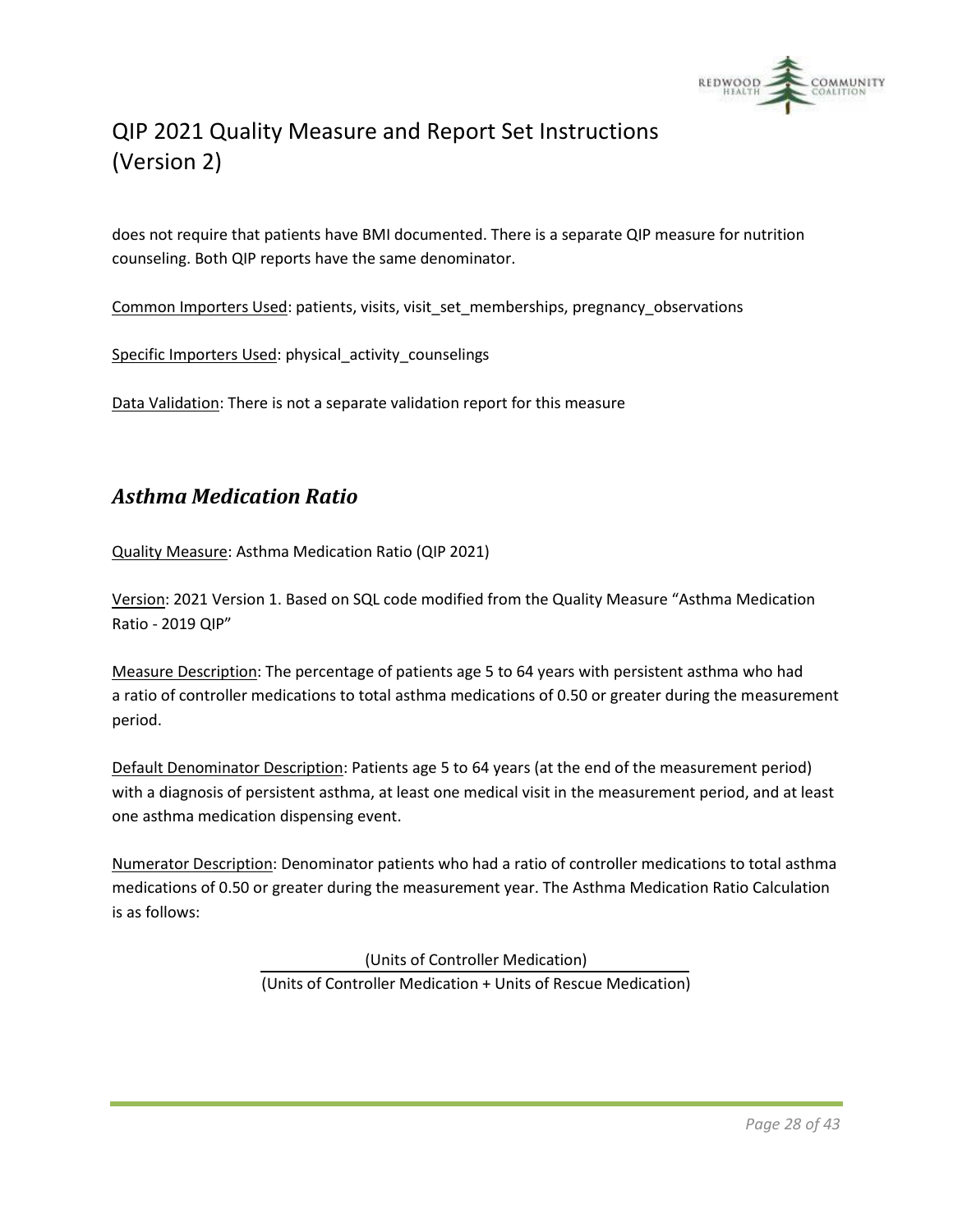

Exclusion Description: Patients with a diagnosis of emphysema, other emphysema, chronic obstructive pulmonary disease (COPD), obstructive chronic bronchitis, chronic respiratory conditions due to fumes/vapors, cystic fibrosis or acute respiratory failure.

Report Notes: This Quality Measure is an approximation of the actual measure that will be calculated by Partnership HealthPlan. The QM Highlight says that the measure is "based on administrative data; there is no manual upload to eReports." The actual denominator defined by HEDIS contains additional denominator criteria that consider Emergency Department visits and acute inpatient stays with a principal diagnosis of asthma. This information is typically not available in the health center EHR. Furthermore, the health center EHR contains information on prescriptions and refills given to the patient, but typically it is unknown in the EHR which medications were actually picked up at the pharmacy.

Therefore, the Quality Measure default denominator has been drastically simplified so that it focuses on patients with persistent asthma as well as at least one medical visit and at least one asthma medication dispensing event in the measurement period. If using the default denominator to track all patients, the Quality Measure should give a good perspective on medication ratio trends for quality purposes. But like with the other Quality Measures, it is recommended that the health center use the actual denominator supplied by Partnership to really focus on those patients with the complex array of visits and dispensing events defined by HEDIS.

The report identifies all patients with Persistent Asthma from the Importer asthma\_cases. These patients are defined by having a diagnosis start date before the end of the Measurement Period and the column persistent equal to TRUE. Note that this Importer does not have a column for end\_date (which is present, for example, on the Importer diabetes\_cases). Therefore, the Importer must not display any patients with an inactive diagnosis or with an otherwise resolved diagnosis. Ideally, one patient should not have both persistent and intermittent asthma diagnoses active at the time. However, in this case, the Quality Measure determines which diagnosis was the most recent one entered (or in other words, the one with the most recent started on date).

The Importer asthma\_medications identifies all of the Asthma Medications for this measure. When the Quality Measure was first developed, the medication names were hard-coded in the SQL. This list should be compared against the medication list in the Quality Measure Highlight<sup>10</sup>. At most health centers, NDC codes from the medication Value Set defined by HEDIS are not used directly by Relevant, therefore

 $10$  This document is available on the Partnership HealthPlan website. Some Value Sets can also be viewed in eReports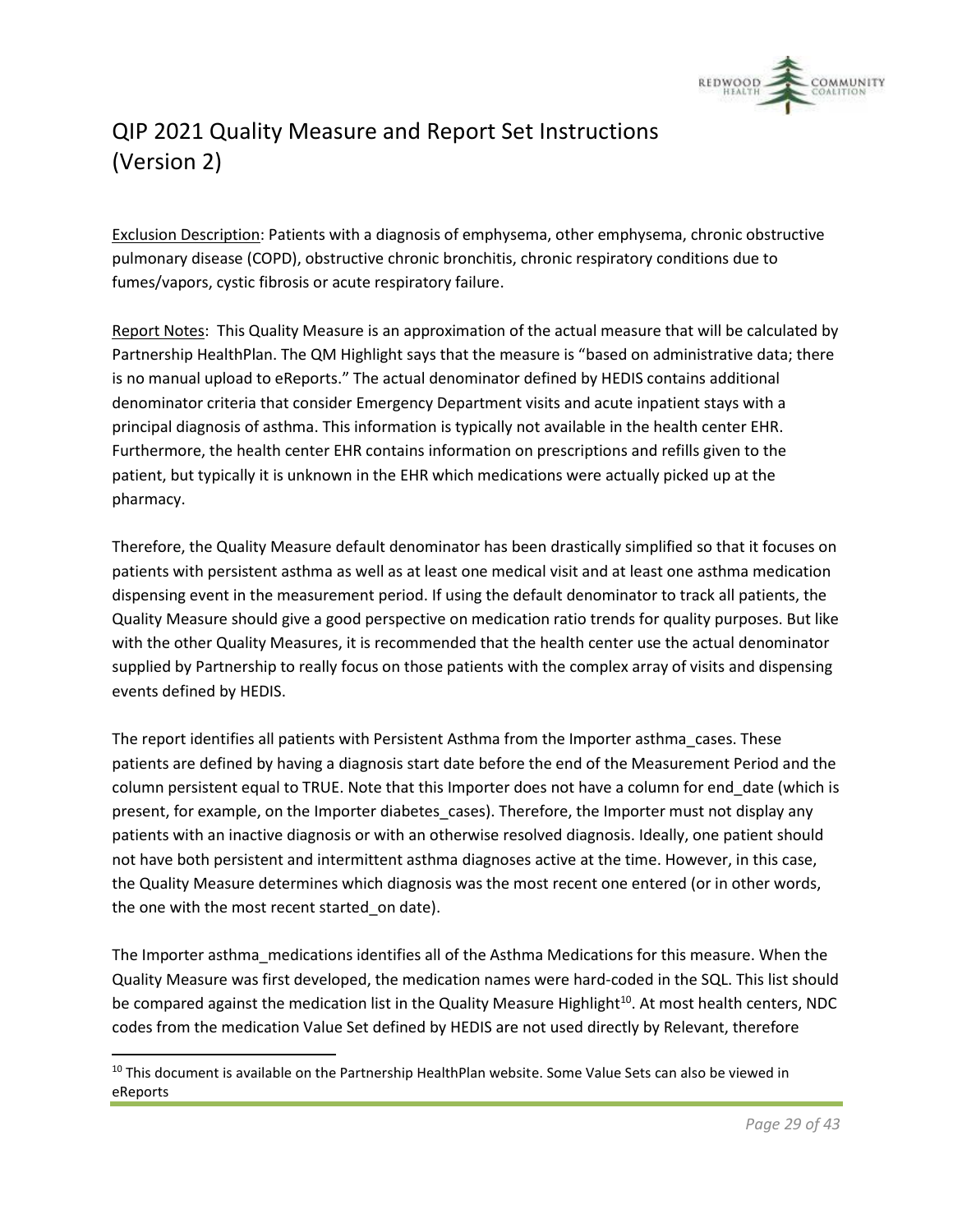

names are the obvious choice. Somebody knowledgeable should review the list of medications actually picked up by this Importer to make sure that no appropriate medications are missing or inappropriate medications included, and also that the type of medication is correct.

The Importer asthma medications defines the type of each medication (oral, inhaler or injection) and the number of units dispensed (column units dispensed). The units for inhalers and injections are pretty straightforward (i.e., 1 inhaler or 1 injection is one unit). However, the units for oral medications requires a calculation. The health center may need to examine how the package size and number of pills taken per day is entered into their EHR for oral asthma medications. The goal is to define one unit as a prescription lasting 30 days (or, in other words, divide the days supply by 30 and round-down). For example, if an oral medication has a package size lasting 30 days, it is one unit. A package size of 100 days is 3 units (100 divided by 30 and rounded down). Note that at many health centers, the package sizes are commonly 30 days, 60 days and 90 days (and so, 1, 2 or 3 units). Make sure that the Importer is interpreting these common package sizes correctly $^{11}$ .

Common Importers Used: patients, visits, visit\_set\_memberships

Specific Importers Used: asthma\_cases, asthma\_medications, chronic\_obstructive\_pulmonary\_disease\_cases, cystic\_fibrosis\_cases, acute\_respiratory\_failure\_cases, fumes\_exposure\_cases

Data Validation: The default denominator of this report is focused on patients with a persistent asthma diagnosis on the Problem List. The validation report "RCHC Persistent Asthma Diagnosis Validation Report" can be used to "clean up" the Problem List and make the default denominator more accurate. The report suggests patients who should be examined more closely so a decision can be made to add a diagnosis code to the Problem List or remove the code from the Problem List, depending on the report findings. Preferably, each patient should be diagnosed with either persistent or intermittent asthma, but not both.

 $11$  In eCW, for example, the field containing the days supply is a text field. Therefore, sometimes providers enter a number plus text like days, weeks, months, etc. or else no text at all. The Importer should be able to properly interpret the most common forms of text in this field for oral asthma medications.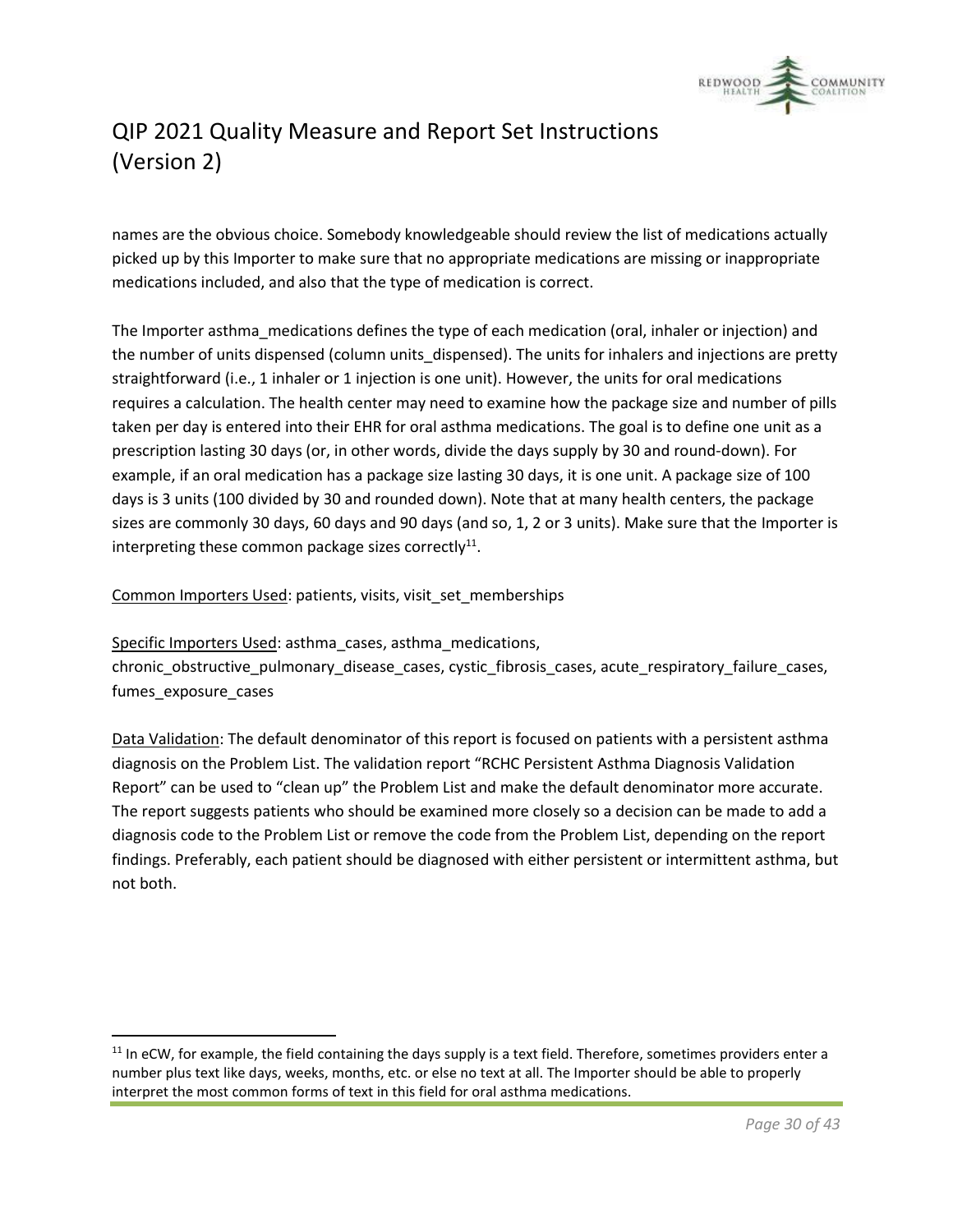

### <span id="page-30-0"></span>**Unit of Service**

These measures are designed as Reports on the Relevant Staging Database. Similar to the Quality Measures, there is a single version of the report for eCW and NextGen health centers. These measures allow the health center to identify patients who may have received services that may be reimbursed by Partnership. Because a component of the measures relies on billing (CPT) codes, the health center can use the list to double-check the corresponding patient list from Partneship. It can also be used to identify patients who were not properly billed or who need an attestation of services.

As of the writing of the first version of these instructions, the RCHC Data Standards and Integrity Council has begun discussions on expanding the detail of information gathered by the health centers around advanced care planning and alcohol screening. The first version of these reports features only the basic information (i.e., the date of service). It is hoped that future versions available from RCHC will provide extra detail.

#### <span id="page-30-1"></span>*Advanced Care Planning*

Report Name: Advanced Care Planning (QIP 2021)

Version: 2021 Version 1. Based on SQL code modified from the Quality Measure "Advance Care Planning  $-2019$  OIP"

Patients Displayed: Patients with a UDS visit in the Measurement Period and any of the following:

- 1. An Advance Directive and/or POLST documented in the EHR in the Measurement Period
- 2. A conversation in the measurement period about a previously-completed Advance Directive or POLST along with a note that the patient does not wish to make any changes
- 3. A documented discussion in the measurement period around social supports, patient preferences and likely course of action for acute illness, long term chronic illness or terminal illness, as well as "what ifs" for serious accidents

Exclusion Description: An Advanced Care Planning billing (CPT) code appearing on a claim in the Measurement Period. These codes are 99497 or 99498.

Report Notes: Health centers are eligible for reimbursement from Partnership HealthPlan when a patient creates an Advanced Directive or POLST and this is documented in the medical record. In the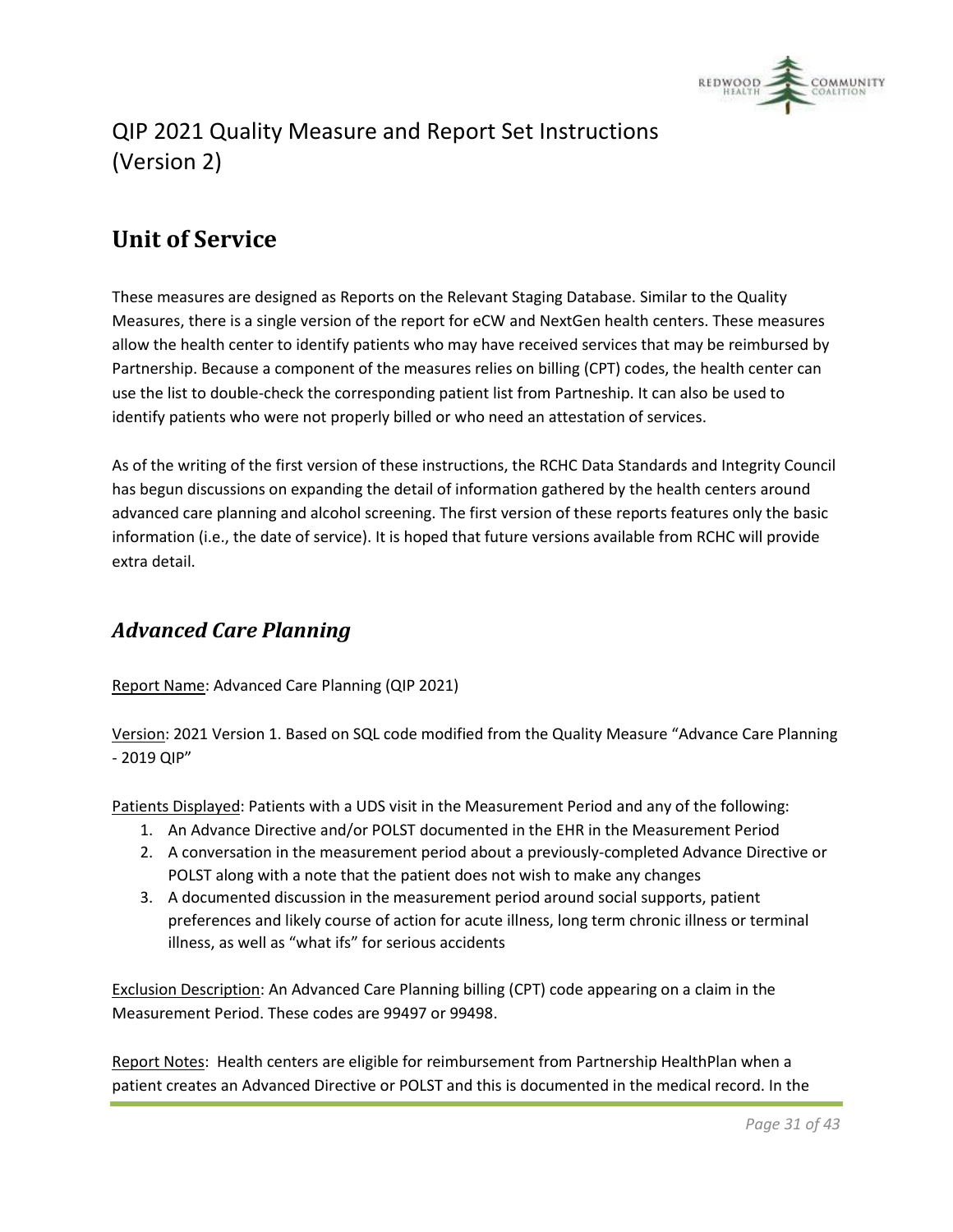

absence of a new Advanced Directive or POLST, reimbursement is also given when there is a documented conversation around an Advanced Directive or POLST already on file, or when education is done to inform the patient about the importance of creating one. Reimbursement is not provided when the health center has already billed Partnership for Advanced Care Planning through a claim in the Measurement Period.

The report displays all patients with an Advanced Care Plan activity that is identified by the Importer advance\_care\_plannings. If more than one date is present on that Importer, the last date is displayed on the report (column measurement\_value). If the health center billed Partnership already, the last billing date is displayed in the column exclusion value.

The Importer advance care plannings (or associated Transformer) should be designed to pick up all eligible Advanced Care Planning activities. These may be entered into structured data, saved as Documents, or entered into specialized fields in the EHR. Currently, the Importer only features the date of the conversation or entry of planning documentation, not the type of document or other details. However, health centers are encouraged to understand how Advanced Care Planning data is entered into their EHR and also design the Transformer to display helpful details for their own purposes.

As of the writing of this version of these instructions, there is discussion at the RCHC Data Standards and Integrity Council about expanding the function of the Importer advance\_care\_plannings in order to be able to track a similar measure for a non-QIP project. Therefore, this report may be modified some time in 2021 to provide more detailed information on Advanced Care Planning activities.

The current version of the report is intended to help identify patients with Advanced Care Planning services during the year that have not already been reimbursed. If the health center has the ability to replace the default Universe with Partnership HealthPlan patients, then the list can be narrowed down considerably. The default version of the report displays all patients regardless of age or insurance.

It is recommended that the health center verify that patients meet the required criteria by consulting the detailed documentation in the EHR. The report only lists possible candidates, so the health center should ensure that the services rendered to a particular patient are true before completing an attestation.

Lastly, the default version of the report only displays patients who have had Advanced Care Planning activities documented. If desired, once the health center is able to replace the default denominator with the actual Partnership denominator, the INNER JOIN to the Temporary Table last\_acp in the results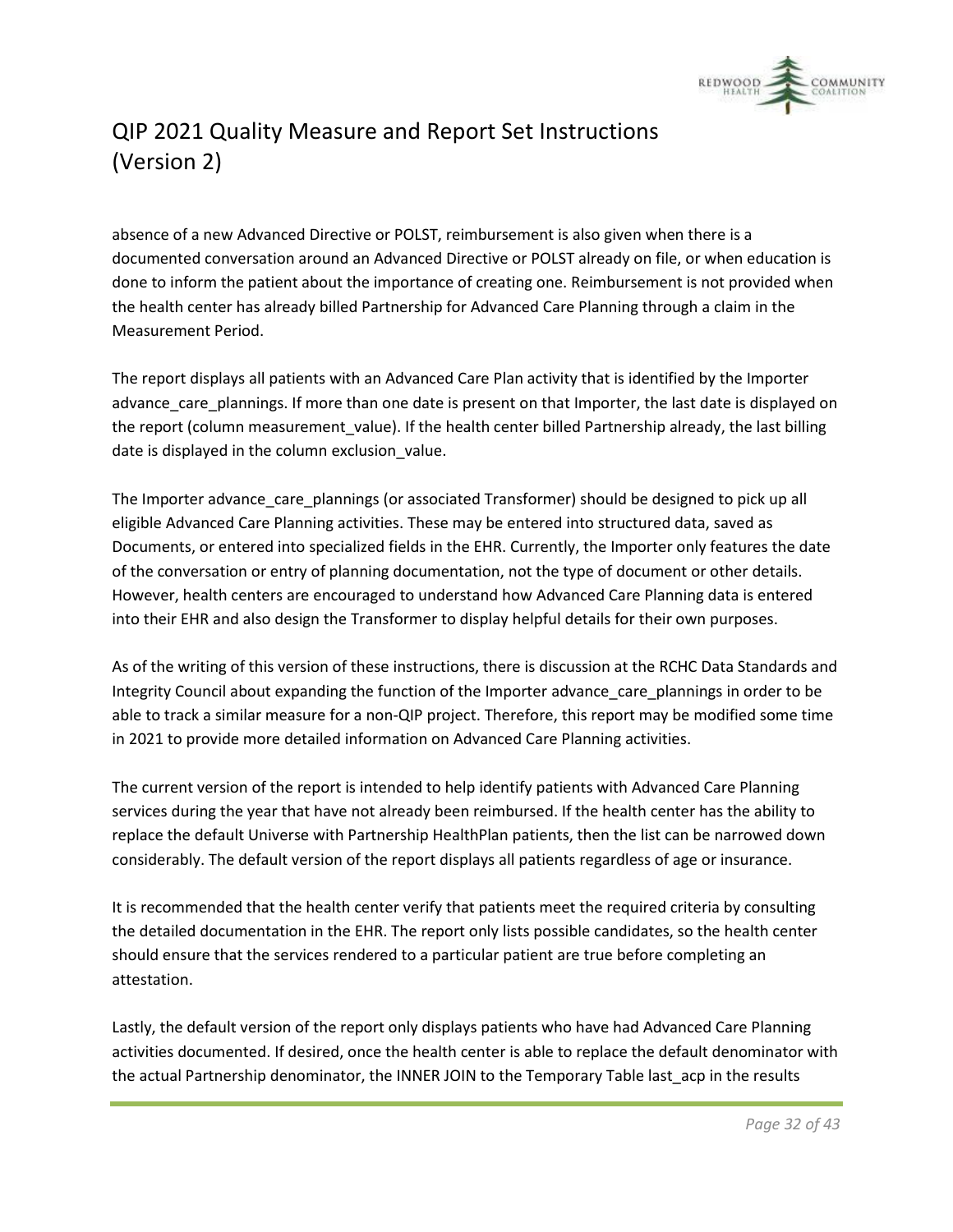

query can be changed to a LEFT JOIN in order to display Partnership patients who still need Advanced Care Planning.

Common Transformers Used: patients, visits, visit\_set\_memberships, payers, payer\_groups, locations, providers, health\_centers

Specific Importers Used: advance\_care\_plannings

Data Validation: There is not a separate validation report for this measure

#### <span id="page-32-0"></span>*Alcohol Misuse Screening and Counseling*

Report Name: Alcohol Misuse Screening and Counseling (QIP 2021)

Version: 2021 Version 1. Based on SQL code modified from the Quality Measure "Alcohol Misuse Screening and Counseling (SBIRT) - 2019 QIP"

Patients Displayed: Patients with a UDS visit in the Measurement Period and at least one alcohol screening and counseling in the six-month measurement period.

#### Exclusion Description: No exclusions

Report Notes: Health centers are eligible for reimbursement from Partnership HealthPlan when a patient is screened and counseled for alcohol consumption. The incentive is paid per screening/counseling unit. The QIP instructions state that there is a "frequency limit of two screenings per individual patient within a six month time frame." However, the report can be run for any length of Measurement Period.

This report displays all patients with both specified CPT codes G0442 (alcohol screening) and G0443 (alcohol counseling) during the visit within the six-month time-frame. The total number of services (i.e., the screening and the counseling taken as a single unit) per patient is displayed, along with the first and second visit dates. The QIP instructions state a screening rate formula, but the default version of this report does not attempt to make that calculation because the number of assigned adults is unknown.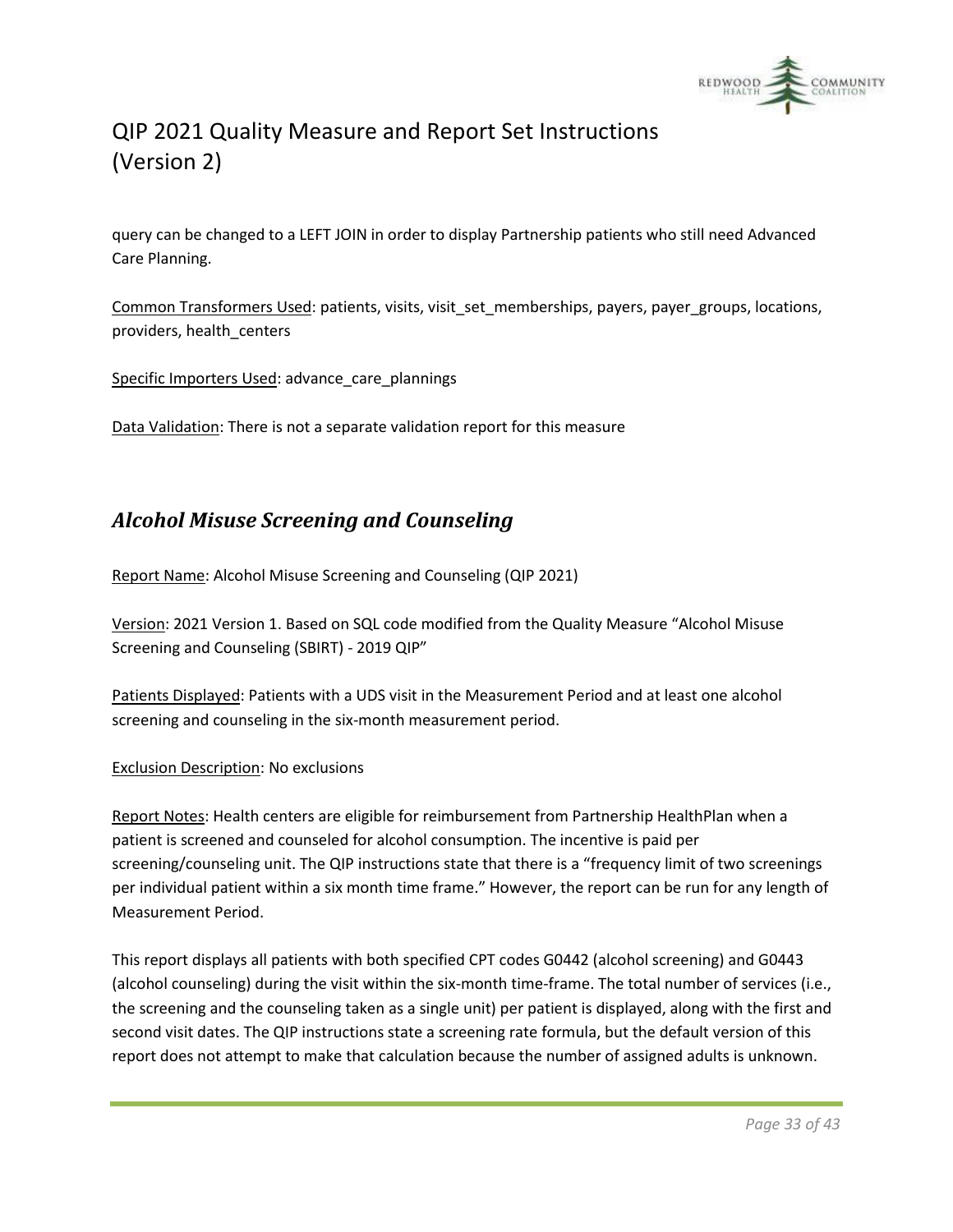

The report can be used to verify that Partnership recognizes that individual patients were screened. There is no attestation necessary for this measure.

Note that as of the writing of this version of these instructions, there is discussion at the RCHC Data Standards and Integrity Council about establishing standard alcohol screening and counseling fields, perhaps in Structured Data. There is currently no Importer for this in Relevant and focusing on the CPT codes described above offers limited information. Therefore, this report may be modified some time in 2021 to accommodate new data gathering and reporting activities. One possible upgrade may allow the user to see patients who had alcohol screening and counseling documented in the EHR but not billed on a claim, and therefore the report could be used for performance improvement purposes.

Lastly, the default version of the report only displays patients who have had alcohol screening and counseling activities documented. If desired, once the health center is able to replace the default denominator with the actual Partnership denominator, the first INNER JOIN to the SELECT statement with the alias "number" in the results query can be changed to a LEFT JOIN in order to display Partnership patients who still need alcohol screening and counseling. In this scenario, a screening rate among Partnership patients can also be calculated.

Common Transformers Used: patients, visits, visit\_set\_memberships, payers, payer\_groups, locations, providers, health\_centers, visit\_billing\_codes, billing\_codes

Specific Importers Used: Currently, no specific Importers are used for this measure

Data Validation: There is not a separate validation report for this measure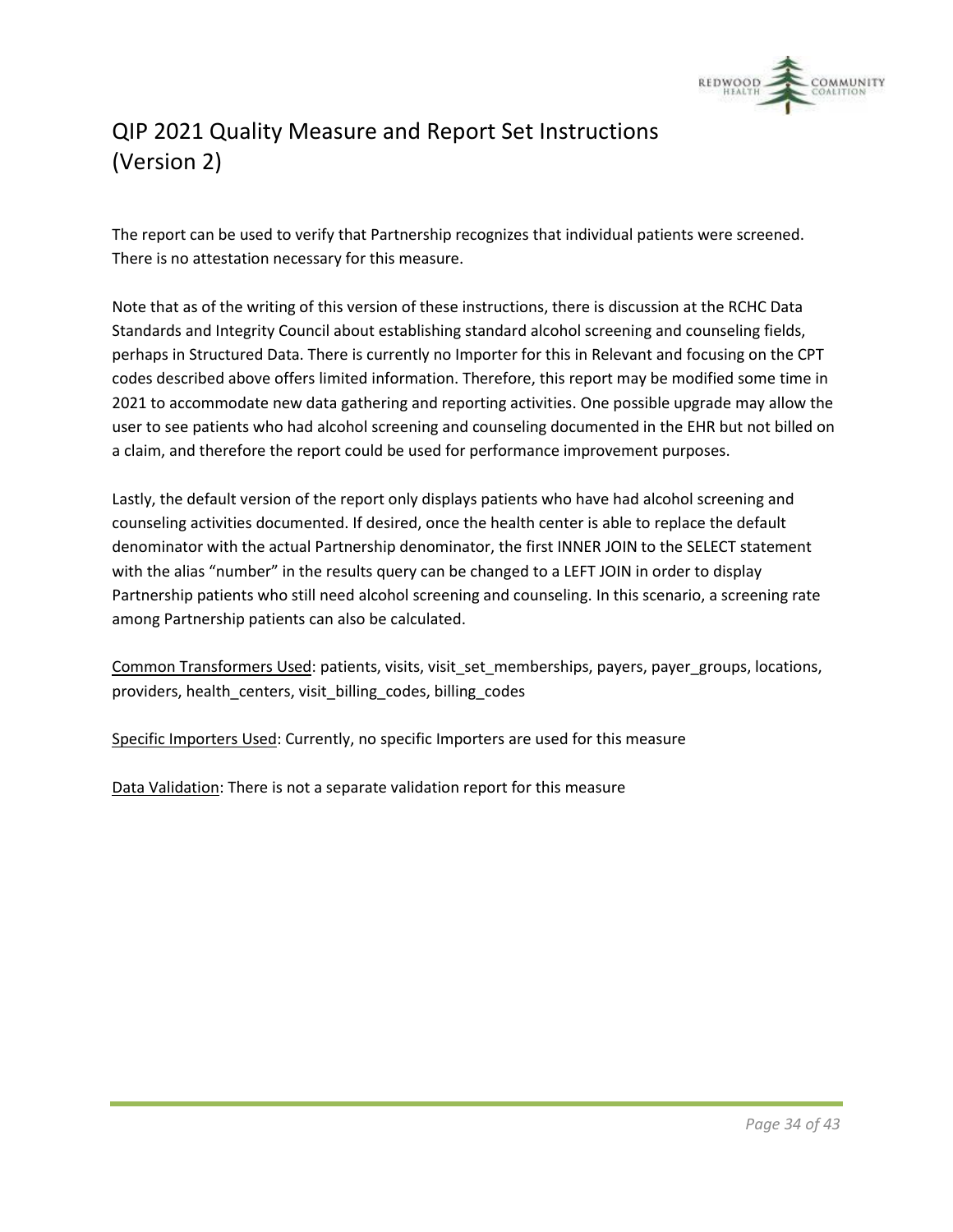

## <span id="page-34-0"></span>**Appendix: Value Sets Associated With the QIP Measures**

The QIP Quality Measures use Value Sets to define diagnosis (ICD), procedure (CPT), lab (LOINC), and immunization (CVX) codes. This ensures that all reporting health centers are extracting data in a standardized manner. For example, the diabetes value set includes all diagnosis codes for diabetes that are applicable to the Quality Measure. This relieves each health center of the burden to identify appropriate codes from their system. For example, not all diagnosis codes with a name containing the word "diabetes" is appropriate for identifying that Quality Measure population of patients with diabetes.

It is recommended that Importers (or associated Transformers) directly utilize the designated Value Set in the SQL code. If the health center uses additional codes as a matter of routine (or if the health center can identify records using key words in structured data or other means), these can be added after proper internal review. The RCHC Data Standards and Integrity Committee regularly makes recommendations for data standardization and many of these recommendations have been discussed in the instructions above.

The QIP measures officially use the HEDIS Value Sets and the UDS measures use the eCQM Value Sets. In most cases, these Value Sets are identical. There are not separate Value Sets in Relevant for QIP and UDS measures. Frequently, the eCQM Value Sets have already been utilized in Relevant. For measures that are not comparable, the QIP/HEDIS Value Set will need to be used.

The large table below lists the standard Importers for each QIP Quality Measure and Report, along with the associated Value Set. The ID numbers mostly reference eCQM Value Sets, except where noted. In Relevant, the table with the eCQM Value Set codes is named "cqm\_value\_set\_codes" and the table with the QIP Value Set codes is named "relevant\_qip\_2019\_value\_set." The most recently updated Value Sets on the table are identified by the column latest = TRUE.

Note that the Value Sets pick up codes only. If your health center has other ways of recognizing the required data (for example, it is entered into structured data), then those should be considered as well. In other words, Value Sets are the standard and recommended approach, but appropriate alternatives may exist.

In the tables beginning on the next page, rows with bolded text indicate a change in the Value Set from the last version of these instructions (i.e., a new description and/or a new OID).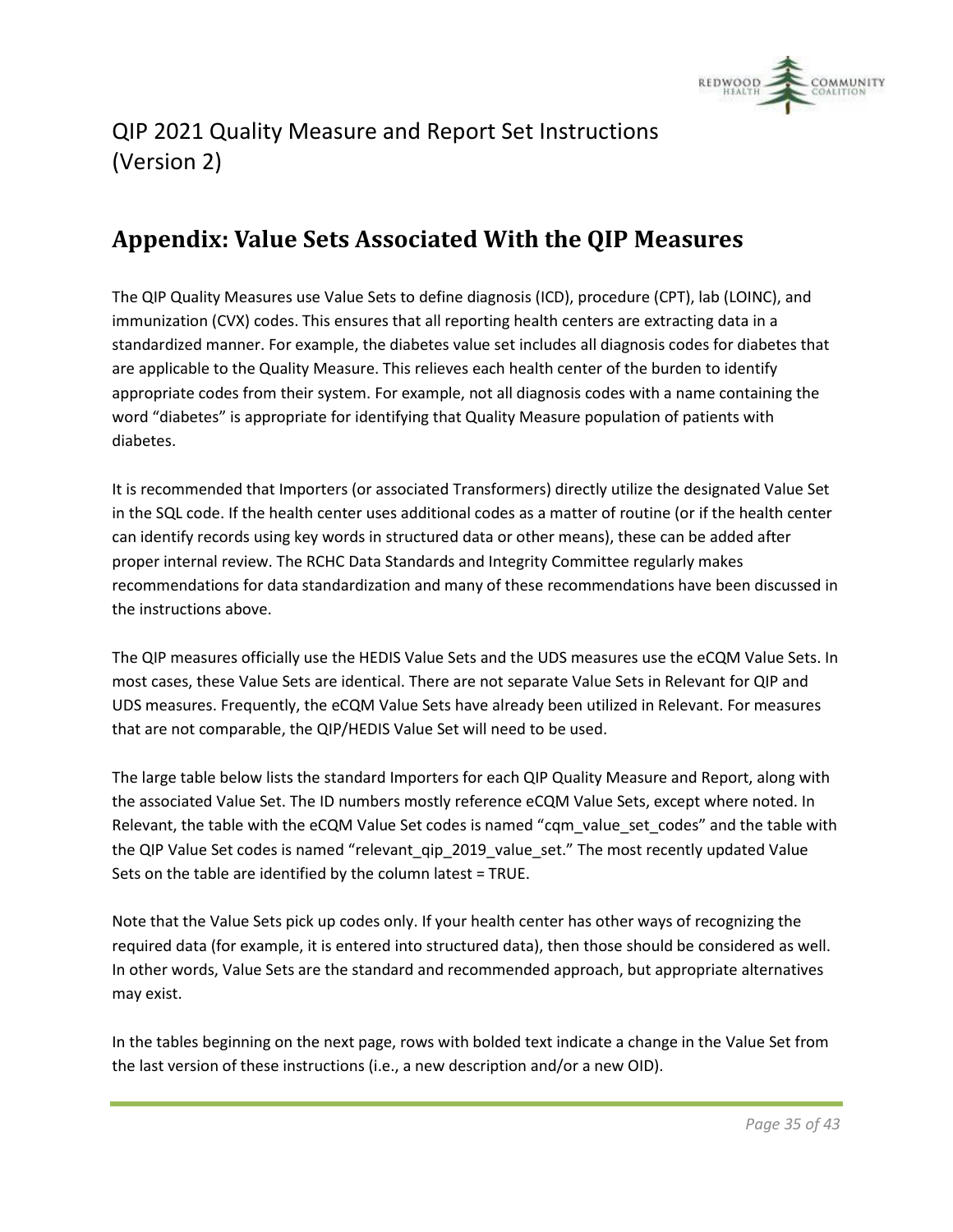

| <b>Quality Measure Name</b>      | Importer                        | eCQM Value Set Name                             | eCQM OID                                 | <b>Value Set</b><br><b>Type</b> |
|----------------------------------|---------------------------------|-------------------------------------------------|------------------------------------------|---------------------------------|
| <b>Breast Cancer Screening</b>   | mammograms                      | No applicable Value Set (see Note #1)           |                                          |                                 |
| (QIP 2021)                       | mastectomies                    | History of bilateral mastectomy                 | 2.16.840.1.113883.3.464.1003.198.12.1068 | <b>Diagnosis</b>                |
|                                  |                                 | <b>Status Post Left Mastectomy</b>              | 2.16.840.1.113883.3.464.1003.198.12.1069 | Diagnosis                       |
|                                  |                                 | <b>Status Post Right Mastectomy</b>             | 2.16.840.1.113883.3.464.1003.198.12.1070 | <b>Diagnosis</b>                |
|                                  |                                 | Unilateral Mastectomy, Unspecified Laterality   | 2.16.840.1.113883.3.464.1003.198.12.1071 | Diagnosis                       |
| <b>Cervical Cancer Screening</b> | pap_tests                       | Pap Test                                        | 2.16.840.1.113883.3.464.1003.108.12.1017 | Labs                            |
| (QIP 2021)                       | hpv tests                       | <b>HPV Test</b>                                 | 2.16.840.1.113883.3.464.1003.110.12.1059 | Labs                            |
|                                  | hysterectomies                  | Hysterectomy with No Residual Cervix            | 2.16.840.1.113883.3.464.1003.198.12.1014 | <b>Diagnosis</b>                |
|                                  | congenital absence cervix cases | <b>Congenital or Acquired Absence of Cervix</b> | 2.16.840.1.113883.3.464.1003.111.12.1016 | <b>Diagnosis</b>                |
| <b>Colorectal Cancer</b>         | fecal occult blood tests        | Fecal Occult Blood Test (FOBT)                  | 2.16.840.1.113883.3.464.1003.198.12.1011 | Labs                            |
| Screening (QIP 2021)             | stool dna tests                 | FIT DNA                                         | 2.16.840.1.113883.3.464.1003.108.12.1039 | Labs                            |
|                                  | sigmoidoscopies                 | No applicable Value Set (see Note #1)           |                                          |                                 |
|                                  | ct colonographies               | No applicable Value Set (see Note #1)           |                                          |                                 |
|                                  | colonoscopies                   | No applicable Value Set (see Note #1)           |                                          |                                 |
|                                  | colorectal cancer cases         | Malignant Neoplasm of Colon (See Note #2)       | 2.16.840.1.113883.3.464.1003.108.12.1001 | <b>Diagnosis</b>                |
|                                  | colectomies                     | No applicable Value Set (see Note #1)           |                                          |                                 |
| Diabetes: HbA1c Good             | diabetes_cases                  | <b>Diabetes</b>                                 | 2.16.840.1.113883.3.464.1003.103.12.1001 | Diagnosis                       |
| Control (≤9%) (QIP 2021)         | a1c labs                        | <b>HbA1c Laboratory Test</b>                    | 2.16.840.1.113883.3.464.1003.198.12.1013 | Labs                            |
|                                  | No applicable Importer          | <b>QIP: Diabetes Exclusions</b>                 | No eCQM. See Note #3                     | <b>Diagnosis</b>                |
| <b>Controlling High Blood</b>    | essential hypertension cases    | <b>Essential Hypertension</b>                   | 2.16.840.1.113883.3.464.1003.104.12.1011 | <b>Diagnosis</b>                |
| Pressure (QIP 2021)              | blood pressure readings         | No applicable Value Set (see Note #1)           |                                          |                                 |
|                                  | end stage renal disease cases   | <b>End Stage Renal Disease</b>                  | 2.16.840.1.113883.3.526.3.353            | <b>Diagnosis</b>                |
|                                  |                                 | Chronic Kidney Disease, Stage 5                 | 2.16.840.1.113883.3.526.3.1002           | Diagnosis                       |
|                                  | dialysis treatments             | Dialysis Services (See Note #4)                 | 2.16.840.1.113883.3.464.1003.109.12.1013 | Procedures                      |
|                                  |                                 | Vascular Access for Dialysis (See Note #4)      | 2.16.840.1.113883.3.464.1003.109.12.1011 | Procedures                      |
|                                  | renal transplants               | Kidney Transplant Recipient                     | 2.16.840.1.113883.3.464.1003.109.12.1029 | Diagnosis                       |
|                                  | pregnancy observations          | Pregnancy Dx                                    | 2.16.840.1.113883.3.600.1.1623           | Diagnosis                       |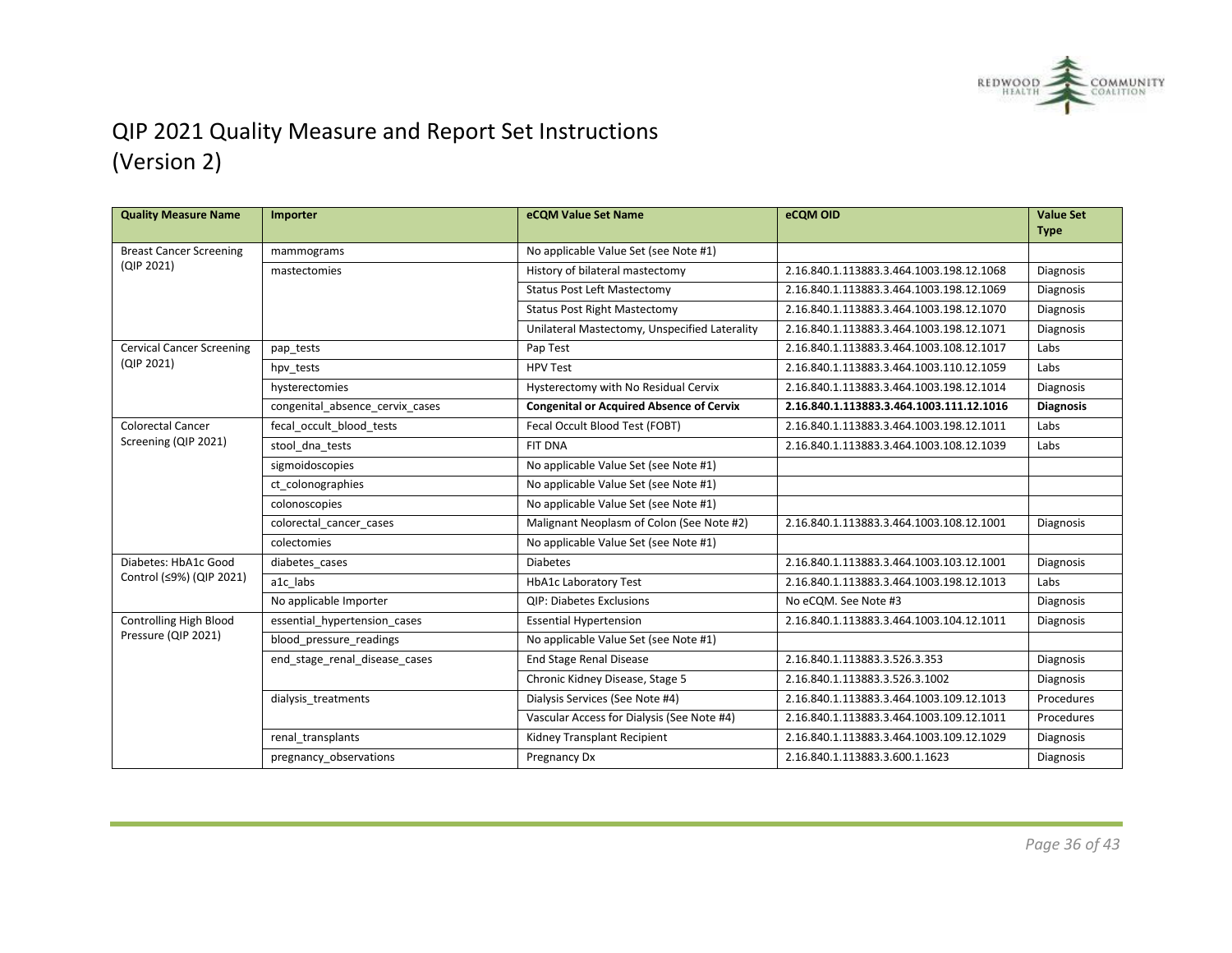

| <b>Quality Measure Name</b> | Importer                         | eCQM Value Set Name                                             | eCQM OID                                 | <b>Value Set</b>  |
|-----------------------------|----------------------------------|-----------------------------------------------------------------|------------------------------------------|-------------------|
|                             |                                  |                                                                 |                                          | <b>Type</b>       |
| Childhood Immunization      | dtap_immunizations (See Note #4) | DTaP Vaccine                                                    | 2.16.840.1.113883.3.464.1003.196.12.1214 | Vaccines          |
| Status (QIP 2021)           |                                  | <b>DTaP Vaccine Administered</b>                                | 2.16.840.1.113883.3.464.1003.110.12.1022 | <b>Procedures</b> |
|                             | flu immunizations                | Influenza Vaccine                                               | 2.16.840.1.113883.3.464.1003.196.12.1218 | Vaccines          |
|                             |                                  | <b>Influenza Vaccine Administered</b>                           | 2.16.840.1.113883.3.464.1003.110.12.1044 | <b>Procedures</b> |
|                             | hep a immunizations              | <b>Hepatitis A Vaccine</b>                                      | 2.16.840.1.113883.3.464.1003.196.12.1215 | Vaccines          |
|                             |                                  | <b>Hepatitis A Vaccine Administered</b>                         | 2.16.840.1.113883.3.464.1003.110.12.1041 | <b>Procedures</b> |
|                             | hep b immunizations              | <b>Hepatitis B Vaccine</b>                                      | 2.16.840.1.113883.3.464.1003.196.12.1216 | Vaccines          |
|                             |                                  | <b>Hepatitis B Vaccine Administered</b>                         | 2.16.840.1.113883.3.464.1003.110.12.1042 | <b>Procedures</b> |
|                             | hi b four dose immunizations     | HiB Vaccine (3 dose schedule)                                   | 2.16.840.1.113883.3.464.1003.110.12.1083 | Vaccines          |
|                             |                                  | Hib Vaccine (3 dose schedule) Administered                      | 2.16.840.1.113883.3.464.1003.110.12.1084 | <b>Procedures</b> |
|                             | hi b three dose immunizations    | HiB Vaccine (4 dose schedule)                                   | 2.16.840.1.113883.3.464.1003.110.12.1085 | Vaccines          |
|                             |                                  | Hib Vaccine (4 dose schedule) Administered                      | 2.16.840.1.113883.3.464.1003.110.12.1086 | <b>Procedures</b> |
|                             | ipv immunizations                | Inactivated Polio Vaccine (IPV)                                 | 2.16.840.1.113883.3.464.1003.196.12.1219 | Vaccines          |
|                             |                                  | <b>Inactivated Polio Vaccine (IPV) Administered</b>             | 2.16.840.1.113883.3.464.1003.110.12.1045 | <b>Procedures</b> |
|                             | mmr immunizations                | Measles, Mumps and Rubella (MMR) Vaccine                        | 2.16.840.1.113883.3.464.1003.196.12.1224 | Vaccines          |
|                             |                                  | Measles, Mumps and Rubella (MMR) Vaccine<br><b>Administered</b> | 2.16.840.1.113883.3.464.1003.110.12.1031 | <b>Procedures</b> |
|                             | pcv_immunizations                | Pneumococcal Conjugate Vaccine                                  | 2.16.840.1.113883.3.464.1003.196.12.1221 | Vaccines          |
|                             |                                  | <b>Pneumococcal Conjugate Vaccine</b><br>Administered           | 2.16.840.1.113883.3.464.1003.110.12.1046 | <b>Procedures</b> |
|                             | rv double dose immunizations     | Rotavirus Vaccine (2 dose schedule)                             | 2.16.840.1.113883.3.464.1003.196.12.1222 | Vaccines          |
|                             |                                  | Rotavirus Vaccine (2 dose schedule)<br><b>Administered</b>      | 2.16.840.1.113883.3.464.1003.110.12.1048 | <b>Procedures</b> |
|                             | rv triple dose immunizations     | Rotavirus Vaccine (3 dose schedule)                             | 2.16.840.1.113883.3.464.1003.196.12.1223 | Vaccines          |
|                             |                                  | Rotavirus Vaccine (3 dose schedule)<br><b>Administered</b>      | 2.16.840.1.113883.3.464.1003.110.12.1047 | <b>Procedures</b> |
|                             | vzv immunizations                | Varicella Zoster Vaccine (VZV)                                  | 2.16.840.1.113883.3.464.1003.196.12.1170 | Vaccines          |
|                             |                                  | Varicella Zoster Vaccine (VZV) Administered                     | 2.16.840.1.113883.3.464.1003.110.12.1040 | <b>Procedures</b> |
|                             | chicken_pox_cases                | Varicella Zoster                                                | 2.16.840.1.113883.3.464.1003.110.12.1039 | Diagnosis         |
|                             | encephalopathy cases             | Encephalopathy due to Childhood Vaccination                     | 2.16.840.1.113883.3.464.1003.114.12.1007 | Diagnosis         |
|                             | hepatitis a cases                | <b>Hepatitis A</b>                                              | 2.16.840.1.113883.3.464.1003.110.12.1024 | Diagnosis         |

*Page 37 of 43*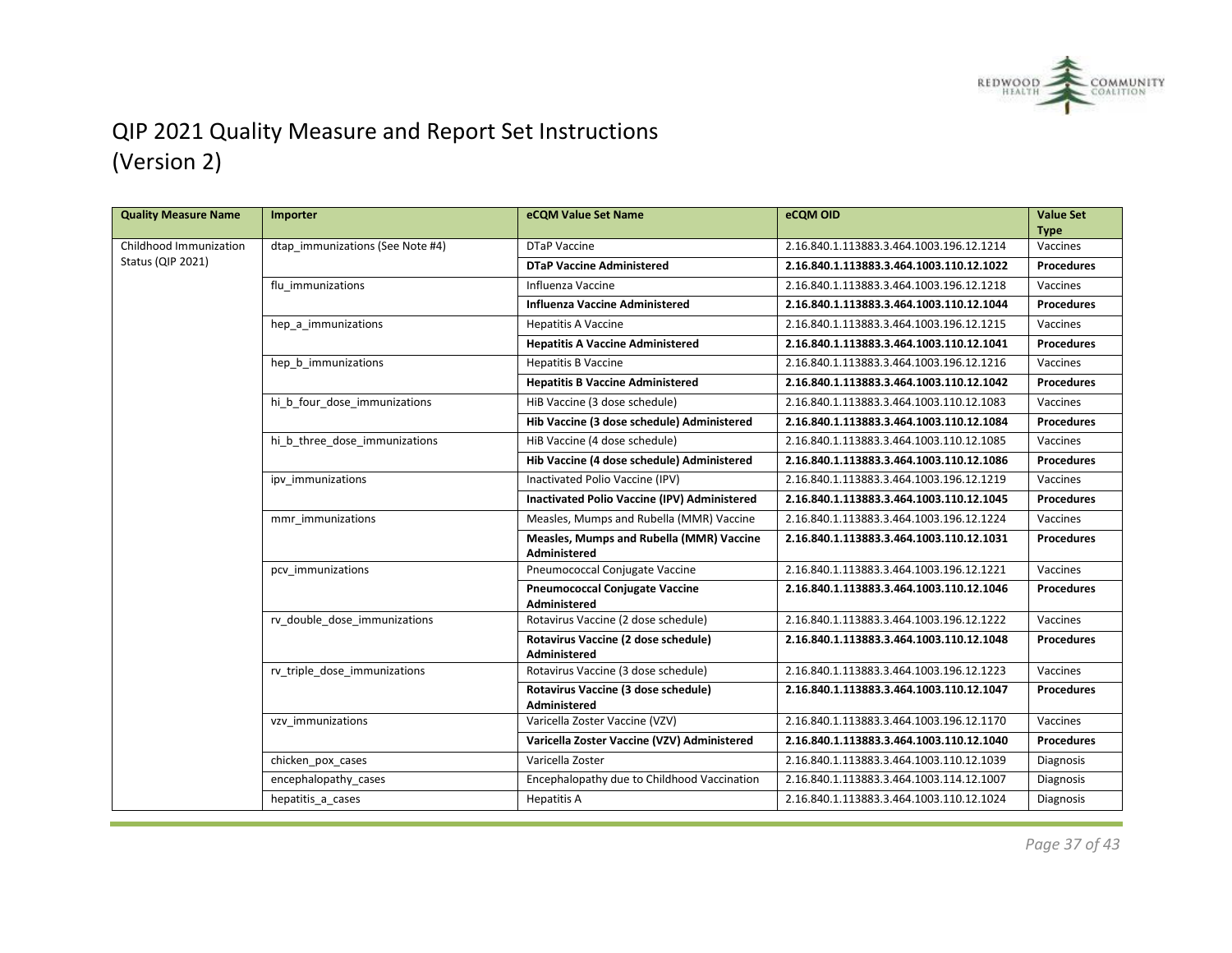

| hepatitis b cases                   | <b>Hepatitis B</b>                                                        | 2.16.840.1.113883.3.464.1003.110.12.1025 | Diagnosis |
|-------------------------------------|---------------------------------------------------------------------------|------------------------------------------|-----------|
| measles_cases                       | <b>Measles</b>                                                            | 2.16.840.1.113883.3.464.1003.110.12.1053 | Diagnosis |
| mumps_cases                         | Mumps                                                                     | 2.16.840.1.113883.3.464.1003.110.12.1032 | Diagnosis |
| rubella cases                       | Rubella                                                                   | 2.16.840.1.113883.3.464.1003.110.12.1037 | Diagnosis |
| histiocytic tissue cancer cases     | Malignant Neoplasm of Lymphatic and<br>Hematopoietic Tissue (See Note #6) | 2.16.840.1.113883.3.464.1003.108.12.1009 | Diagnosis |
| leukemia_cases                      | Malignant Neoplasm of Lymphatic and<br>Hematopoietic Tissue               | 2.16.840.1.113883.3.464.1003.108.12.1009 | Diagnosis |
| lymphoreticular_tissue_cancer_cases | Malignant Neoplasm of Lymphatic and<br>Hematopoietic Tissue               | 2.16.840.1.113883.3.464.1003.108.12.1009 | Diagnosis |
| multiple myeloma cases              | Malignant Neoplasm of Lymphatic and<br>Hematopoietic Tissue               | 2.16.840.1.113883.3.464.1003.108.12.1009 | Diagnosis |
| hiv cases                           | <b>HIV</b>                                                                | 2.16.840.1.113883.3.464.1003.120.12.1003 | Diagnosis |
| immunodeficiency cases              | Disorders of the Immune System                                            | 2.16.840.1.113883.3.464.1003.120.12.1001 | Diagnosis |
| No applicable Importer              | Intussusception                                                           | 2.16.840.1.113883.3.464.1003.199.12.1056 | Diagnosis |
| hep a antigen labs                  | Anti Hepatitis A IgG Antigen Test                                         | 2.16.840.1.113883.3.464.1003.198.12.1033 | Labs      |
| hep b antigen labs                  | Anti Hepatitis B Virus Surface Ab                                         | 2.16.840.1.113883.3.464.1003.198.12.1073 | Labs      |
| mmr antigen labs                    | Measles Antibody Test (IgG Antibody presence)                             | 2.16.840.1.113883.3.464.1003.198.12.1060 | Labs      |
|                                     | Measles Antibody Test (IgG Antibody Titer)                                | 2.16.840.1.113883.3.464.1003.198.12.1059 | Labs      |
|                                     | Mumps Antibody Test (IgG Antibody presence)                               | 2.16.840.1.113883.3.464.1003.198.12.1062 | Labs      |
|                                     | Mumps Antibody Test (IgG Antibody Titer)                                  | 2.16.840.1.113883.3.464.1003.198.12.1061 | Labs      |
|                                     | Rubella Antibody Test (IgG Antibody presence)                             | 2.16.840.1.113883.3.464.1003.198.12.1064 | Labs      |
|                                     | Rubella Antibody Test (IgG Antibody Titer)                                | 2.16.840.1.113883.3.464.1003.198.12.1063 | Labs      |
| vzv antigen labs                    | Varicella Zoster Antibody Test (IgG Antibody<br>Presence)                 | 2.16.840.1.113883.3.464.1003.198.12.1067 | Labs      |
|                                     | Varicella Zoster Antibody Test (IgG Antibody<br>Titer)                    | 2.16.840.1.113883.3.464.1003.198.12.1066 | Labs      |
| baker_yeast_allergies               | No applicable Value Set (see Note #1)                                     |                                          |           |
| dtap vaccine allergies              | No applicable Value Set (see Note #1)                                     |                                          |           |
| flu vaccine allergies               | No applicable Value Set (see Note #1)                                     |                                          |           |
| hep_a_vaccine_allergies             | No applicable Value Set (see Note #1)                                     |                                          |           |
| hep b vaccine allergies             | No applicable Value Set (see Note #1)                                     |                                          |           |
| hi b vaccine allergies              | No applicable Value Set (see Note #1)                                     |                                          |           |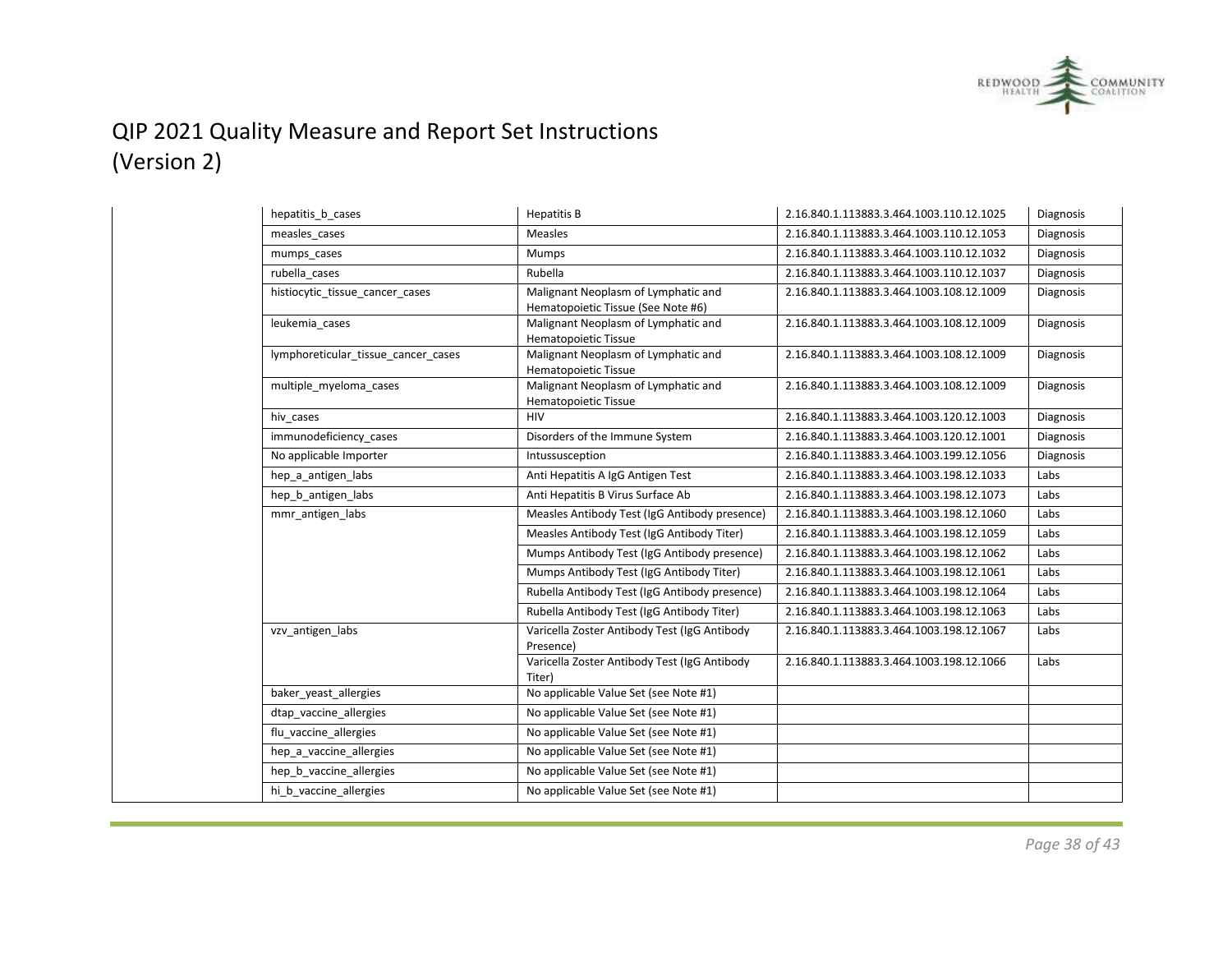

|        | ipv vaccine allergies      | No applicable Value Set (see Note #1)           |                                          |                    |
|--------|----------------------------|-------------------------------------------------|------------------------------------------|--------------------|
|        | mmr_vaccine_allergies      | No applicable Value Set (see Note #1)           |                                          |                    |
|        | neomycin allergies         | No applicable Value Set (see Note #1)           |                                          |                    |
|        | neomycin allergies         | No applicable Value Set (see Note #1)           |                                          |                    |
|        | pcv_vaccine_allergies      | No applicable Value Set (see Note #1)           |                                          |                    |
|        | polymyxin_b_allergies      | No applicable Value Set (see Note #1)           |                                          |                    |
|        | rv vaccine allergies       | No applicable Value Set (see Note #1)           |                                          |                    |
|        | streptomycin allergies     | No applicable Value Set (see Note #1)           |                                          |                    |
|        | vzv_vaccine_allergies      | No applicable Value Set (see Note #1)           |                                          |                    |
| Common | long term care stays       | Care Services in Long-Term Residential Facility | 2.16.840.1.113883.3.464.1003.101.12.1014 | Diagnosis          |
|        | hospice care interventions | No applicable Value Set (see Note #1)           |                                          |                    |
|        | palliative_care_cases      | Palliative care encounter                       | 2.16.840.1.113883.3.600.1.1575           | Diagnosis          |
|        | frailty_cases              | <b>Frailty Diagnosis</b>                        | 2.16.840.1.113883.3.464.1003.113.12.1074 | Diagnosis          |
|        |                            | Frailty Symptom                                 | 2.16.840.1.113883.3.464.1003.113.12.1075 | Diagnosis          |
|        |                            | <b>Frailty Encounter</b>                        | 2.16.840.1.113883.3.464.1003.101.12.1088 | Procedures         |
|        | advanced illness cases     | <b>Advanced Illness</b>                         | 2.16.840.1.113883.3.464.1003.110.12.1082 | Diagnosis          |
|        | dementia medications       | <b>Dementia Medications</b>                     | 2.16.840.1.113883.3.464.1003.196.12.1510 | <b>Medications</b> |

#### **Current QIP Measures Attached to HEDIS Value Sets**

| <b>Quality Measure Name</b>                 | Importer                 | <b>HEDIS Value Set Name</b>            | <b>HEDIS OID</b>                  | <b>Value Set</b>  |
|---------------------------------------------|--------------------------|----------------------------------------|-----------------------------------|-------------------|
|                                             |                          |                                        |                                   | <b>Type</b>       |
| Well-Child Visits in the                    | well child interventions | Well-Care (see Note #7)                | 2.16.840.1.113883.3.464.1004.1262 | Procedures        |
| First 15 Months of Life                     |                          |                                        |                                   | and Diagnosis     |
| (QIP 2021)                                  |                          |                                        |                                   |                   |
| Child and Adolescent                        | well child interventions | Well-Care (see Note #7)                | 2.16.840.1.113883.3.464.1004.1262 | Procedures        |
| Well-Care Visits (QIP                       |                          |                                        |                                   | and Diagnosis     |
| 2021)                                       |                          |                                        |                                   |                   |
| Immunizations for<br>Adolescents (QIP 2021) | mcv immunizations        | Meningococcal Immunization             | 2.16.840.1.113883.3.464.1004.1777 | Vaccines          |
|                                             |                          | <b>Meningococcal Vaccine Procedure</b> | 2.16.840.1.113883.3.464.1004.1778 | <b>Procedures</b> |
|                                             | tdap immunizations       | <b>Tdap Immunization</b>               | 2.16.840.1.113883.3.464.1004.1791 | Vaccines          |
|                                             |                          | <b>Tdap Vaccine Procedure</b>          | 2.16.840.1.113883.3.464.1004.1792 | Procedures        |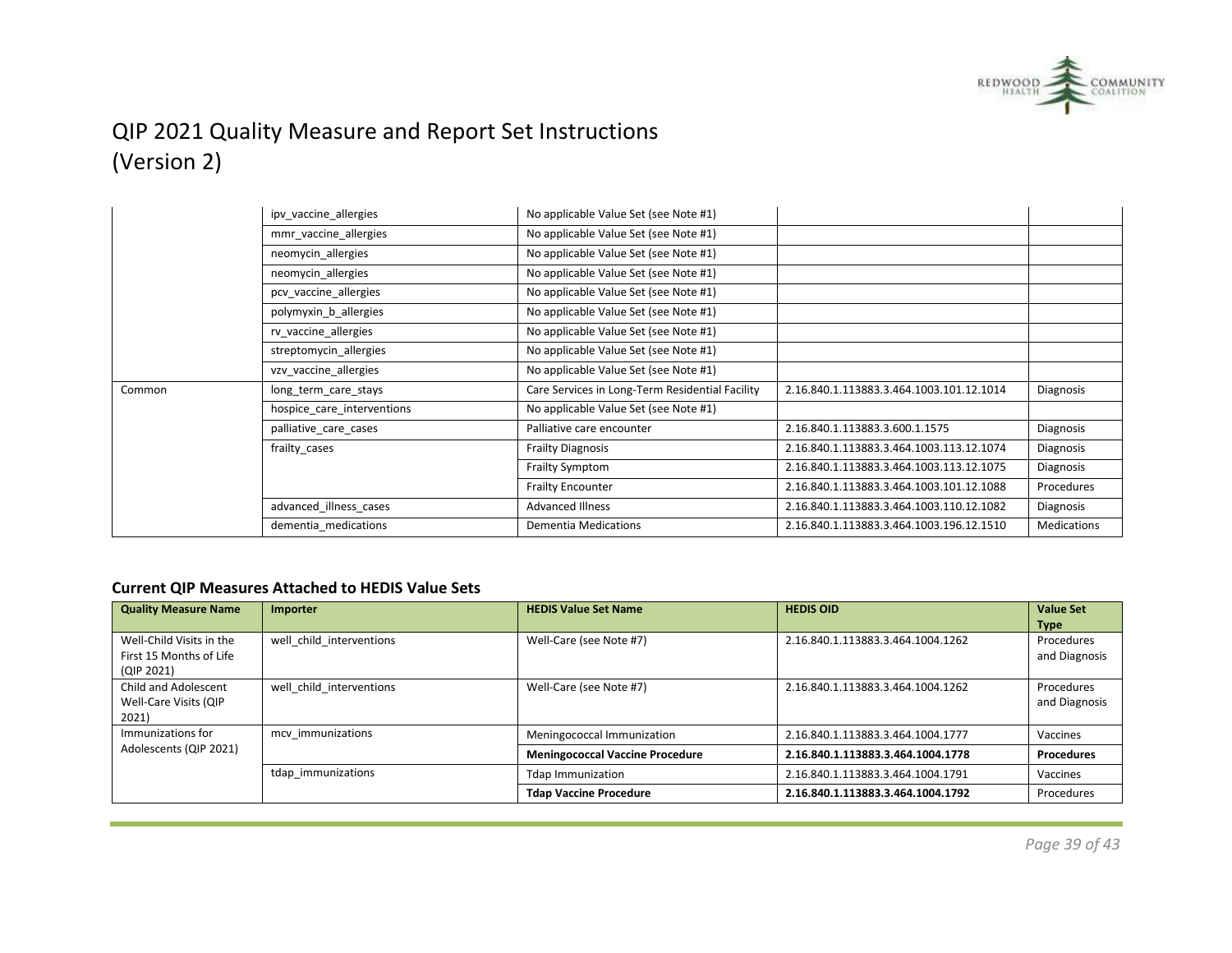

|                                                                             | hpv immunizations                           | <b>HPV Immunization</b>                                            | 2.16.840.1.113883.3.464.1004.1763                                  | Vaccines                    |
|-----------------------------------------------------------------------------|---------------------------------------------|--------------------------------------------------------------------|--------------------------------------------------------------------|-----------------------------|
|                                                                             |                                             | <b>HPV Vaccine Procedure</b>                                       | 2.16.840.1.113883.3.464.1004.1764                                  | Procedures                  |
|                                                                             | mcv vaccine allergies                       | No applicable Value Set (see Note #1)                              |                                                                    |                             |
|                                                                             | tdap vaccine allergies                      | No applicable Value Set (see Note #1)                              |                                                                    |                             |
|                                                                             | hpv vaccine allergies                       | No applicable Value Set (see Note #1)                              |                                                                    |                             |
|                                                                             | meningococcal meningitis antigen labs       | No applicable Value Set (see Note #1)                              |                                                                    |                             |
|                                                                             | tetanus antigen labs                        | No applicable Value Set (see Note #1)                              |                                                                    |                             |
|                                                                             | diphtheria antigen labs                     | No applicable Value Set (see Note #1)                              |                                                                    |                             |
|                                                                             | pertussis antigen labs                      | No applicable Value Set (see Note #1)                              |                                                                    |                             |
|                                                                             | hpv antigen labs                            | No applicable Value Set (see Note #1)                              |                                                                    |                             |
|                                                                             | encephalopathy cases                        | eCQM: Encephalopathy due to Childhood<br>Vaccination (see Note #8) | eCQM:<br>2.16.840.1.113883.3.464.1003.114.12.1007<br>(see Note #8) | Diagnosis                   |
| <b>Counseling for Nutrition</b><br>for Children/Adolescents<br>(QIP 2021)   | nutrition counselings                       | Nutrition Counseling (see Note #9)                                 | 2.16.840.1.113883.3.464.1004.1190                                  | Procedures<br>and Diagnosis |
| Counseling for Physical<br>Activity for Children/<br>Adolescents (QIP 2021) | physical activity counselings               | Physical Activity Counseling (see Note #10)                        | 2.16.840.1.113883.3.464.1004.1213                                  | Diagnosis                   |
| <b>Asthma Medication Ratio</b>                                              | asthma cases                                | Asthma (see Note #11)                                              | 2.16.840.1.113883.3.464.1004.1025                                  | <b>Diagnosis</b>            |
| (QIP 2021)                                                                  | chronic obstructive pulmonary disease cases | <b>COPD</b>                                                        | 2.16.840.1.113883.3.464.1004.1053                                  | <b>Diagnosis</b>            |
|                                                                             |                                             | <b>Obstructive Chronic Bronchitis</b>                              | 2.16.840.1.113883.3.464.1004.1193                                  | <b>Diagnosis</b>            |
|                                                                             |                                             | Emphysema                                                          | 2.16.840.1.113883.3.464.1004.1091                                  | <b>Diagnosis</b>            |
|                                                                             |                                             | <b>Other Emphysema</b>                                             | 2.16.840.1.113883.3.464.1004.1200                                  | <b>Diagnosis</b>            |
|                                                                             | cystic fibrosis cases                       | <b>Cystic Fibrosis</b>                                             | 2.16.840.1.113883.3.464.1004.1068                                  | <b>Diagnosis</b>            |
|                                                                             | acute respiratory failure cases             | <b>Acute Respiratory Failure</b>                                   | 2.16.840.1.113883.3.464.1004.1019                                  | <b>Diagnosis</b>            |
|                                                                             | fumes exposure cases                        | <b>Chronic Respiratory Conditions Due To Fumes</b><br>or Vapors    | 2.16.840.1.113883.3.464.1004.1063                                  | <b>Diagnosis</b>            |
|                                                                             | asthma medications                          | <b>Asthma Controller Medications</b>                               | No OID appears on HEDIS Value Set table.                           | <b>Medications</b>          |
|                                                                             |                                             | <b>Asthma Reliever Medications</b>                                 | Identify by Value Set name. NDC code only!                         | <b>Medications</b>          |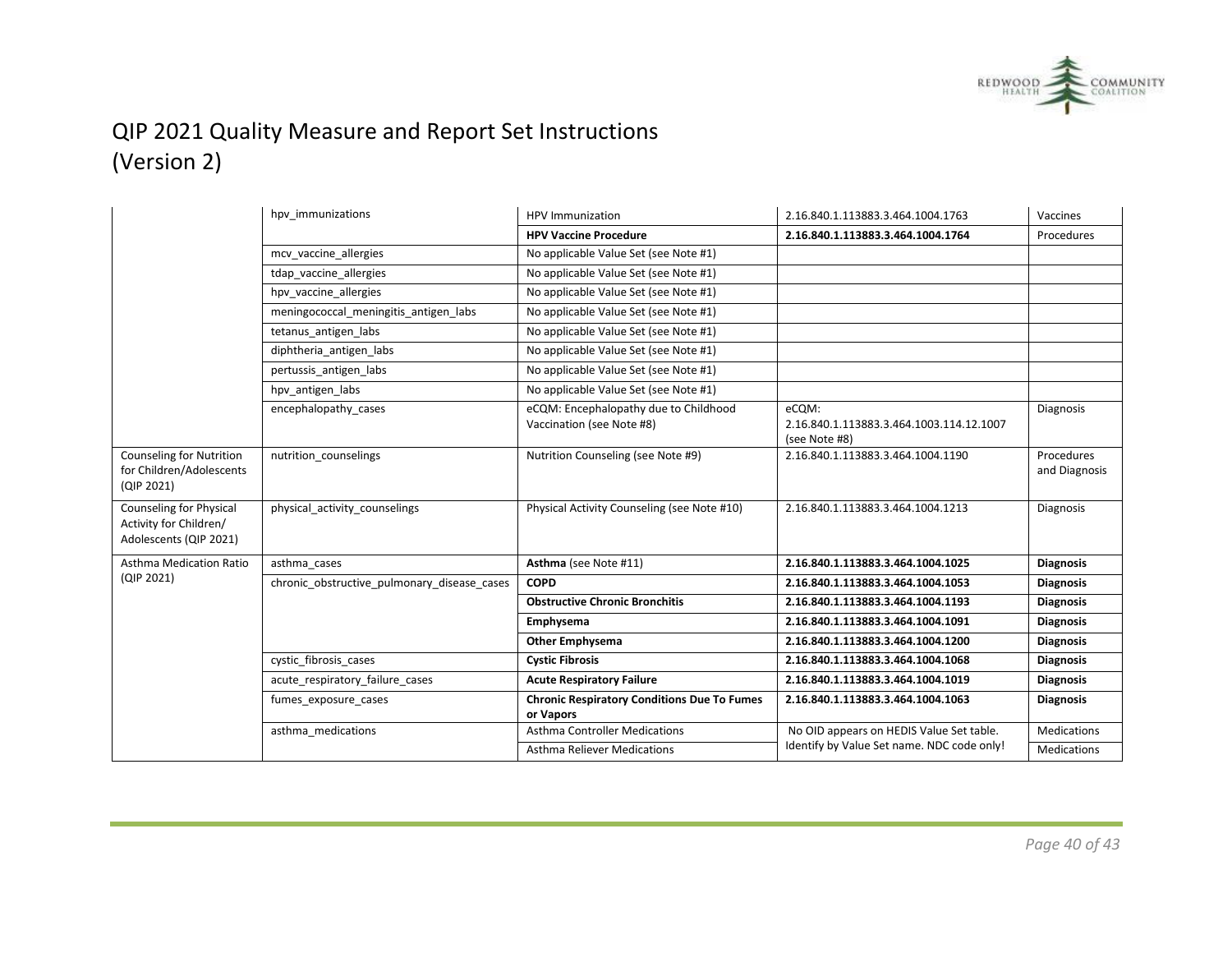

#### **Other Miscellaneous QIP Reports, Monitoring Measures or Previous Measures**

| <b>Report or Quality</b><br><b>Measure Name</b>                                       | Importer                             | <b>HEDIS Value Set Name</b>           | <b>HEDIS OID</b>                  | <b>Value Set</b><br><b>Type</b> |
|---------------------------------------------------------------------------------------|--------------------------------------|---------------------------------------|-----------------------------------|---------------------------------|
| <b>Advanced Care Planning</b><br>(QIP 2021) -- REPORT-<br>(see Note #12)              | advance care plannings               | No applicable Value Set (see Note #1) |                                   |                                 |
| Alcohol Misuse Screening<br>and Counseling (QIP<br>2021) -- REPORT-<br>(see Note #12) | No specific Importers (see Note #13) |                                       |                                   |                                 |
| Diabetes – Retinal Eye<br>Exam (2019 QIP)<br>(see Note #14)                           | retinal eye exams (see Note #15)     | Diabetic Retinal Screening            | 2.16.840.1.113883.3.464.1004.1078 | Procedures                      |
| Diabetes - Nephropathy                                                                | nephropathy screens                  | <b>Urine Protein Tests</b>            | 2.16.840.1.113883.3.464.1004.1400 | Labs                            |
| Screening or Evidence of<br>Nephropathy (2019 QIP)<br>(see Note #14)                  | nephropathy_evidence_cases           | Nephropathy Treatment                 | 2.16.840.1.113883.3.464.1004.1184 | Diagnosis                       |
|                                                                                       | end stage renal disease cases        | CKD Stage 4                           | 2.16.840.1.113883.3.464.1004.1052 | Diagnosis                       |
|                                                                                       |                                      | <b>ESRD Diagnosis</b>                 | 2.16.840.1.113883.3.464.1004.1747 | Diagnosis                       |
|                                                                                       | renal transplants                    | History of Kidney Transplant          | 2.16.840.1.113883.3.464.1004.1908 | Diagnosis                       |

#### Notes

Note #1: "No applicable Value Set" means that either there is no Value Set at all, or the Value Set contains codes not applicable to the health center EHR.

Note #2: The QIP Value Set "Colorectal Cancer" overlaps the eCQM Value Set "Malignant Neoplasm of Colon" but features these additional codes that seem appropriate:

- [Z85.038] Personal history of other malignant neoplasm of large intestine
- [Z85.048] Personal history of other malignant neoplasm of rectum, rectosigmoid junction, and anus
- [V10.05] Personal history of malignant neoplasm of large intestine
- [V10.06] Personal history of malignant neoplasm of rectum, rectosigmoid junction, and anus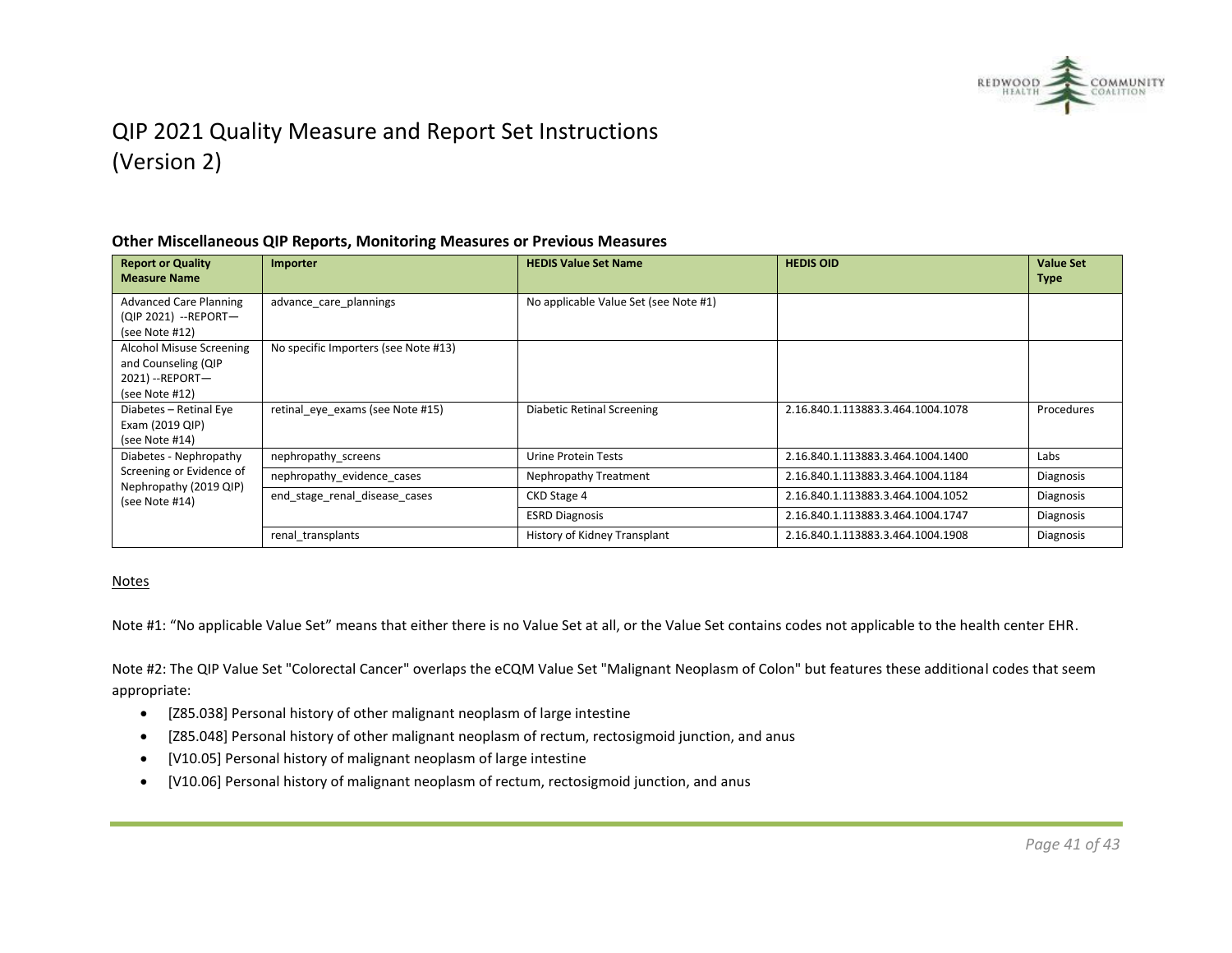

Note #3: The QIP Value Set "Diabetes Exclusions" contains the codes used by the exclusion, but there is not an Importer for this in Relevant. Therefore, these codes are built into the measure SQL itself (this is an exception to the standard QIP QM design).

Note #4: The procedure codes for dialysis are very unlikely to be used in a health center. Therefore, the health centers may choose to not use the Value Sets directly.

Note #5: Value Sets for each vaccine are shown in pairs. One Value Set contains CVX codes and one Value Set contains CPT codes. Health centers can choose to use either Value Set or both. Investigation of the use of codes should be conducted before a choice is made. It is recommended that the CVX code Value Sets be used to capture vaccines entered into the Immunizations section of the EHR but not directly billed.

Note #6: The Value Set "Malignant Neoplasm of Lymphatic and Hematopoietic Tissue" contains all of the codes for the four related Importers. Note that these Importers are always referenced together in the Childhood Immunization Quality Measure.

Note #7: The same QIP Value Set for Well-Care visits can be used for the Under 15-month and the 3 to 17 years of age measures. Some of the codes refer to one of the age groups or another, but generally health centers are billing the appropriate codes for the appropriate age group and so they do not have to be separated in the Data Element. Also note that the Value Set contains both procedure and diagnosis codes.

Note #8: Encephalopathy is also an exclusion for the Childhood Immunization measure, and so the eCQM Value Set is recommended

Note #9: An eCQM Value Set for "Counseling for Nutrition" (OID = 2.16.840.1.113883.3.464.1003.195.12.1003) exists but does not contain any diagnosis codes. Therefore, the QIP Value Set is recommended along with any other standard codes or structured data that the health center uses.

Note #10: An eCQM Value Set for "Counseling for Physical Activity" (OID = 2.16.840.1.113883.3.464.1003.118.12.1035) exists but does not contain any procedure or diagnosis codes. Therefore, the QIP Value Set is recommended along with any other standard codes or structured data that the health center uses.